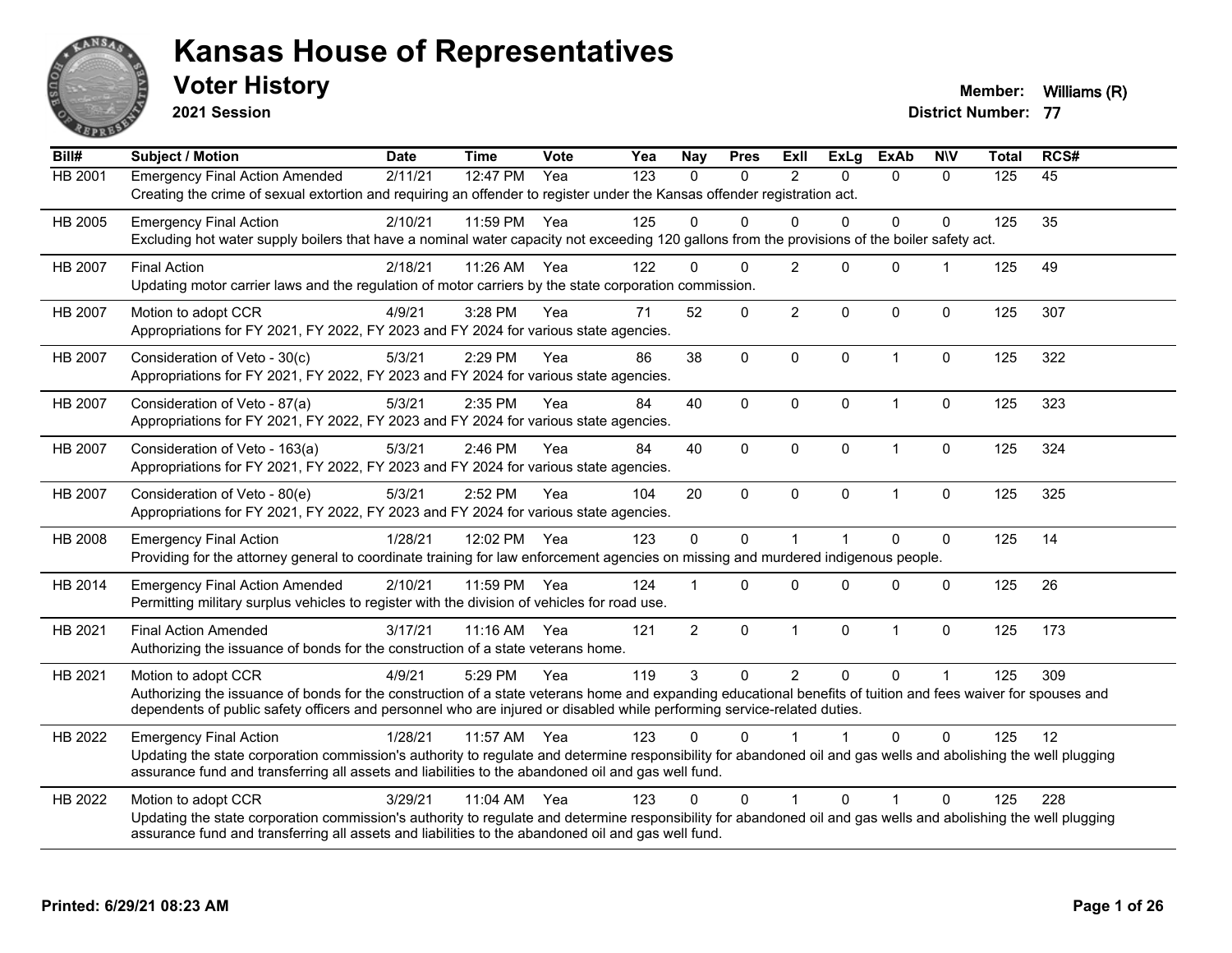

**2021 Session**

| Bill#          | <b>Subject / Motion</b>                                                                                                                                                                                                                                                                                                                                                                                                                                                                                                                                                                                                                                                         | <b>Date</b> | <b>Time</b> | Vote | Yea              | Nay      | <b>Pres</b>  | ExII           | <b>ExLg</b> | <b>ExAb</b>    | <b>NIV</b>   | Total | RCS# |
|----------------|---------------------------------------------------------------------------------------------------------------------------------------------------------------------------------------------------------------------------------------------------------------------------------------------------------------------------------------------------------------------------------------------------------------------------------------------------------------------------------------------------------------------------------------------------------------------------------------------------------------------------------------------------------------------------------|-------------|-------------|------|------------------|----------|--------------|----------------|-------------|----------------|--------------|-------|------|
| <b>HB 2026</b> | <b>Emergency Final Action</b><br>Creating a drug abuse treatment program for people on diversion and allowing county and district attorneys to enter into agreements with chief judges and community<br>corrections for supervision.                                                                                                                                                                                                                                                                                                                                                                                                                                            | 1/28/21     | 12:00 PM    | Yea  | $\overline{123}$ | $\Omega$ | $\Omega$     | $\mathbf 1$    |             | $\Omega$       | $\mathbf{0}$ | 125   | 13   |
| HB 2026        | Motion to adopt CCR<br>Creating a drug abuse treatment program for people on diversion and allowing county and district attorneys to enter into agreements with chief judges and community<br>corrections for supervision, clarifying jurisdiction and supervision of offenders in a certified drug abuse treatment program, authorizing the Kansas sentencing<br>commission to change risk assessment cut-off levels for participation in the certified drug abuse treatment program, modifying the criminal penalties for tampering with<br>electronic monitoring equipment and increasing the criminal penalties for riot and incitement to riot in a correctional facility. | 5/5/21      | 2:18 PM     | Yea  | 121              | 0        | $\Omega$     | $\overline{2}$ | $\Omega$    | $\overline{2}$ | $\Omega$     | 125   | 330  |
| HB 2029        | <b>Emergency Final Action</b><br>Counting any crime with a domestic violence designation as a prior conviction under domestic battery.                                                                                                                                                                                                                                                                                                                                                                                                                                                                                                                                          | 2/3/21      | 12:37 PM    | Yea  | 118              | 7        | $\Omega$     | $\Omega$       | $\Omega$    | $\Omega$       | $\Omega$     | 125   | 19   |
| HB 2030        | <b>Emergency Final Action</b><br>Extending terminal medical release to inmates in the custody of the department of corrections with a condition likely to cause death within 120 days.                                                                                                                                                                                                                                                                                                                                                                                                                                                                                          | 2/10/21     | 11:59 PM    | Yea  | 96               | 29       | 0            | $\pmb{0}$      | $\mathbf 0$ | $\mathbf 0$    | $\mathbf 0$  | 125   | 29   |
| HB 2039        | <b>Final Action Amended</b><br>Requiring students to pass an American civics test in order to graduate with a high school diploma.                                                                                                                                                                                                                                                                                                                                                                                                                                                                                                                                              | 3/4/21      | 1:34 PM     | Yea  | 69               | 54       | $\Omega$     | 1              | 0           | 1              | $\Omega$     | 125   | 143  |
| HB 2039        | Motion to adopt CCR<br>Requiring administration of a basic civics test as part of the course in United States history and government that is necessary for high school graduation and requiring<br>students to take and pass a personal financial literacy course for high school graduation beginning in school year 2024-2025.                                                                                                                                                                                                                                                                                                                                                | 4/9/21      | 3:45 PM     | Yea  | 72               | 51       | $\mathbf 0$  | $\overline{2}$ | $\Omega$    | $\Omega$       | $\mathbf 0$  | 125   | 308  |
| HB 2045        | <b>Final Action Amended</b><br>Revising two tax credits - first by updating the Kansas angel investor tax credit act with respect to the definition of qualified securities, tax credit limitations and amounts,<br>investor requirements and extending the date that credits may be allowed, and second by increasing the tax credit for expenses incurred to make a residence accessible<br>to persons with a disability.                                                                                                                                                                                                                                                     | 3/3/21      | 11:38 AM    | Yea  | 112              | 11       | 1            | 1              | $\Omega$    | $\Omega$       | $\mathbf 0$  | 125   | 117  |
| HB 2049        | <b>Emergency Final Action on Substitute</b><br>Bill<br>Substitute for HB 2049 by Committee on Judiciary - Prohibiting a public agency from charging a fee for records requested for an audit by the legislative division of post<br>audit.                                                                                                                                                                                                                                                                                                                                                                                                                                      | 2/3/21      | 12:39 PM    | Yea  | 124              | 1        | $\Omega$     | $\Omega$       | $\Omega$    | $\Omega$       | $\Omega$     | 125   | 20   |
| HB 2050        | <b>Final Action</b><br>Removing the requirement that certain entities submit certain documents to the division of post audit.                                                                                                                                                                                                                                                                                                                                                                                                                                                                                                                                                   | 2/11/21     | 11:20 AM    | Yea  | 122              | 0        | $\mathbf{0}$ | 3              | $\Omega$    | $\Omega$       | $\Omega$     | 125   | 37   |
| HB 2052        | <b>Final Action Amended</b><br>Authorizing legislative assistants and committee assistants to accept gifts from legislators.                                                                                                                                                                                                                                                                                                                                                                                                                                                                                                                                                    | 2/25/21     | 11:24 AM    | Yea  | 119              | 5        | 0            | $\mathbf{1}$   | $\mathbf 0$ | 0              | $\mathbf 0$  | 125   | 73   |
| HB 2056        | <b>Emergency Final Action</b><br>Regulating the sale and distribution of kratom products as a part of and supplemental to the Kansas food, drug and cosmetic act.                                                                                                                                                                                                                                                                                                                                                                                                                                                                                                               | 5/6/21      | 3:37 PM     | Yea  | 97               | 24       | $\Omega$     | $\mathbf{0}$   |             | 2              | $\mathbf{1}$ | 125   | 343  |
| HB 2057        | <b>Final Action</b><br>Allowing an alcoholic liquor manufacturer to obtain a drinking establishment license under certain conditions.                                                                                                                                                                                                                                                                                                                                                                                                                                                                                                                                           | 3/3/21      | 11:40 AM    | Yea  | 124              | 0        | $\Omega$     |                | $\Omega$    | 0              | $\mathbf 0$  | 125   | 118  |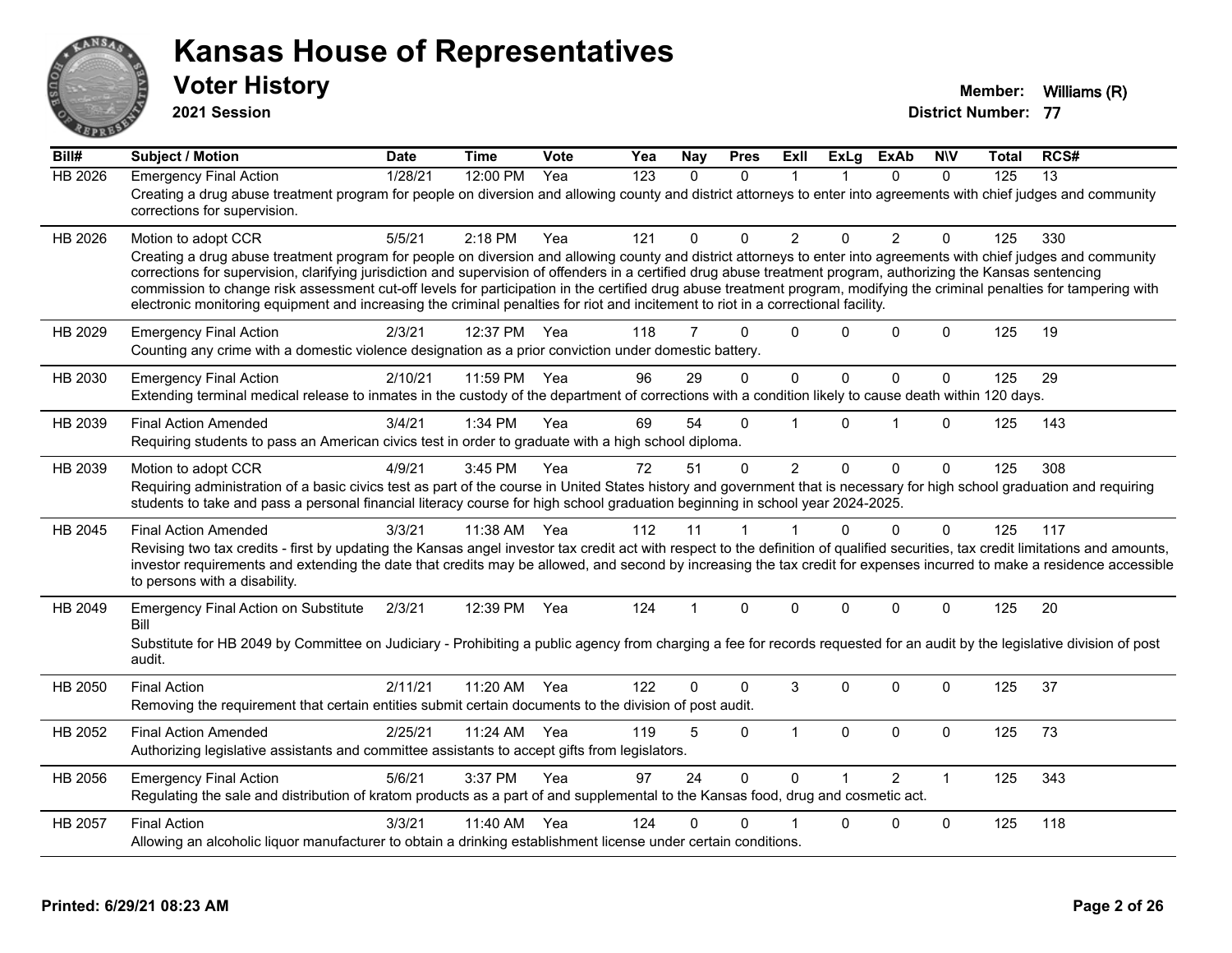

**2021 Session**

| Bill#          | Subject / Motion                                                                                                                                                             | <b>Date</b> | <b>Time</b>  | <b>Vote</b> | Yea | <b>Nay</b>     | <b>Pres</b>  | ExII           | <b>ExLg</b>  | <b>ExAb</b>    | <b>NIV</b>   | <b>Total</b> | RCS# |
|----------------|------------------------------------------------------------------------------------------------------------------------------------------------------------------------------|-------------|--------------|-------------|-----|----------------|--------------|----------------|--------------|----------------|--------------|--------------|------|
| <b>HB 2058</b> | Final Action Amended                                                                                                                                                         | 3/4/21      | 1:39 PM      | Yea         | 85  | 38             | 0            | $\mathbf 1$    | $\Omega$     | $\mathbf{1}$   | $\mathbf{0}$ | 125          | 144  |
|                | Allowing reciprocity to recognize out-of-state licenses to carry a concealed handgun.                                                                                        |             |              |             |     |                |              |                |              |                |              |              |      |
| HB 2058        | <b>Motion to Concur</b>                                                                                                                                                      | 4/8/21      | 9:24 PM      | Yea         | 80  | 43             | $\Omega$     |                | $\Omega$     | 1              | $\Omega$     | 125          | 293  |
|                | Providing reciprocity for licenses to carry concealed handguns and creating a new class of concealed carry license for individuals 18 to 20 years of age, and creating the   |             |              |             |     |                |              |                |              |                |              |              |      |
|                | Kansas protection of firearm rights act to restore the right to possess a firearm upon expungement of certain convictions.                                                   |             |              |             |     |                |              |                |              |                |              |              |      |
| HB 2058        | <b>Consideration of Veto</b>                                                                                                                                                 | 5/3/21      | 12:15 PM     | Yea         | 84  | 39             | $\Omega$     | $\Omega$       | 0            | 1              | 1            | 125          | 320  |
|                | Providing reciprocity for licenses to carry concealed handguns and creating a new class of concealed carry license for individuals 18 to 20 years of age, and creating the   |             |              |             |     |                |              |                |              |                |              |              |      |
|                | Kansas protection of firearm rights act to restore the right to possess a firearm upon expungement of certain convictions.                                                   |             |              |             |     |                |              |                |              |                |              |              |      |
| HB 2062        | <b>Emergency Final Action</b>                                                                                                                                                | 2/10/21     | 11:59 PM     | Yea         | 125 |                | $\mathbf 0$  | $\Omega$       | $\Omega$     | $\mathbf 0$    | $\mathbf 0$  | 125          | 31   |
|                | Providing certain exceptions to the confidentiality of state child death review board documents.                                                                             |             |              |             |     |                |              |                |              |                |              |              |      |
| HB 2063        | <b>Emergency Final Action Amended</b>                                                                                                                                        | 2/10/21     | 11:59 PM Yea |             | 125 | $\Omega$       | $\Omega$     | $\Omega$       | $\mathbf{0}$ | $\Omega$       | $\Omega$     | 125          | 28   |
|                | Providing certain KP&F tier II spousal and children's benefits for death resulting from a service-connected disability and enacting the Michael Wells memorial act.          |             |              |             |     |                |              |                |              |                |              |              |      |
| HB 2064        | <b>Emergency Final Action Amended</b>                                                                                                                                        | 2/10/21     | 11:59 PM     | Yea         | 125 | $\overline{0}$ | $\mathbf 0$  | 0              | $\Omega$     | $\Omega$       | 0            | 125          | 33   |
|                | Making DROP elections revocable and allowing DROP members who first elected a DROP period of less than five years to extend such DROP period.                                |             |              |             |     |                |              |                |              |                |              |              |      |
| HB 2064        | Motion to adopt CCR                                                                                                                                                          | 4/9/21      | 5:35 PM      | Yea         | 118 |                | $\Omega$     | $\overline{2}$ | U            | $\Omega$       |              | 125          | 310  |
|                | Creating the Kansas promise scholarship act to provide postsecondary educational scholarships for certain two-year associate degree programs, career and technical           |             |              |             |     |                |              |                |              |                |              |              |      |
|                | education certificates and other stand-alone programs.                                                                                                                       |             |              |             |     |                |              |                |              |                |              |              |      |
| HB 2066        | Final Action Sub Bill Amended                                                                                                                                                | 3/3/21      | 11:45 AM Yea |             | 103 | 21             | $\Omega$     |                | $\Omega$     | $\Omega$       | $\Omega$     | 125          | 119  |
|                | Substitute for HB 2066 by Committee on Commerce, Labor and Economic Development - Expanding the military spouse and service member's expedited licensure law                 |             |              |             |     |                |              |                |              |                |              |              |      |
|                | to all applicants who have established or intend to establish residency in Kansas.                                                                                           |             |              |             |     |                |              |                |              |                |              |              |      |
| HB 2066        | Motion to adopt CCR                                                                                                                                                          | 4/8/21      | 5:08 PM      | Yea         | 105 | 17             | $\Omega$     |                | $\Omega$     | $\overline{2}$ | 0            | 125          | 287  |
|                | Substitute for HB 2066 by Committee on Commerce, Labor and Economic Development - Expanding the military spouse and service memberGÇÖs expedited licensure                   |             |              |             |     |                |              |                |              |                |              |              |      |
|                | law to all applicants who have established or intend to establish residency in Kansas.                                                                                       |             |              |             |     |                |              |                |              |                |              |              |      |
| HB 2070        | <b>Final Action</b>                                                                                                                                                          | 2/18/21     | 11:27 AM Yea |             | 119 | 3              | $\mathbf{0}$ | 2              | $\Omega$     | $\Omega$       | $\mathbf 1$  | 125          | 50   |
|                | Allowing certain private not-for-profit postsecondary educational institutions to recoup credit card fees by permitting a surcharge for credit card transactions in the same |             |              |             |     |                |              |                |              |                |              |              |      |
|                | manner as municipal universities, community colleges, technical colleges and vocational educational schools.                                                                 |             |              |             |     |                |              |                |              |                |              |              |      |
| HB 2071        | <b>Emergency Final Action</b>                                                                                                                                                | 2/3/21      | 12:32 PM     | Yea         | 125 | $\Omega$       | $\Omega$     | $\mathbf 0$    | $\Omega$     | 0              | 0            | 125          | 17   |
|                | Increasing the criminal penalties for stalking a minor.                                                                                                                      |             |              |             |     |                |              |                |              |                |              |              |      |
| HB 2071        | Motion to Concur                                                                                                                                                             | 4/6/21      | 2:33 PM      | Yea         | 119 | $\mathbf 0$    | 0            | $\mathbf{1}$   | $\mathbf{0}$ | 5              | $\mathbf 0$  | 125          | 261  |
|                | Increasing the criminal penalties for stalking a minor.                                                                                                                      |             |              |             |     |                |              |                |              |                |              |              |      |
|                |                                                                                                                                                                              |             |              |             |     |                |              |                |              |                |              |              |      |
| HB 2072        | <b>Final Action</b><br>Updating the version of risk-based capital instructions in effect.                                                                                    | 2/10/21     | 11:59 PM     | Yea         | 123 | $\Omega$       | $\Omega$     | $\Omega$       | $\Omega$     | $\overline{2}$ | $\mathbf{0}$ | 125          | 24   |
|                |                                                                                                                                                                              |             |              |             |     |                |              |                |              |                |              |              |      |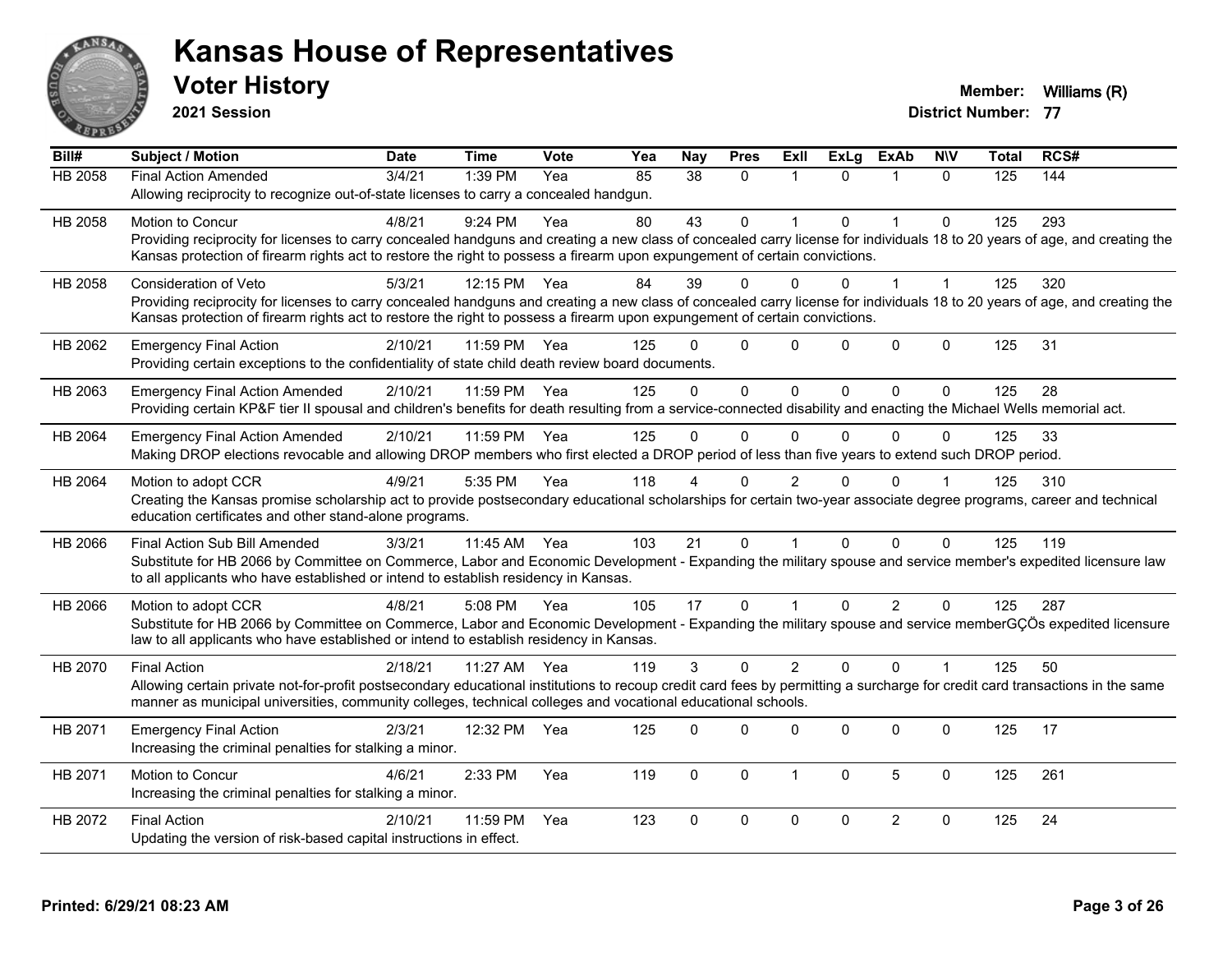

**2021 Session**

| Bill#   | <b>Subject / Motion</b>                                                                                                                                                                                                                                                                                                                                     | <b>Date</b> | <b>Time</b> | Vote | Yea              | <b>Nay</b> | <b>Pres</b>  | ExII           | <b>ExLg</b> | ExAb           | <b>NIV</b>   | Total | RCS# |
|---------|-------------------------------------------------------------------------------------------------------------------------------------------------------------------------------------------------------------------------------------------------------------------------------------------------------------------------------------------------------------|-------------|-------------|------|------------------|------------|--------------|----------------|-------------|----------------|--------------|-------|------|
| HB 2072 | Motion to Concur                                                                                                                                                                                                                                                                                                                                            | 3/29/21     | 11:01 AM    | Yea  | $\overline{113}$ | 9          | $\Omega$     |                | $\Omega$    |                | $\mathbf{1}$ | 125   | 227  |
|         | Senate Substitute for HB 2072 by Committee on Financial Institutions and Insurance - Providing for the Kansas corporation commission to authorize the securitization of<br>certain public utility generating facilities, qualified extraordinary costs and issuance of securitized utility tariff bonds.                                                    |             |             |      |                  |            |              |                |             |                |              |       |      |
| HB 2074 | <b>Emergency Final Action</b>                                                                                                                                                                                                                                                                                                                               | 2/11/21     | 12:46 PM    | Yea  | 123              | 0          | $\Omega$     | $\overline{2}$ | 0           | $\Omega$       | 0            | 125   | 44   |
|         | Updating producer licensing statutes pertaining to appointment, fees, licensing, renewal dates, continuing education, suspension, revocation and denial of licensure and<br>reinstatement.                                                                                                                                                                  |             |             |      |                  |            |              |                |             |                |              |       |      |
| HB 2074 | Motion to adopt CCR                                                                                                                                                                                                                                                                                                                                         | 4/9/21      | 11:39 AM    | Yea  | 103              | 20         | 0            | 2              | $\Omega$    | 0              | 0            | 125   | 301  |
|         | Senate Substitute for HB 2074 by Committee on Financial Institutions and Insurance - Enacting the technology-enabled fiduciary financial institution act, providing                                                                                                                                                                                         |             |             |      |                  |            |              |                |             |                |              |       |      |
|         | requirements, fiduciary powers, duties, functions and limitations for such financial institutions and the administration thereof by the state bank commissioner, creating an<br>income and privilege tax credit for certain qualified distributions from technology-enabled fiduciary financial institutions and the joint committee on fiduciary financial |             |             |      |                  |            |              |                |             |                |              |       |      |
|         | institutions oversight.                                                                                                                                                                                                                                                                                                                                     |             |             |      |                  |            |              |                |             |                |              |       |      |
| HB 2075 | <b>Emergency Final Action</b>                                                                                                                                                                                                                                                                                                                               | 2/10/21     | 11:59 PM    | Yea  | 125              | $\Omega$   | $\Omega$     | $\Omega$       | $\Omega$    | $\Omega$       | $\mathbf 0$  | 125   | 30   |
|         | Allowing venue for an adoption when the state is the agency to be where the state agency or its subcontracting agency has an office.                                                                                                                                                                                                                        |             |             |      |                  |            |              |                |             |                |              |       |      |
| HB 2076 | <b>Final Action Amended</b>                                                                                                                                                                                                                                                                                                                                 | 2/18/21     | 11:29 AM    | Yea  | 122              | 0          | $\Omega$     | $\overline{2}$ | 0           | $\Omega$       | $\mathbf 1$  | 125   | 51   |
|         | Clarifying that bond agents seeking discharge as a surety are required to return the person released on bond to the court in the county where the complaint subject to                                                                                                                                                                                      |             |             |      |                  |            |              |                |             |                |              |       |      |
|         | the bond was filed.                                                                                                                                                                                                                                                                                                                                         |             |             |      |                  |            |              |                |             |                |              |       |      |
| HB 2077 | <b>Emergency Final Action Amended</b>                                                                                                                                                                                                                                                                                                                       | 2/3/21      | 12:29 PM    | Yea  | 120              | 5          | $\Omega$     | $\Omega$       | $\Omega$    | $\Omega$       | 0            | 125   | 16   |
|         | Extending the Kansas criminal justice reform commission, limiting the commission's scope of study and adding a public defender.                                                                                                                                                                                                                             |             |             |      |                  |            |              |                |             |                |              |       |      |
| HB 2077 | Motion to adopt CCR                                                                                                                                                                                                                                                                                                                                         | 5/5/21      | 2:23 PM     | Yea  | 115              | 6          | 0            | 2              | $\Omega$    | $\overline{2}$ | 0            | 125   | 331  |
|         | Extending the Kansas closed case task force, providing for staff assistance and renaming the task force the Alvin Sykes cold case DNA task force, extending the Kansas                                                                                                                                                                                      |             |             |      |                  |            |              |                |             |                |              |       |      |
|         | criminal justice reform commission, limiting the commission's scope of study and adding a public defender, and authorizing the crime victims compensation board to<br>waive application time restrictions for certain victims to receive compensation for mental health counseling and adding certain children to the definition of victim.                 |             |             |      |                  |            |              |                |             |                |              |       |      |
|         |                                                                                                                                                                                                                                                                                                                                                             |             |             |      |                  |            |              |                |             |                |              |       |      |
| HB 2078 | <b>Final Action Amended</b>                                                                                                                                                                                                                                                                                                                                 | 2/25/21     | 11:36 AM    | Yea  | 107              | 17         | $\mathbf{0}$ |                | U           | 0              | 0            | 125   | 74   |
|         | Suspending statutory speedy trial rights until May 1, 2024, in all criminal cases and providing guidelines for prioritizing trials.                                                                                                                                                                                                                         |             |             |      |                  |            |              |                |             |                |              |       |      |
| HB 2078 | <b>Motion to Concur</b>                                                                                                                                                                                                                                                                                                                                     | 3/22/21     | 11:14 AM    | Yea  | 114              | 7          | $\Omega$     | $\Omega$       | 0           | 4              | $\Omega$     | 125   | 187  |
|         | Suspending statutory speedy trial rights until May 1, 2023, in all criminal cases, providing guidelines for prioritizing trials and requiring the office of judicial administration<br>to prepare and submit a report to the legislature in 2022 and 2023.                                                                                                  |             |             |      |                  |            |              |                |             |                |              |       |      |
|         |                                                                                                                                                                                                                                                                                                                                                             |             |             |      |                  |            |              |                |             |                |              |       |      |
| HB 2079 | <b>Emergency Final Action Amended</b>                                                                                                                                                                                                                                                                                                                       | 2/3/21      | 12:46 PM    | Yea  | 70               | 54         |              | $\Omega$       | $\Omega$    | $\Omega$       | 0            | 125   | 22   |
|         | Transferring duties concerning address confidentiality program (safe at home) and the registration for charitable organizations from the secretary of state to the attorney<br>general.                                                                                                                                                                     |             |             |      |                  |            |              |                |             |                |              |       |      |
| HB 2079 | Motion to adopt CCR                                                                                                                                                                                                                                                                                                                                         | 5/5/21      | 2:32 PM     | Yea  | 78               | 42         | 1            | $\overline{2}$ | $\Omega$    | $\overline{2}$ | 0            | 125   | 332  |
|         | Transferring duties concerning address confidentiality program (safe at home) and the registration of charitable organizations from the secretary of state to the attorney                                                                                                                                                                                  |             |             |      |                  |            |              |                |             |                |              |       |      |
|         | general, enacting the Kansas fights addiction act to establish a grant program for the purpose of preventing, reducing, treating and mitigating the effects of substance                                                                                                                                                                                    |             |             |      |                  |            |              |                |             |                |              |       |      |
|         | abuse and addiction and requiring posting of a human trafficking awareness notice approved by the attorney general in certain businesses and public places.                                                                                                                                                                                                 |             |             |      |                  |            |              |                |             |                |              |       |      |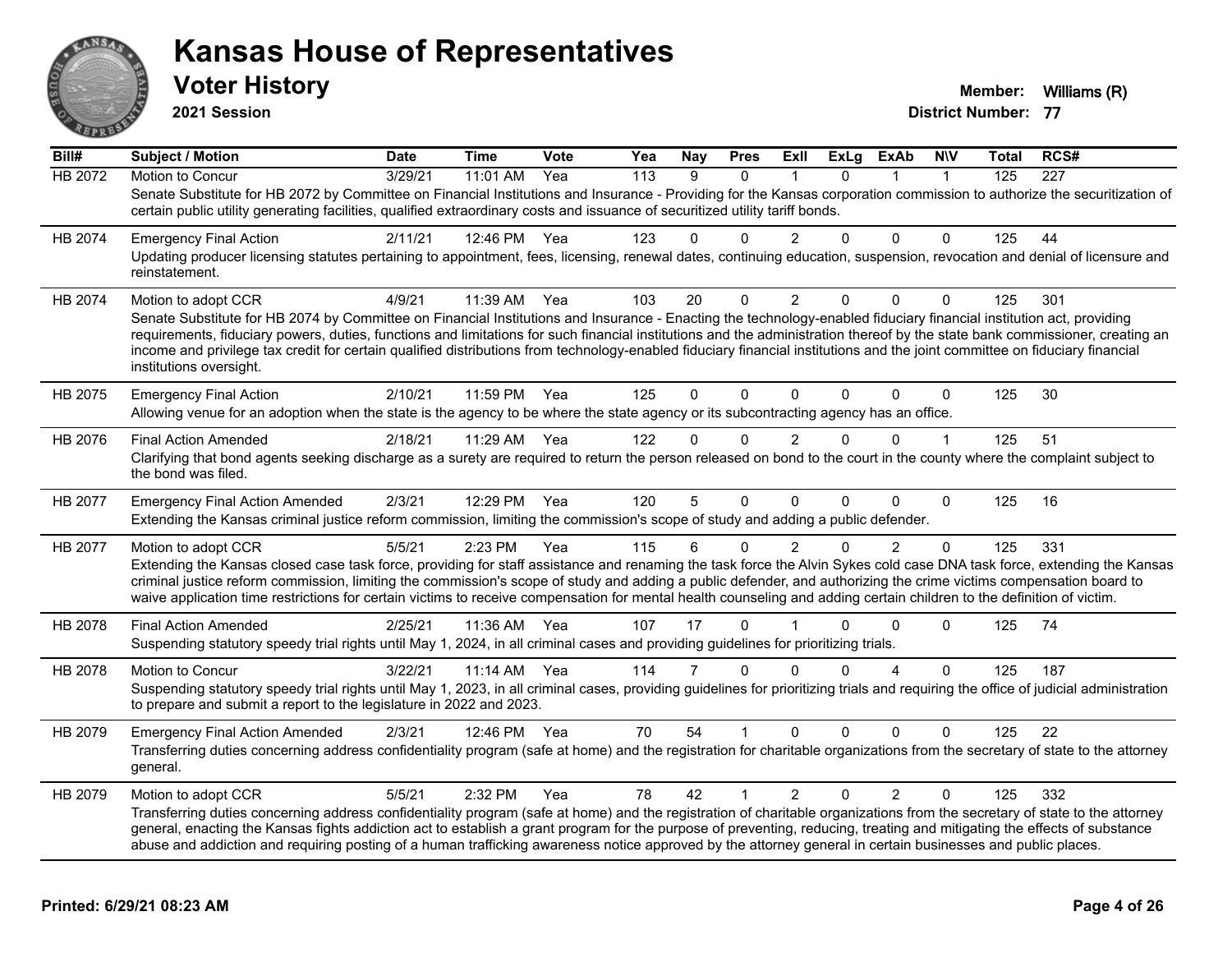

**2021 Session**

| Bill#   | <b>Subject / Motion</b>                                                                                                                                                          | <b>Date</b> | <b>Time</b> | Vote | Yea | <b>Nay</b>     | <b>Pres</b>  | <b>ExII</b>             | <b>ExLg</b>  | <b>ExAb</b>    | <b>NIV</b>   | Total | RCS# |
|---------|----------------------------------------------------------------------------------------------------------------------------------------------------------------------------------|-------------|-------------|------|-----|----------------|--------------|-------------------------|--------------|----------------|--------------|-------|------|
| HB 2081 | <b>Emergency Final Action Amended</b>                                                                                                                                            | 2/10/21     | 11:59 PM    | Yea  | 69  | 56             | $\mathbf{0}$ | 0                       | 0            | $\mathbf{0}$   | $\mathbf{0}$ | 125   | 32   |
|         | Modifying how certain prior convictions are counted for the special sentencing rule related to possession of a controlled substance and providing concurrent or                  |             |             |      |     |                |              |                         |              |                |              |       |      |
|         | consecutive sentencing for persons convicted of new crimes while on release for a felony.                                                                                        |             |             |      |     |                |              |                         |              |                |              |       |      |
| HB 2082 | <b>Emergency Final Action</b>                                                                                                                                                    | 2/3/21      | 12:41 PM    | Yea  | 125 | 0              | $\Omega$     | $\Omega$                | $\Omega$     | $\Omega$       | $\Omega$     | 125   | 21   |
|         | Authorizing the crime victims compensation board to waive application time restrictions for a victim of a sexually violent crime to receive compensation for mental health       |             |             |      |     |                |              |                         |              |                |              |       |      |
|         | counseling and adding certain children to the definition of victim.                                                                                                              |             |             |      |     |                |              |                         |              |                |              |       |      |
| HB 2085 | <b>Final Action</b>                                                                                                                                                              | 3/4/21      | 1:41 PM     | Yea  | 123 | 0              | $\mathbf{0}$ | $\mathbf 1$             | $\mathbf{0}$ | $\mathbf{1}$   | $\mathbf 0$  | 125   | 145  |
|         | Creating the students' right to know act to provide information on postsecondary education options.                                                                              |             |             |      |     |                |              |                         |              |                |              |       |      |
| HB 2087 | <b>Final Action Amended</b>                                                                                                                                                      | 2/18/21     | 11:30 AM    | Yea  | 109 | 13             | 0            | $\overline{2}$          | $\Omega$     | 0              | $\mathbf{1}$ | 125   | 52   |
|         | Limiting the review of certain rules and regulations by the director of the budget.                                                                                              |             |             |      |     |                |              |                         |              |                |              |       |      |
| HB 2088 | <b>Final Action Amended</b>                                                                                                                                                      | 3/4/21      | 1:42 PM     | Yea  | 121 | $\overline{2}$ | $\mathbf 0$  | $\mathbf 1$             | $\mathbf{0}$ | $\mathbf{1}$   | $\mathbf 0$  | 125   | 146  |
|         | Requiring visual observation of an alleged victim of child abuse or neglect as part of an investigation.                                                                         |             |             |      |     |                |              |                         |              |                |              |       |      |
|         |                                                                                                                                                                                  |             |             |      |     |                |              |                         |              |                |              |       |      |
| HB 2089 | <b>Final Action Sub Bill</b><br>Substitute for HB 2089 by Committee on Federal and State Affairs - Standardizing firearm safety education training programs in school districts. | 3/18/21     | 11:26 AM    | Yea  | 75  | 47             | $\mathbf 0$  |                         | $\Omega$     | $\overline{2}$ | 0            | 125   | 180  |
|         |                                                                                                                                                                                  |             |             |      |     |                |              |                         |              |                |              |       |      |
| HB 2089 | Motion to Concur                                                                                                                                                                 | 4/8/21      | 9:28 PM     | Yea  | 79  | 44             | $\Omega$     |                         | 0            | 1              | 0            | 125   | 294  |
|         | Substitute for HB 2089 by Committee on Federal and State Affairs - Standardizing firearm safety education training programs in school districts.                                 |             |             |      |     |                |              |                         |              |                |              |       |      |
| HB 2090 | <b>Emergency Final Action Amended</b>                                                                                                                                            | 2/3/21      | 12:34 PM    | Yea  | 125 | 0              | $\Omega$     | $\Omega$                | $\Omega$     | $\Omega$       | $\Omega$     | 125   | 18   |
|         | Creating a procedure for appointment of acting official when an elected official's military service causes a vacancy.                                                            |             |             |      |     |                |              |                         |              |                |              |       |      |
| HB 2093 | <b>Final Action Amended</b>                                                                                                                                                      | 2/25/21     | 11:38 AM    | Yea  | 124 | 0              | $\Omega$     |                         | $\Omega$     | $\Omega$       | $\Omega$     | 125   | 75   |
|         | Increasing criminal penalties for fleeing or attempting to elude a police officer when operating a stolen vehicle, committing certain driving violations or causing a collision  |             |             |      |     |                |              |                         |              |                |              |       |      |
|         | involving another driver and making fleeing or attempting to elude a police officer evidence of intent to commit theft of a vehicle.                                             |             |             |      |     |                |              |                         |              |                |              |       |      |
| HB 2094 | <b>Final Action Sub Bill</b>                                                                                                                                                     | 3/17/21     | $11:17$ AM  | Yea  | 117 | 6              | $\mathbf{0}$ |                         | $\Omega$     | 1              | $\Omega$     | 125   | 174  |
|         | Substitute for HB 2094 by Committee on Appropriations - Expanding educational benefits of tuition and fees waiver for spouses and dependents of public safety officers           |             |             |      |     |                |              |                         |              |                |              |       |      |
|         | and personnel who are injured or disabled while performing service-related duties.                                                                                               |             |             |      |     |                |              |                         |              |                |              |       |      |
| HB 2096 | <b>Final Action</b>                                                                                                                                                              | 2/18/21     | 11:32 AM    | Yea  | 122 | 0              | $\Omega$     | $\overline{2}$          | $\Omega$     | $\Omega$       | $\mathbf 1$  | 125   | 53   |
|         | Authorizing department of corrections employees, local correctional or detention officers, judicial branch employees, municipal court employees and administrative               |             |             |      |     |                |              |                         |              |                |              |       |      |
|         | hearing officers to have identifying information restricted from public access on public websites that identify home addresses or home ownership.                                |             |             |      |     |                |              |                         |              |                |              |       |      |
| HB 2097 | <b>Final Action</b>                                                                                                                                                              | 3/3/21      | 11:47 AM    | Yea  | 124 | 0              | $\Omega$     |                         | $\Omega$     | $\Omega$       | $\mathbf{0}$ | 125   | 120  |
|         | Decoupling the KIT and KIR workforce training programs from the high performance incentive fund program.                                                                         |             |             |      |     |                |              |                         |              |                |              |       |      |
| HB 2101 | <b>Emergency Final Action Amended</b>                                                                                                                                            | 2/25/21     | 12:56 PM    | Yea  | 112 | 12             | 0            | $\overline{\mathbf{1}}$ | $\Omega$     | 0              | $\Omega$     | 125   | 83   |
|         | Extending transfers from the expanded lottery act revenues fund to the university engineering initiative.                                                                        |             |             |      |     |                |              |                         |              |                |              |       |      |
|         |                                                                                                                                                                                  |             |             |      |     |                |              |                         |              |                |              |       |      |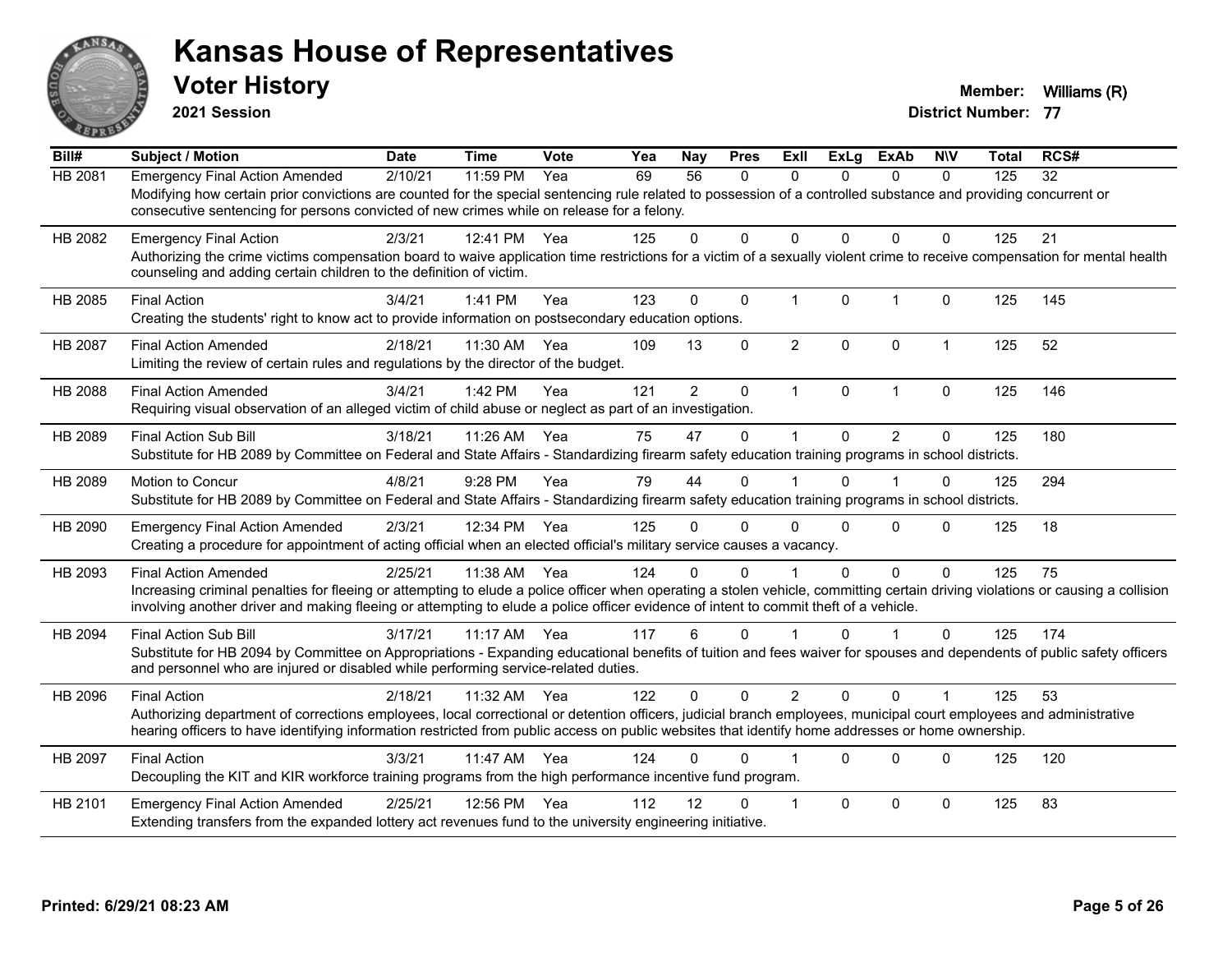

#### **Voter History Member:** Williams (R) **Kansas House of Representatives**

**2021 Session**

| Bill#          | Subject / Motion                                                                                                                                                                                                                                                                                                                                                                                                                                                                                                                                                                                                                                                                                                                                                                                                                                                                                                                                                                                                                                                                                                                                                                                                                                                                                            | <b>Date</b> | <b>Time</b>  | <b>Vote</b> | Yea | <b>Nay</b>     | <b>Pres</b>  | <b>Exll</b>    | <b>ExLg</b> | <b>ExAb</b>  | <b>NIV</b>     | <b>Total</b> | RCS#            |
|----------------|-------------------------------------------------------------------------------------------------------------------------------------------------------------------------------------------------------------------------------------------------------------------------------------------------------------------------------------------------------------------------------------------------------------------------------------------------------------------------------------------------------------------------------------------------------------------------------------------------------------------------------------------------------------------------------------------------------------------------------------------------------------------------------------------------------------------------------------------------------------------------------------------------------------------------------------------------------------------------------------------------------------------------------------------------------------------------------------------------------------------------------------------------------------------------------------------------------------------------------------------------------------------------------------------------------------|-------------|--------------|-------------|-----|----------------|--------------|----------------|-------------|--------------|----------------|--------------|-----------------|
| <b>HB 2102</b> | <b>Emergency Final Action</b><br>Updating egg repackaging requirements for retailers.                                                                                                                                                                                                                                                                                                                                                                                                                                                                                                                                                                                                                                                                                                                                                                                                                                                                                                                                                                                                                                                                                                                                                                                                                       | 2/10/21     | 11:59 PM     | Yea         | 123 | $\overline{2}$ | $\Omega$     | $\Omega$       | $\Omega$    | $\Omega$     | $\mathbf{0}$   | 125          | $\overline{25}$ |
| HB 2102        | Mot to Concur in Conference<br>Senate Substitute for HB 2102 by Committee on Agriculture and Natural Resources - Updating egg repackaging requirements for retailers.                                                                                                                                                                                                                                                                                                                                                                                                                                                                                                                                                                                                                                                                                                                                                                                                                                                                                                                                                                                                                                                                                                                                       | 4/9/21      | 2:22 PM      | Yea         | 122 | 1              | $\Omega$     | $\overline{2}$ | $\Omega$    | $\Omega$     | $\mathbf{0}$   | 125          | 303             |
| HB 2103        | <b>Emergency Final Action</b><br>Establishing the Kansas pesticide waste disposal program and permitting up to \$50,000 to be transferred annually from the Kansas agricultural remediation fund to a<br>new Kansas pesticide waste disposal fund.                                                                                                                                                                                                                                                                                                                                                                                                                                                                                                                                                                                                                                                                                                                                                                                                                                                                                                                                                                                                                                                          | 2/11/21     | 12:38 PM     | Yea         | 123 | 0              | $\mathbf{0}$ | $\overline{2}$ | $\Omega$    | $\Omega$     | $\Omega$       | 125          | 39              |
| HB 2104        | <b>Final Action Amended</b><br>Modifying the sales tax exemption for construction materials by allowing certain educational institutions a sales tax exemption for purchases thereof.                                                                                                                                                                                                                                                                                                                                                                                                                                                                                                                                                                                                                                                                                                                                                                                                                                                                                                                                                                                                                                                                                                                       | 2/18/21     | 11:35 AM Yea |             | 114 | 8              | 0            | $\overline{c}$ | 0           | $\Omega$     |                | 125          | 54              |
| HB 2104        | Motion to Adopt CCR<br>Senate Substitute for HB 2104 by Committee on Assessment ant Taxation - Extending certain budget due dates for schools and notice and hearing requirements when<br>exceeding the revenue neutral rate for property tax purposes, changing time to request full and complete opinion from the state board tax appeals, requiring the state<br>board of tax appeals to serve orders and notices by electronic means if requested by the party, prohibiting valuation increases of certain property in appeals, requiring<br>appraisal directives to require compliance with uniform standards of professional appraisal practice, providing for notice and opportunity to be heard prior to removal<br>from county appraiser eligibility list, providing notification when person no longer holds office of county appraiser, placing the burden of proof on the county appraiser in<br>certain valuation and classification appeal hearings before the district court, requiring appraisal courses for appraisers to be courses approved by the Kansas real estate<br>appraisal board, extending the time a state board of tax appeals member may continue to serve after such member's term expires and authorizing appointment of a<br>member pro tempore under certain conditions. | 4/6/21      | 2:57 PM      | Yea         | 77  | 42             | $\Omega$     |                | $\Omega$    | 5            | $\Omega$       | 125          | 262             |
| HB 2106        | <b>Emergency Final Action</b><br>Extending the dates when corporate tax returns are required to be filed.                                                                                                                                                                                                                                                                                                                                                                                                                                                                                                                                                                                                                                                                                                                                                                                                                                                                                                                                                                                                                                                                                                                                                                                                   | 3/4/21      | 4:36 PM      | Yea         | 123 | $\mathbf{0}$   | $\mathbf{0}$ | $\mathbf{1}$   | $\Omega$    | $\mathbf{1}$ | $\mathbf{0}$   | 125          | 160             |
| HB 2109        | <b>Emergency Final Action</b><br>Increasing the county population threshold for a county to be required to have a lawyer representative, increasing the number of lawyer members and decreasing the<br>number of non-lawyer members on the board of indigents' defense services.                                                                                                                                                                                                                                                                                                                                                                                                                                                                                                                                                                                                                                                                                                                                                                                                                                                                                                                                                                                                                            | 2/11/21     | 12:41 PM     | Yea         | 87  | 36             | $\Omega$     | $\overline{2}$ | $\Omega$    | $\Omega$     | $\Omega$       | 125          | 41              |
| HB 2112        | <b>Emergency Final Action</b><br>Permitting online advertisement and sales of abandoned property by self-storage rental unit operators; providing for the designation by occupants of an alternate contact<br>and limiting claims for loss or damage of stored property to the property value limit provided in the rental agreement.                                                                                                                                                                                                                                                                                                                                                                                                                                                                                                                                                                                                                                                                                                                                                                                                                                                                                                                                                                       | 2/10/21     | 11:59 PM     | Yea         | 120 | 5              | $\mathbf 0$  | 0              | $\Omega$    | $\mathbf 0$  | $\Omega$       | 125          | 27              |
| HB 2114        | <b>Emergency Final Action Amended</b><br>Establishing the Kansas senior care task force.                                                                                                                                                                                                                                                                                                                                                                                                                                                                                                                                                                                                                                                                                                                                                                                                                                                                                                                                                                                                                                                                                                                                                                                                                    | 2/18/21     | 12:38 PM     | Yea         | 113 | 8              | 0            | $\overline{c}$ | $\Omega$    | 1            | $\overline{1}$ | 125          | 60              |
| HB 2114        | Motion to adopt CCR<br>Establishing the senior care task force, a definition of financial exploitation and Kansas elder and dependent adult abuse multidisciplinary team coordinator and teams,<br>requiring additional mandatory reporters, increasing investigation days for reports of abuse, neglect and financial exploitation of certain adults and directing the<br>department for children and families to inform certain chief administrative officers of substantiated findings of such reports.                                                                                                                                                                                                                                                                                                                                                                                                                                                                                                                                                                                                                                                                                                                                                                                                  | 4/9/21      | 5:41 PM      | Yea         | 115 |                | $\Omega$     | $\overline{c}$ | 0           | $\Omega$     |                | 125          | 311             |
| HB 2115        | <b>Final Action Amended</b><br>Establishing the joint committee on child welfare system oversight.                                                                                                                                                                                                                                                                                                                                                                                                                                                                                                                                                                                                                                                                                                                                                                                                                                                                                                                                                                                                                                                                                                                                                                                                          | 2/18/21     | 11:38 AM     | Yea         | 118 |                | 0            | $\overline{2}$ | $\Omega$    | $\mathbf 0$  | 1              | 125          | 55              |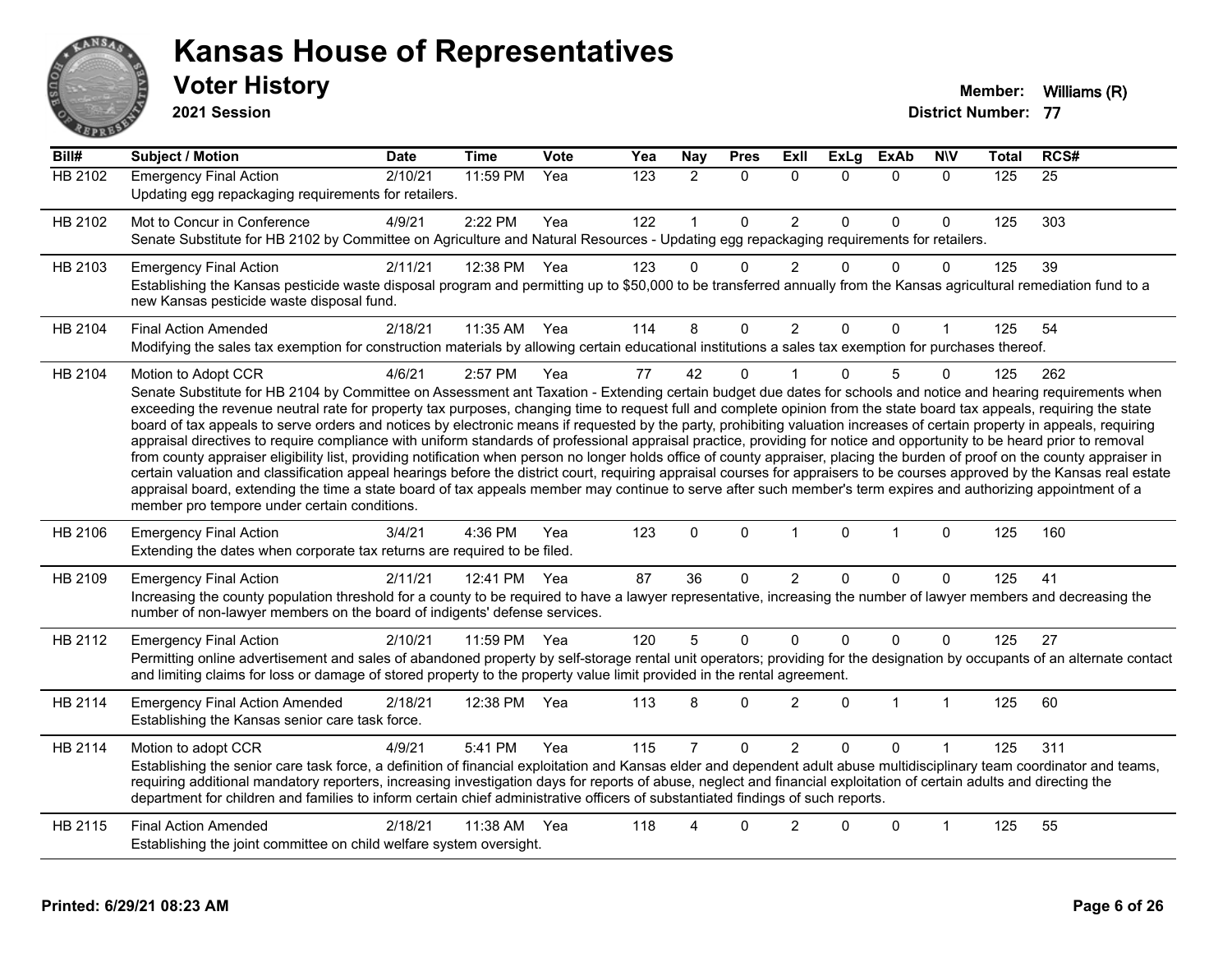

**2021 Session**

| Bill#          | <b>Subject / Motion</b>                                                                                                                                                                                                                                                                                                                                                                                                                                                                                                                                                                                                                                                                                                                                                                                                                                                                | <b>Date</b> | <b>Time</b>  | Vote | Yea | <b>Nay</b> | <b>Pres</b>  | ExII           | <b>ExLg</b> | <b>ExAb</b>    | <b>NIV</b>     | <b>Total</b> | RCS# |
|----------------|----------------------------------------------------------------------------------------------------------------------------------------------------------------------------------------------------------------------------------------------------------------------------------------------------------------------------------------------------------------------------------------------------------------------------------------------------------------------------------------------------------------------------------------------------------------------------------------------------------------------------------------------------------------------------------------------------------------------------------------------------------------------------------------------------------------------------------------------------------------------------------------|-------------|--------------|------|-----|------------|--------------|----------------|-------------|----------------|----------------|--------------|------|
| <b>HB 2116</b> | <b>Emergency Final Action</b><br>Exempting the caregiver of a child in state out-of-home placement from the child care assistance 20-hour-per-week work requirement.                                                                                                                                                                                                                                                                                                                                                                                                                                                                                                                                                                                                                                                                                                                   | 3/4/21      | $4:43$ PM    | Yea  | 123 | $\Omega$   | $\mathbf{0}$ |                | 0           |                | $\mathbf{0}$   | 125          | 165  |
| HB 2119        | <b>EFA Sub Bill Amended</b><br>Substitute for HB 2119 by Committee on K-12 Education Budget - Making and concerning appropriations for the department of education for fiscal years ending June 30,<br>2021, June 30, 2022, and June 30, 2023, creating and expanding school choice programs, restricting remote learning and remote enrollment and extending the<br>statewide property tax levy for schools.                                                                                                                                                                                                                                                                                                                                                                                                                                                                          | 3/30/21     | 7:56 PM      | Yea  | 65  | 58         | 0            |                |             |                | $\Omega$       | 125          | 255  |
| HB 2120        | <b>Emergency Final Action</b><br>Removing the spousal exception from the crime of sexual battery.                                                                                                                                                                                                                                                                                                                                                                                                                                                                                                                                                                                                                                                                                                                                                                                      | 2/11/21     | 12:50 PM     | Yea  | 110 | 13         | $\mathbf 0$  | $\overline{2}$ | $\Omega$    | 0              | $\mathbf 0$    | 125          | 46   |
| HB 2121        | <b>Emergency Final Action Amended</b><br>Adding definitions related to defendants who abscond from supervision in the criminal procedure code and for parole.                                                                                                                                                                                                                                                                                                                                                                                                                                                                                                                                                                                                                                                                                                                          | 2/11/21     | 12:43 PM Yea |      | 101 | 22         | 0            | $\overline{2}$ | $\Omega$    | $\Omega$       | $\Omega$       | 125          | 42   |
| HB 2121        | Motion to adopt CCR<br>Increasing the criminal penalty for mistreatment of a dependent adult or elder person when the victim is a resident of an adult care home, adding definitions related to<br>defendants who abscond from supervision in the criminal procedure code and for parole and clarifying that bond agents seeking discharge as a surety are required to<br>return the person released on bond to the court in the county where the complaint subject to the bond was filed, requiring the department of corrections to develop<br>guidance to be used by parole officers when responding to violations of parole and postrelease supervision and that incentivize compliant behavior, and authorizing<br>court services officers and community corrections officers to provide a certification of identification to offenders for use to obtain a new driver's license. | 5/5/21      | 2:39 PM      | Yea  | 121 | $\Omega$   | 0            | $\overline{2}$ | $\Omega$    | $\overline{2}$ | $\mathbf 0$    | 125          | 333  |
| HB 2124        | <b>Emergency Final Action</b><br>Clarifying the authority of healing arts school clinics to provide healing arts services.                                                                                                                                                                                                                                                                                                                                                                                                                                                                                                                                                                                                                                                                                                                                                             | 2/18/21     | 12:39 PM     | Yea  | 121 | $\Omega$   | $\mathbf 0$  | $\overline{2}$ | $\Omega$    |                |                | 125          | 61   |
| HB 2125        | <b>Emergency Final Action Amended</b><br>Allowing a copy of a will to be filed and admitted to probate and allowing a will or a copy of a will filed within six months after the death of the testator to be admitted to<br>probate at any time.                                                                                                                                                                                                                                                                                                                                                                                                                                                                                                                                                                                                                                       | 2/18/21     | 12:46 PM Yea |      | 118 | 3          | $\Omega$     | $\overline{2}$ | $\Omega$    |                |                | 125          | 64   |
| HB 2126        | <b>Final Action Amended</b><br>Providing immunity from civil liability for COVID-19 claims for adult care facilities.                                                                                                                                                                                                                                                                                                                                                                                                                                                                                                                                                                                                                                                                                                                                                                  | 3/4/21      | 1:44 PM      | Yea  | 85  | 37         |              | 1              | 0           | $\overline{1}$ | $\mathbf 0$    | 125          | 147  |
| HB 2128        | <b>Final Action Amended</b><br>Clarifying jurisdiction and supervision of offenders in a certified drug abuse treatment program.                                                                                                                                                                                                                                                                                                                                                                                                                                                                                                                                                                                                                                                                                                                                                       | 3/2/21      | 10:32 AM Yea |      | 124 | $\Omega$   | $\Omega$     | $\overline{1}$ | $\Omega$    | $\Omega$       | $\Omega$       | 125          | 92   |
| HB 2134        | <b>Emergency Final Action</b><br>Updating the national association of insurance commissioners credit for reinsurance model law and codifying the credit for reinsurance model regulation.                                                                                                                                                                                                                                                                                                                                                                                                                                                                                                                                                                                                                                                                                              | 2/11/21     | 12:39 PM Yea |      | 123 | $\Omega$   | 0            | $\overline{2}$ | 0           | $\Omega$       | $\mathbf 0$    | 125          | 40   |
| HB 2134        | Motion to adopt CCR<br>Making appropriations for the Kansas state department of education for FY 2021, FY 2022 and FY 2023; requiring a Kansas foster care children annual academic report<br>card; authorizing limited remote learning; providing the criteria for identification of students eligible to receive at-risk programs and services; requiring boards of<br>education to allocate sufficient school district moneys to improve student academic performance; authorizing school districts to pay tuition and fees for concurrent and<br>dual enrollment programs; expanding student eligibility under the tax credit for low income students scholarship program; extending the high-density at-risk weighting;<br>providing ACT college entrance exams and workkeys assessments to certain nonpublic school students.                                                    | 5/7/21      | 6:51 PM      | Yea  | 107 | 9          | $\Omega$     |                | $\Omega$    | 6              | $\overline{2}$ | 125          | 352  |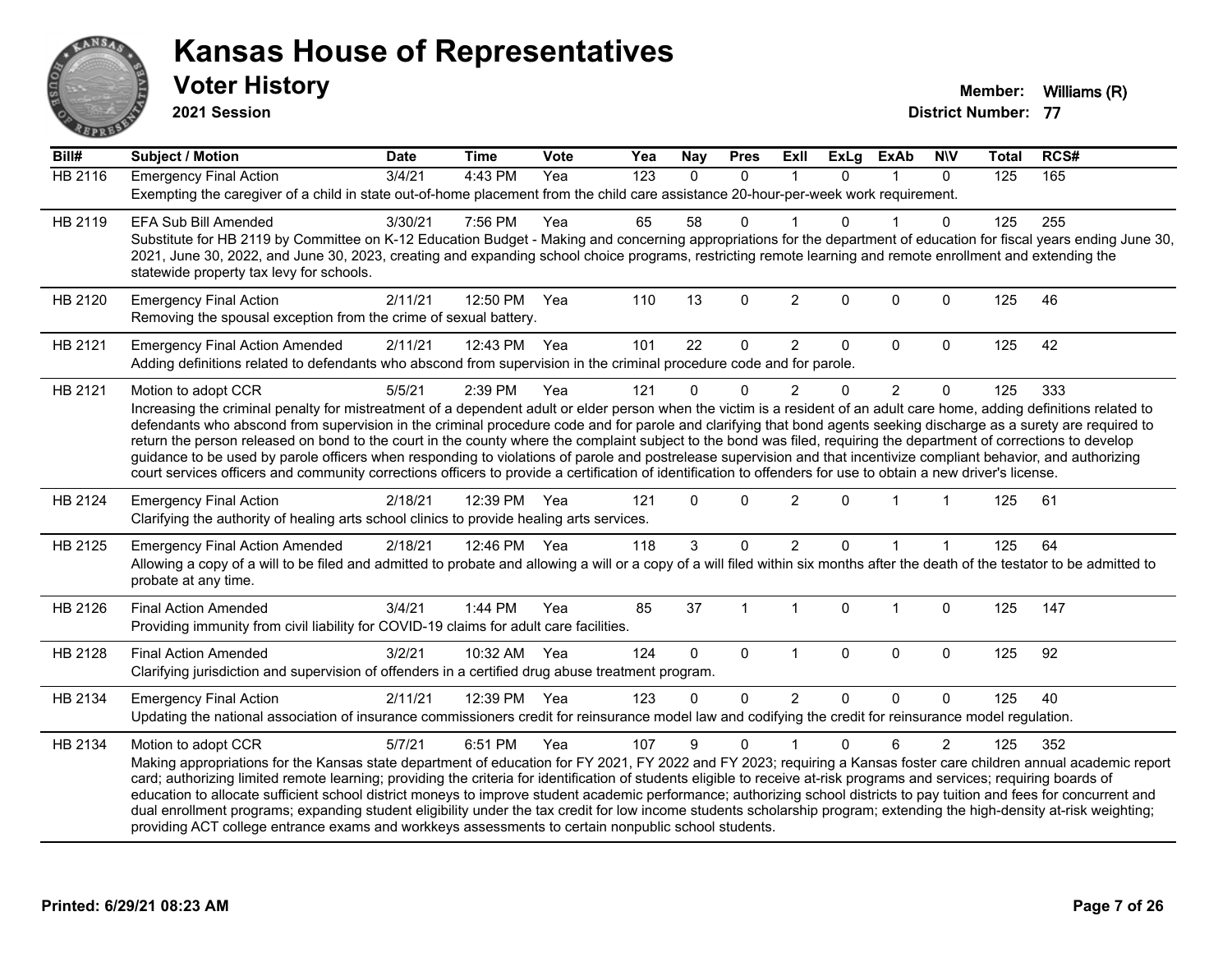

**2021 Session**

| Bill#          | <b>Subject / Motion</b>                                                                                                                                                         | <b>Date</b> | <b>Time</b> | <b>Vote</b> | Yea | Nay            | <b>Pres</b> | <b>ExII</b>          | <b>ExLg</b> | <b>ExAb</b>    | <b>NIV</b>     | <b>Total</b> | RCS# |
|----------------|---------------------------------------------------------------------------------------------------------------------------------------------------------------------------------|-------------|-------------|-------------|-----|----------------|-------------|----------------------|-------------|----------------|----------------|--------------|------|
| <b>HB 2136</b> | <b>Final Action Amended</b>                                                                                                                                                     | 2/25/21     | 11:40 AM    | Yea         | 124 | $\Omega$       | $\Omega$    |                      | $\Omega$    | $\Omega$       | $\Omega$       | 125          | 76   |
|                | Updating certain statutes relating to the regulation of the business of insurance; granting the commissioner of insurance certain investigative powers.                         |             |             |             |     |                |             |                      |             |                |                |              |      |
| HB 2137        | <b>Final Action Amended</b>                                                                                                                                                     | 3/2/21      | 10:33 AM    | Yea         | 122 | $\overline{2}$ | 0           |                      |             | $\Omega$       | O              | 125          | 93   |
|                | Authorizing certain licensees under the Kansas liquor control act and the club and drinking establishment act to sell and serve cereal malt beverages.                          |             |             |             |     |                |             |                      |             |                |                |              |      |
| HB 2137        | Motion to adopt CCR                                                                                                                                                             | 5/7/21      | 4:41 PM     | Yea         | 101 | 18             | 0           | $\blacktriangleleft$ | $\Omega$    | 5              | $\Omega$       | 125          | 351  |
|                | Making amendments regarding licensure to sell alcoholic liquor and cereal malt beverages, authorizing transfers of bulk alcoholic liquor by certain licensees and               |             |             |             |     |                |             |                      |             |                |                |              |      |
|                | authorizing the sale of alcoholic liquor and cereal malt beverages on specified days and times and subject to certain conditions by licensees under the Kansas liquor           |             |             |             |     |                |             |                      |             |                |                |              |      |
|                | control act and the club and drinking establishment act.                                                                                                                        |             |             |             |     |                |             |                      |             |                |                |              |      |
| HB 2138        | <b>Final Action</b>                                                                                                                                                             | 3/3/21      | 11:48 AM    | Yea         | 120 | 4              | $\Omega$    |                      | 0           | $\Omega$       | 0              | 125          | 121  |
|                | Club and drinking establishment liquor license eligibility; spouse is a law enforcement officer in another county.                                                              |             |             |             |     |                |             |                      |             |                |                |              |      |
| HB 2143        | <b>Emergency Final Action</b>                                                                                                                                                   | 3/4/21      | 4:39 PM     | Yea         | 119 |                | 0           |                      | $\Omega$    | $\overline{1}$ | $\Omega$       | 125          | 162  |
|                | Making exemption permanent for certain cash rebates on sales or leases of new motor vehicles for sales tax purposes.                                                            |             |             |             |     |                |             |                      |             |                |                |              |      |
| HB 2143        | Motion to adopt CCR                                                                                                                                                             | 4/9/21      | 6:16 PM     | Yea         | 118 | 3              | $\Omega$    | $\overline{2}$       | $\Omega$    | $\Omega$       | $\overline{2}$ | 125          | 315  |
|                | Making exemption permanent for certain cash rebates on sales or leases of new motor vehicles for sales tax purposes.                                                            |             |             |             |     |                |             |                      |             |                |                |              |      |
| HB 2145        | <b>Final Action</b>                                                                                                                                                             | 3/2/21      | 10:35 AM    | Yea         | 124 | $\Omega$       | $\Omega$    |                      | $\Omega$    | $\Omega$       | $\Omega$       | 125          | 94   |
|                | Exempting the retail sale of electricity by public utilities for electric vehicle charging stations from the jurisdiction of the state corporation commission.                  |             |             |             |     |                |             |                      |             |                |                |              |      |
| HB 2150        | <b>Final Action Amended</b>                                                                                                                                                     | 3/25/21     | $11:18$ AM  | Yea         | 118 | 4              | 0           |                      |             | 2              | 0              | 125          | 209  |
|                | Creating a definition of financial exploitation, requiring additional mandatory reporters and increasing investigation days in the abuse, neglect and financial exploitation of |             |             |             |     |                |             |                      |             |                |                |              |      |
|                | certain adults.                                                                                                                                                                 |             |             |             |     |                |             |                      |             |                |                |              |      |
| HB 2151        | <b>Emergency Final Action</b>                                                                                                                                                   | 2/18/21     | 12:44 PM    | Yea         | 121 | $\Omega$       | $\Omega$    | $\overline{2}$       | $\Omega$    | $\overline{1}$ | 1              | 125          | 63   |
|                | Creating Kansas elder and dependent adult abuse multidisciplinary teams and a coordinator.                                                                                      |             |             |             |     |                |             |                      |             |                |                |              |      |
| HB 2153        | <b>Final Action</b>                                                                                                                                                             | 3/3/21      | 11:50 AM    | Yea         | 124 | $\Omega$       | $\Omega$    | 1                    | $\Omega$    | $\Omega$       | 0              | 125          | 122  |
|                | Increasing the criminal penalty for mistreatment of a dependent adult or elder person when the victim is a resident of an adult care home.                                      |             |             |             |     |                |             |                      |             |                |                |              |      |
| HB 2155        | <b>Emergency Final Action</b>                                                                                                                                                   | 2/18/21     | 12:43 PM    | Yea         | 85  | 36             | $\Omega$    | $\overline{2}$       | 0           |                | 1              | 125          | 62   |
|                | Providing for department of health and environment response operations for water and soil pollutant release, discharge or escape.                                               |             |             |             |     |                |             |                      |             |                |                |              |      |
| HB 2158        | <b>Final Action</b>                                                                                                                                                             | 2/18/21     | 11:40 AM    | Yea         | 121 |                | 0           | 2                    | 0           | $\Omega$       |                | 125          | 56   |
|                | Making permanent provisions for the advisory committee on trauma and the statewide trauma system regional council to conduct closed meetings and keep privileged                |             |             |             |     |                |             |                      |             |                |                |              |      |
|                | records regarding trauma cases.                                                                                                                                                 |             |             |             |     |                |             |                      |             |                |                |              |      |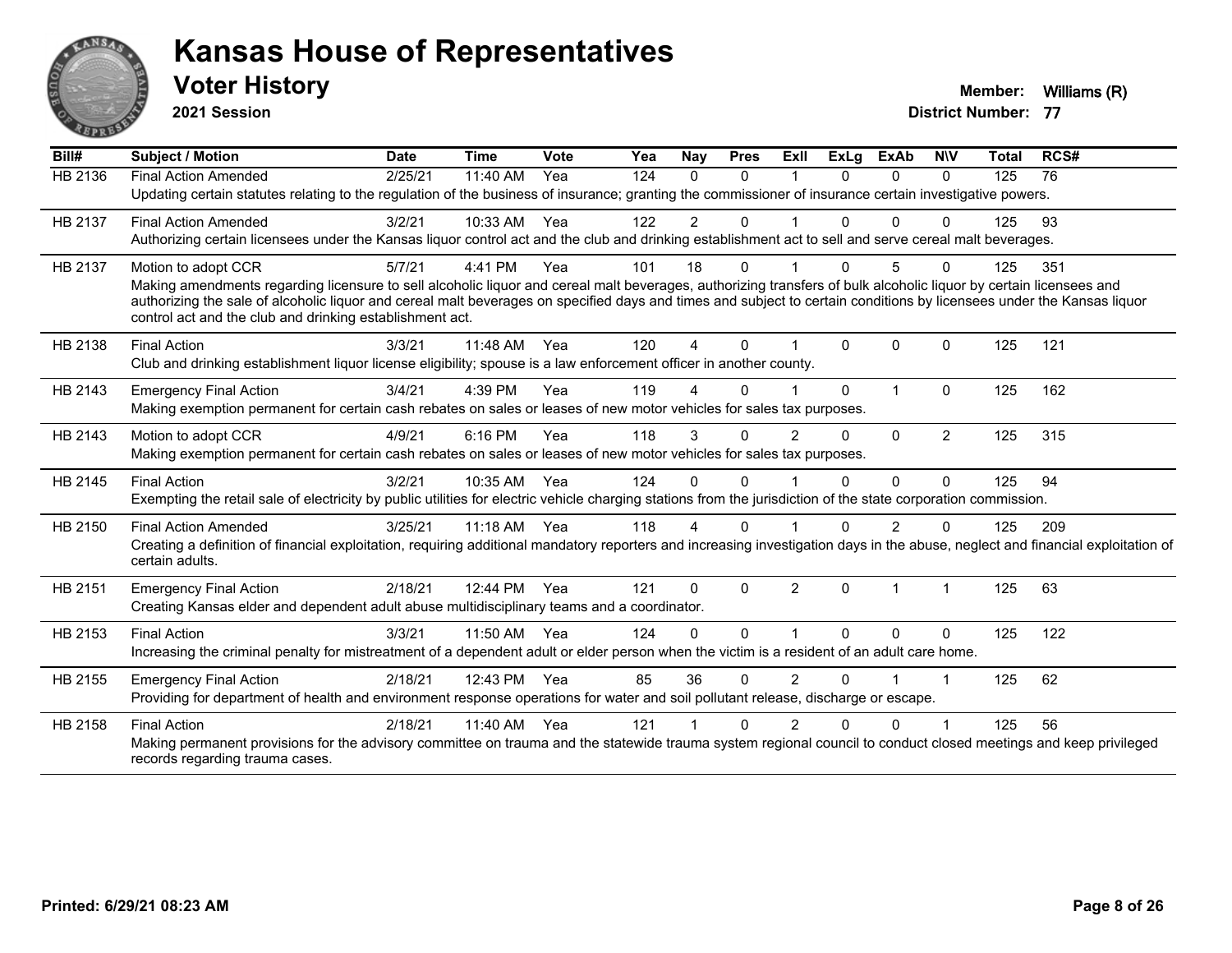

**2021 Session**

| $\overline{Bill#}$ | Subject / Motion                                                                                                                                                                                                                                                                                                                                                                                                                                                                                                                                                                                                                                                                                                                                                                                      | <b>Date</b> | <b>Time</b>  | <b>Vote</b> | Yea              | <b>Nay</b>   | <b>Pres</b>  | <b>ExII</b>    | <b>ExLg</b>  | <b>ExAb</b>    | <b>NIV</b>   | Total | RCS# |
|--------------------|-------------------------------------------------------------------------------------------------------------------------------------------------------------------------------------------------------------------------------------------------------------------------------------------------------------------------------------------------------------------------------------------------------------------------------------------------------------------------------------------------------------------------------------------------------------------------------------------------------------------------------------------------------------------------------------------------------------------------------------------------------------------------------------------------------|-------------|--------------|-------------|------------------|--------------|--------------|----------------|--------------|----------------|--------------|-------|------|
| <b>HB 2158</b>     | Motion to adopt CCR                                                                                                                                                                                                                                                                                                                                                                                                                                                                                                                                                                                                                                                                                                                                                                                   | 5/5/21      | 2:45 PM      | Yea         | $\overline{121}$ | $\Omega$     | $\Omega$     | 2              | $\Omega$     | $\mathcal{P}$  | $\Omega$     | 125   | 334  |
|                    | Establishing the joint committee on child welfare system oversight, providing certain exceptions to the confidentiality of state child death review board documents,<br>requiring visual observation of an alleged victim of child abuse or neglect as part of an investigation, exempting the caregiver of a child in state out-of-home placement<br>from the child care assistance 20-hour-per-week work requirement, permitting the secretary for children and families to license certain family foster homes where a<br>former foster care youth with certain juvenile adjudications resides making permanent provisions for the advisory committee on trauma and the statewide trauma system<br>regional council to conduct closed meetings and keep privileged records regarding trauma cases. |             |              |             |                  |              |              |                |              |                |              |       |      |
| HB 2162            | <b>Final Action</b>                                                                                                                                                                                                                                                                                                                                                                                                                                                                                                                                                                                                                                                                                                                                                                                   | 3/2/21      | 10:25 AM     | Yea         | 123              | $\Omega$     | $\mathbf{1}$ | $\mathbf{1}$   | $\Omega$     | $\Omega$       | $\mathbf{0}$ | 125   | 88   |
|                    | Amending and repealing reapportionment census data laws to conform with 2019 amendments to the Kansas constitution and to remove certain obsolete provisions.                                                                                                                                                                                                                                                                                                                                                                                                                                                                                                                                                                                                                                         |             |              |             |                  |              |              |                |              |                |              |       |      |
| HB 2165            | <b>Emergency Final Action Amended</b><br>Providing for all vehicles more than 35 years old to qualify as an antique vehicle.                                                                                                                                                                                                                                                                                                                                                                                                                                                                                                                                                                                                                                                                          | 2/11/21     | 12:44 PM Yea |             | 114              | 9            | $\Omega$     | $\overline{2}$ | $\Omega$     | $\Omega$       | $\mathbf 0$  | 125   | 43   |
| HB 2165            | Motion to Concur<br>Providing for all vehicles more than 35 years old to qualify as an antique vehicle.                                                                                                                                                                                                                                                                                                                                                                                                                                                                                                                                                                                                                                                                                               | 4/7/21      | 10:26 AM     | Yea         | 117              | 5            | $\mathbf 0$  | $\mathbf{1}$   | $\mathbf 0$  | $\overline{2}$ | $\mathbf 0$  | 125   | 265  |
| HB 2166            | Final Action Sub Bill Amended                                                                                                                                                                                                                                                                                                                                                                                                                                                                                                                                                                                                                                                                                                                                                                         | 3/2/21      | 10:38 AM     | Yea         | 124              | $\mathbf{0}$ | $\mathbf 0$  |                | 0            | $\Omega$       | $\Omega$     | 125   | 95   |
|                    | Substitute for HB 2166 by Committee on Transportation - Providing for the Braden's hope for childhood cancer, proud educator and alpha kappa alpha distinctive license<br>plates and providing distinctive license plates for current and veteran members of the United States army, navy, marine corps, air force, coast guard and space force and<br>modifying the requirements to begin production on distinctive license plates.                                                                                                                                                                                                                                                                                                                                                                  |             |              |             |                  |              |              |                |              |                |              |       |      |
| HB 2166            | Motion to Adopt CCR<br>Substitute for HB 2166 by Committee on Transportation - Providing for the Braden's hope for childhood cancer, proud educator, delta sigma theta, Gadsden flag, love,<br>Chloe foundation and alpha kappa alpha distinctive license plates and providing distinctive license plates for current and veteran members of the United States army,<br>navy, marine corps, air force, coast guard and space force, modifying the requirements to begin production on distinctive license plates, requiring reporting by<br>sponsoring organizations of distinctive license plates, allowing certain license plates issued by the division of vehicles to be personalized license plates and establishing<br>a fee on firefighter distinctive license plates.                         | 4/8/21      | 5:31 PM      | Yea         | 81               | 41           | $\Omega$     | $\mathbf 1$    | $\Omega$     | $\overline{2}$ | $\mathbf{0}$ | 125   | 289  |
| HB 2166            | Consideration of Veto                                                                                                                                                                                                                                                                                                                                                                                                                                                                                                                                                                                                                                                                                                                                                                                 | 5/3/21      | 11:39 AM     | Yea         | 86               | 37           | $\mathbf{0}$ | $\Omega$       | $\Omega$     | $\overline{1}$ |              | 125   | 317  |
|                    | Substitute for HB 2166 by Committee on Transportation - Providing for the Braden's hope for childhood cancer, proud educator, delta sigma theta, Gadsden flag, love,<br>Chloe foundation and alpha kappa alpha distinctive license plates and providing distinctive license plates for current and veteran members of the United States army,<br>navy, marine corps, air force, coast guard and space force, modifying the requirements to begin production on distinctive license plates, requiring reporting by<br>sponsoring organizations of distinctive license plates, allowing certain license plates issued by the division of vehicles to be personalized license plates and establishing<br>a fee on firefighter distinctive license plates.                                                |             |              |             |                  |              |              |                |              |                |              |       |      |
| HB 2167            | <b>Emergency Final Action</b><br>Permitting concrete mixer trucks and requiring dump trucks to display license plates on the front of vehicles.                                                                                                                                                                                                                                                                                                                                                                                                                                                                                                                                                                                                                                                       | 2/10/21     | 11:59 PM     | Yea         | 125              | $\Omega$     | $\Omega$     | $\mathbf 0$    | 0            | 0              | 0            | 125   | 34   |
| HB 2167            | Motion to Concur<br>Permitting concrete mixer trucks and requiring dump trucks to display license plates on the front of vehicles.                                                                                                                                                                                                                                                                                                                                                                                                                                                                                                                                                                                                                                                                    | 4/7/21      | 10:28 AM     | Yea         | 122              | $\Omega$     | $\Omega$     | $\overline{1}$ | $\mathbf{0}$ | $\overline{2}$ | $\mathbf 0$  | 125   | 266  |
| HB 2172            | <b>Final Action Amended</b><br>Modifying water usage calculations and fees for multi-year flex accounts and permitting alternative base average water use calculations and prorated terms.                                                                                                                                                                                                                                                                                                                                                                                                                                                                                                                                                                                                            | 2/18/21     | 11:41 AM     | Yea         | 122              |              | <sup>0</sup> | $\overline{2}$ | 0            | $\Omega$       |              | 125   | 57   |
|                    |                                                                                                                                                                                                                                                                                                                                                                                                                                                                                                                                                                                                                                                                                                                                                                                                       |             |              |             |                  |              |              |                |              |                |              |       |      |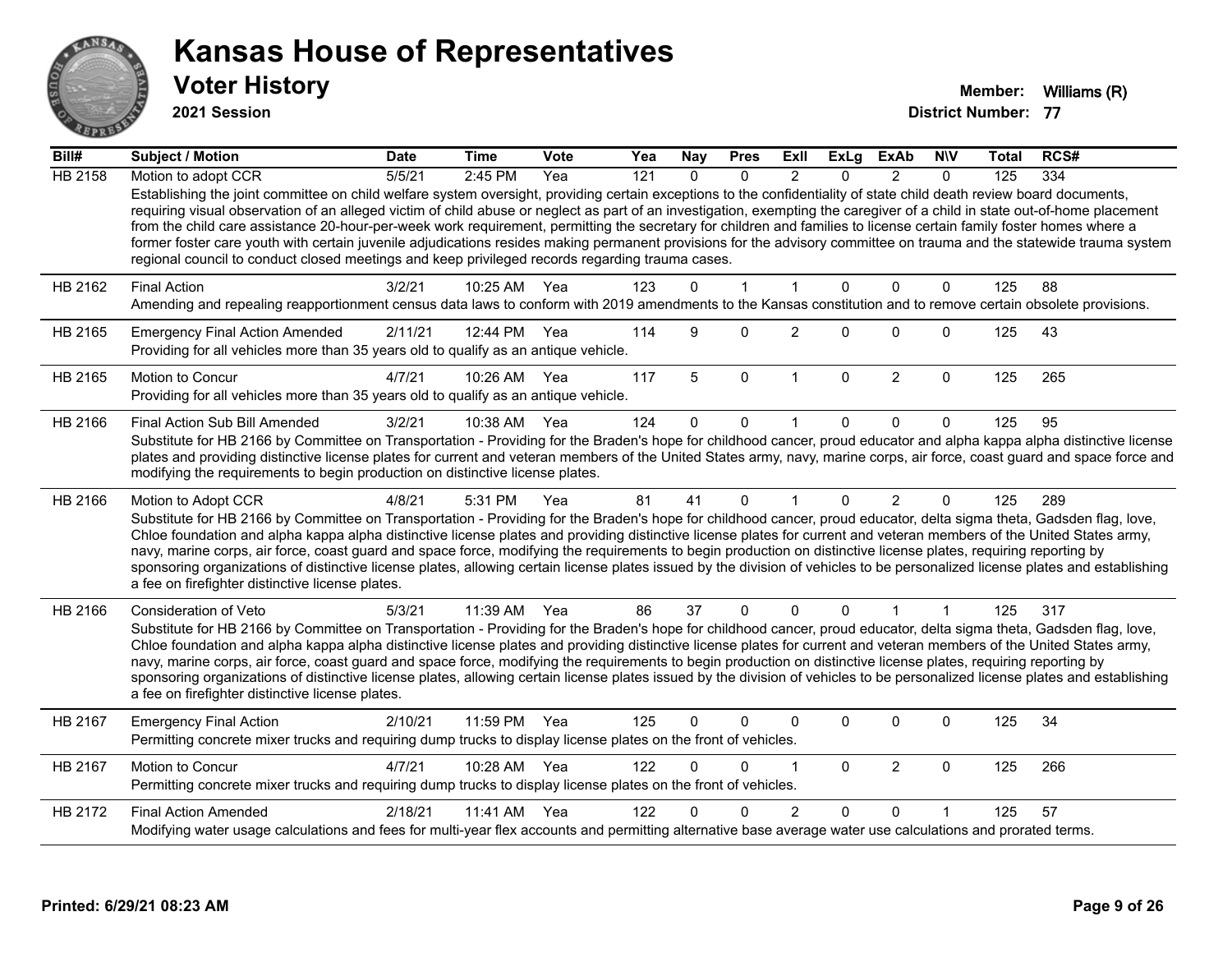

**2021 Session**

| Bill#          | <b>Subject / Motion</b>                                                                                                                                                                                                                                                                                                                                                                                                                                                                                                                                                                                                                                                                                                                                                                                                                                                                                           | <b>Date</b> | <b>Time</b> | Vote | Yea | <b>Nay</b>     | <b>Pres</b>  | Exll           | <b>ExLg</b>  | <b>ExAb</b>    | <b>NIV</b>           | <b>Total</b> | RCS# |
|----------------|-------------------------------------------------------------------------------------------------------------------------------------------------------------------------------------------------------------------------------------------------------------------------------------------------------------------------------------------------------------------------------------------------------------------------------------------------------------------------------------------------------------------------------------------------------------------------------------------------------------------------------------------------------------------------------------------------------------------------------------------------------------------------------------------------------------------------------------------------------------------------------------------------------------------|-------------|-------------|------|-----|----------------|--------------|----------------|--------------|----------------|----------------------|--------------|------|
| <b>HB 2175</b> | <b>Emergency Final Action</b><br>Creating the Dwayne Peaslee technical training center district.                                                                                                                                                                                                                                                                                                                                                                                                                                                                                                                                                                                                                                                                                                                                                                                                                  | 2/25/21     | 12:52 PM    | Yea  | 122 | $\overline{2}$ | $\mathbf 0$  | $\overline{1}$ | $\Omega$     | $\Omega$       | $\Omega$             | 125          | 81   |
| HB 2176        | <b>Emergency Final Action Amended</b><br>Clarify the vacation or exclusion of territory from city boundaries or release of easements.                                                                                                                                                                                                                                                                                                                                                                                                                                                                                                                                                                                                                                                                                                                                                                             | 3/25/21     | 12:22 PM    | Yea  | 120 | $\overline{2}$ | $\Omega$     | $\mathbf{1}$   | $\mathbf{0}$ | $\overline{2}$ | $\mathbf 0$          | 125          | 224  |
| HB 2178        | <b>Final Action</b><br>Vacating certain blocks in the original town plat set aside for a college and a park in the city of Americus and vesting fee simple title in the city.                                                                                                                                                                                                                                                                                                                                                                                                                                                                                                                                                                                                                                                                                                                                     | 2/18/21     | 11:42 AM    | Yea  | 121 | 1              | $\mathbf{0}$ | 2              | $\Omega$     | $\Omega$       | 1                    | 125          | 58   |
| HB 2178        | Motion to Concur<br>Providing for the vacation or exclusion of territory or easements by cities, including certain blocks in the original town plat set aside for a college and a park in the<br>city of Americus.                                                                                                                                                                                                                                                                                                                                                                                                                                                                                                                                                                                                                                                                                                | 3/30/21     | 3:05 PM     | Yea  | 121 | $\overline{2}$ | $\Omega$     |                | $\Omega$     | $\Omega$       | $\blacktriangleleft$ | 125          | 250  |
| HB 2183        | <b>Final Action Amended</b><br>Prohibiting the governor, the executive branch and the judicial branch from altering election laws or procedures and limiting the authority of the secretary of state to enter<br>into consent decrees with any court absent the approval of the legislative coordinating council.                                                                                                                                                                                                                                                                                                                                                                                                                                                                                                                                                                                                 | 3/3/21      | 11:53 AM    | Yea  | 84  | 39             |              |                | 0            | $\Omega$       | $\Omega$             | 125          | 123  |
| HB 2183        | Motion to adopt CCR<br>Creating the transparency in revenues underwriting elections act; prohibiting the receipt and expenditure of private moneys by election officials; directing the secretary of<br>state to publish certain registered voter totals; relating to advance voting ballots by requiring signed statements for delivery of such ballots on behalf of a voter; limiting<br>the number of such ballots that can be delivered; prohibiting the altering or backdating of the mailing date on such ballots; requiring a matching signature on such<br>ballots; removing the secretary of state's authority to provide additional time for receipt of such ballots; prohibiting candidates for office from engaging in certain conduct<br>related to advance voting ballots; creating the crime of false representation of an election official; and, expanding the crime of electioneering.          | 4/8/21      | 10:11 PM    | Yea  | 80  | 42             | $\Omega$     |                | $\mathbf{0}$ | $\overline{2}$ | $\mathbf 0$          | 125          | 296  |
| HB 2183        | <b>Consideration of Veto</b><br>Creating the transparency in revenues underwriting elections act; prohibiting the receipt and expenditure of private moneys by election officials; directing the secretary of<br>state to publish certain registered voter totals; relating to advance voting ballots by requiring signed statements for delivery of such ballots on behalf of a voter; limiting<br>the number of such ballots that can be delivered; prohibiting the altering or backdating of the mailing date on such ballots; requiring a matching signature on such<br>ballots; removing the secretary of state's authority to provide additional time for receipt of such ballots; prohibiting candidates for office from engaging in certain conduct<br>related to advance voting ballots; creating the crime of false representation of an election official; and, expanding the crime of electioneering. | 5/3/21      | 12:01 PM    | Yea  | 85  | 38             | $\Omega$     |                | n            |                |                      | 125          | 319  |
| HB 2187        | <b>Final Action</b><br>Enacting the first-time home buyer savings account act.                                                                                                                                                                                                                                                                                                                                                                                                                                                                                                                                                                                                                                                                                                                                                                                                                                    | 2/18/21     | 11:44 AM    | Yea  | 119 | 3              | $\Omega$     | $\overline{2}$ | $\Omega$     | $\Omega$       | 1                    | 125          | 59   |
| HB 2187        | Motion to Concur<br>Enacting the first-time home buyer savings account act.                                                                                                                                                                                                                                                                                                                                                                                                                                                                                                                                                                                                                                                                                                                                                                                                                                       | 5/5/21      | 2:47 PM     | Yea  | 119 | $\overline{2}$ | $\mathbf 0$  | $\overline{2}$ | $\Omega$     | $\overline{2}$ | $\mathbf 0$          | 125          | 335  |
| HB 2191        | <b>Final Action</b><br>Increasing criminal penalties for the crimes of riot and incitement to riot when the crime occurs in a correctional facility.                                                                                                                                                                                                                                                                                                                                                                                                                                                                                                                                                                                                                                                                                                                                                              | 2/24/21     | 11:20 AM    | Yea  | 123 | 0              | 0            |                | $\Omega$     | $\mathbf{1}$   | $\mathbf 0$          | 125          | 67   |
| HB 2192        | <b>Final Action</b><br>Authorizing court services officers and community corrections officers to provide a certification of identification to offenders for use to obtain a new driver's license.                                                                                                                                                                                                                                                                                                                                                                                                                                                                                                                                                                                                                                                                                                                 | 2/25/21     | 11:41 AM    | Yea  | 124 | 0              | $\Omega$     |                | 0            | $\Omega$       | $\Omega$             | 125          | 77   |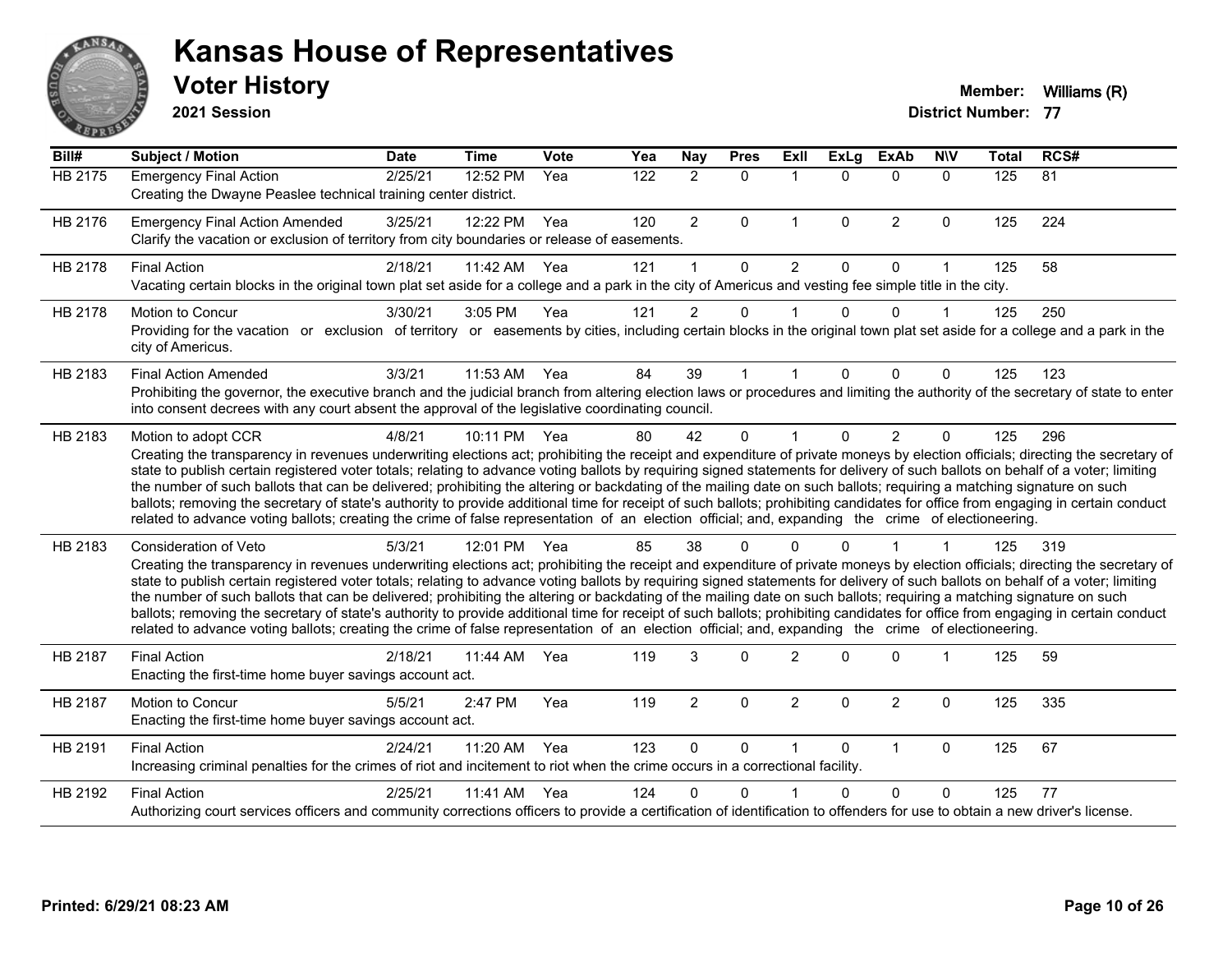

**2021 Session**

| Bill#   | <b>Subject / Motion</b>                                                                                                                                                                                                                                                                                                                                                                                                                                                                                                                                                                                                                                                                                                                                                                                                                                                                                                                                                                                                                                                                                                                           | <b>Date</b> | <b>Time</b>  | <b>Vote</b> | Yea             | <b>Nay</b>      | <b>Pres</b>  | ExII           | ExLg         | ExAb           | <b>NIV</b>   | Total | RCS# |
|---------|---------------------------------------------------------------------------------------------------------------------------------------------------------------------------------------------------------------------------------------------------------------------------------------------------------------------------------------------------------------------------------------------------------------------------------------------------------------------------------------------------------------------------------------------------------------------------------------------------------------------------------------------------------------------------------------------------------------------------------------------------------------------------------------------------------------------------------------------------------------------------------------------------------------------------------------------------------------------------------------------------------------------------------------------------------------------------------------------------------------------------------------------------|-------------|--------------|-------------|-----------------|-----------------|--------------|----------------|--------------|----------------|--------------|-------|------|
| HB 2196 | Final Action Sub Bill Amended                                                                                                                                                                                                                                                                                                                                                                                                                                                                                                                                                                                                                                                                                                                                                                                                                                                                                                                                                                                                                                                                                                                     | 3/4/21      | 1:47 PM      | Yea         | $\overline{87}$ | $\overline{36}$ | $\mathbf{0}$ |                | 0            |                | $\mathbf{0}$ | 125   | 148  |
|         | Substitute for HB 2196 by Commerce, Labor and Economic Development - Changing provisions of the employment security law including creation of the unemployment<br>compensation modernization and improvement council, development of a new unemployment insurance information technology system, provision of tax information to<br>claimants, publication of trust fund data, the maximum benefit period, the charging of employer accounts for benefits paid, employer contribution rate determination and<br>schedules, abolishment of the employment security interest assessment fund, crediting of employer accounts for fraudulent or erroneous payments, appropriation of<br>federal COVID-19 moneys to the unemployment insurance trust fund, transfers from the state general fund to the unemployment insurance trust fund for improper<br>benefit payments, emergency expansion of the employment security board of review, providing for the my reemployment plan program and workforce training program<br>availability to claimants, changes to the shared work compensation program and other unemployment trust fund provisions. |             |              |             |                 |                 |              |                |              |                |              |       |      |
| HB 2196 | Motion to adopt CCR                                                                                                                                                                                                                                                                                                                                                                                                                                                                                                                                                                                                                                                                                                                                                                                                                                                                                                                                                                                                                                                                                                                               | 4/9/21      | 5:58 PM      | Yea         | 122             |                 | $\Omega$     | 2              |              | $\Omega$       |              | 125   | 314  |
|         | Senate Substitute for HB 2196 by Committee on Commerce - Changing provisions of the employment security law including creation of the unemployment<br>compensation modernization and improvement council, development of a new unemployment insurance information technology system, provision of tax information to                                                                                                                                                                                                                                                                                                                                                                                                                                                                                                                                                                                                                                                                                                                                                                                                                              |             |              |             |                 |                 |              |                |              |                |              |       |      |
|         | claimants, publication of trust fund data, the maximum benefit period, the charging of employer accounts for benefits paid, employer contribution rate determination and                                                                                                                                                                                                                                                                                                                                                                                                                                                                                                                                                                                                                                                                                                                                                                                                                                                                                                                                                                          |             |              |             |                 |                 |              |                |              |                |              |       |      |
|         | schedules, crediting of employer accounts for fraudulent or erroneous payments, transfer of federal COVID-19 moneys to the unemployment insurance trust fund,                                                                                                                                                                                                                                                                                                                                                                                                                                                                                                                                                                                                                                                                                                                                                                                                                                                                                                                                                                                     |             |              |             |                 |                 |              |                |              |                |              |       |      |
|         | emergency expansion of the employment security board of review, providing for the my reemployment plan program and workforce training program availability to<br>claimants, changes to the shared work compensation program and other unemployment trust fund provisions.                                                                                                                                                                                                                                                                                                                                                                                                                                                                                                                                                                                                                                                                                                                                                                                                                                                                         |             |              |             |                 |                 |              |                |              |                |              |       |      |
|         |                                                                                                                                                                                                                                                                                                                                                                                                                                                                                                                                                                                                                                                                                                                                                                                                                                                                                                                                                                                                                                                                                                                                                   |             |              |             |                 |                 |              |                |              |                |              |       |      |
| HB 2201 | <b>Final Action Amended</b><br>Decreasing the Eisenhower legacy transportation program alternate delivery project threshold, authorizing usage of federal stimulus funds and KDOT bonding authority.                                                                                                                                                                                                                                                                                                                                                                                                                                                                                                                                                                                                                                                                                                                                                                                                                                                                                                                                              | 3/2/21      | 10:40 AM     | Yea         | 118             | 6               | $\Omega$     |                | $\Omega$     | $\Omega$       | $\mathbf{0}$ | 125   | 96   |
| HB 2201 | Mot to Concur in Conference                                                                                                                                                                                                                                                                                                                                                                                                                                                                                                                                                                                                                                                                                                                                                                                                                                                                                                                                                                                                                                                                                                                       | 4/8/21      | 5:00 PM      | Yea         | 95              | 27              | $\mathbf 0$  |                | $\Omega$     | $\overline{2}$ | 0            | 125   | 285  |
|         | Senate Substitute for HB 2201 by Committee on Transportation - Decreasing the Eisenhower legacy transportation program alternate delivery project threshold,<br>authorizing the usage of federal stimulus funds and KDOT bonding authority.                                                                                                                                                                                                                                                                                                                                                                                                                                                                                                                                                                                                                                                                                                                                                                                                                                                                                                       |             |              |             |                 |                 |              |                |              |                |              |       |      |
| HB 2203 | <b>Final Action</b>                                                                                                                                                                                                                                                                                                                                                                                                                                                                                                                                                                                                                                                                                                                                                                                                                                                                                                                                                                                                                                                                                                                               | 3/2/21      | 10:42 AM Yea |             | 122             | $\overline{2}$  | $\mathbf 0$  |                | $\Omega$     | $\mathbf{0}$   | $\mathbf{0}$ | 125   | 97   |
|         | Establishing the asbestos remediation fund for fees collected as part of the Kansas asbestos control program.                                                                                                                                                                                                                                                                                                                                                                                                                                                                                                                                                                                                                                                                                                                                                                                                                                                                                                                                                                                                                                     |             |              |             |                 |                 |              |                |              |                |              |       |      |
| HB 2203 | Motion to Concur                                                                                                                                                                                                                                                                                                                                                                                                                                                                                                                                                                                                                                                                                                                                                                                                                                                                                                                                                                                                                                                                                                                                  | 4/8/21      | 7:45 PM      | Yea         | 121             |                 |              | $\mathbf 1$    | $\mathbf{0}$ | $\mathbf{1}$   | 0            | 125   | 290  |
|         | Establishing the asbestos remediation fund for fees collected as part of the Kansas asbestos control program.                                                                                                                                                                                                                                                                                                                                                                                                                                                                                                                                                                                                                                                                                                                                                                                                                                                                                                                                                                                                                                     |             |              |             |                 |                 |              |                |              |                |              |       |      |
| HB 2208 | <b>Final Action Amended</b>                                                                                                                                                                                                                                                                                                                                                                                                                                                                                                                                                                                                                                                                                                                                                                                                                                                                                                                                                                                                                                                                                                                       | 3/3/21      | 11:55 AM     | Yea         | 124             | $\Omega$        | $\Omega$     | -1             | $\Omega$     | $\Omega$       | $\Omega$     | 125   | 124  |
|         | Authorizing telemedicine waivers for out-of-state healthcare providers, reducing certain requirements for licensure by the behavioral sciences regulatory board and<br>expanding out-of-state temporary permits to practice behavioral sciences professions.                                                                                                                                                                                                                                                                                                                                                                                                                                                                                                                                                                                                                                                                                                                                                                                                                                                                                      |             |              |             |                 |                 |              |                |              |                |              |       |      |
| HB 2208 | Motion to adopt CCR                                                                                                                                                                                                                                                                                                                                                                                                                                                                                                                                                                                                                                                                                                                                                                                                                                                                                                                                                                                                                                                                                                                               | 4/9/21      | 5:44 PM      | Yea         | 120             | $\overline{2}$  | $\Omega$     | $\overline{2}$ | 0            | $\Omega$       |              | 125   | 312  |
|         | Senate Substitute for HB 2208 by Committee on Public Health and Welfare - Establishing certification and funding for certified community behavioral health clinics,                                                                                                                                                                                                                                                                                                                                                                                                                                                                                                                                                                                                                                                                                                                                                                                                                                                                                                                                                                               |             |              |             |                 |                 |              |                |              |                |              |       |      |
|         | enacting the rural emergency hospital act to provide for the licensure of rural emergency hospitals, authorizing telemedicine waivers for out-of-state healthcare<br>providers, reducing certain requirements for licensure by the behavioral sciences regulatory board and expanding out-of-state temporary permits to practice behavioral                                                                                                                                                                                                                                                                                                                                                                                                                                                                                                                                                                                                                                                                                                                                                                                                       |             |              |             |                 |                 |              |                |              |                |              |       |      |
|         | sciences professions.                                                                                                                                                                                                                                                                                                                                                                                                                                                                                                                                                                                                                                                                                                                                                                                                                                                                                                                                                                                                                                                                                                                             |             |              |             |                 |                 |              |                |              |                |              |       |      |
| HB 2209 | <b>Final Action Amended</b>                                                                                                                                                                                                                                                                                                                                                                                                                                                                                                                                                                                                                                                                                                                                                                                                                                                                                                                                                                                                                                                                                                                       | 3/3/21      | 11:57 AM     | Yea         | 121             | 3               | $\Omega$     | 1              | 0            | $\Omega$       | $\Omega$     | 125   | 125  |
|         | Enacting the psychology interjurisdictional compact to provide for interjurisdictional authorization to practice telepsychology and temporary in-person, face-to-face<br>psychology.                                                                                                                                                                                                                                                                                                                                                                                                                                                                                                                                                                                                                                                                                                                                                                                                                                                                                                                                                              |             |              |             |                 |                 |              |                |              |                |              |       |      |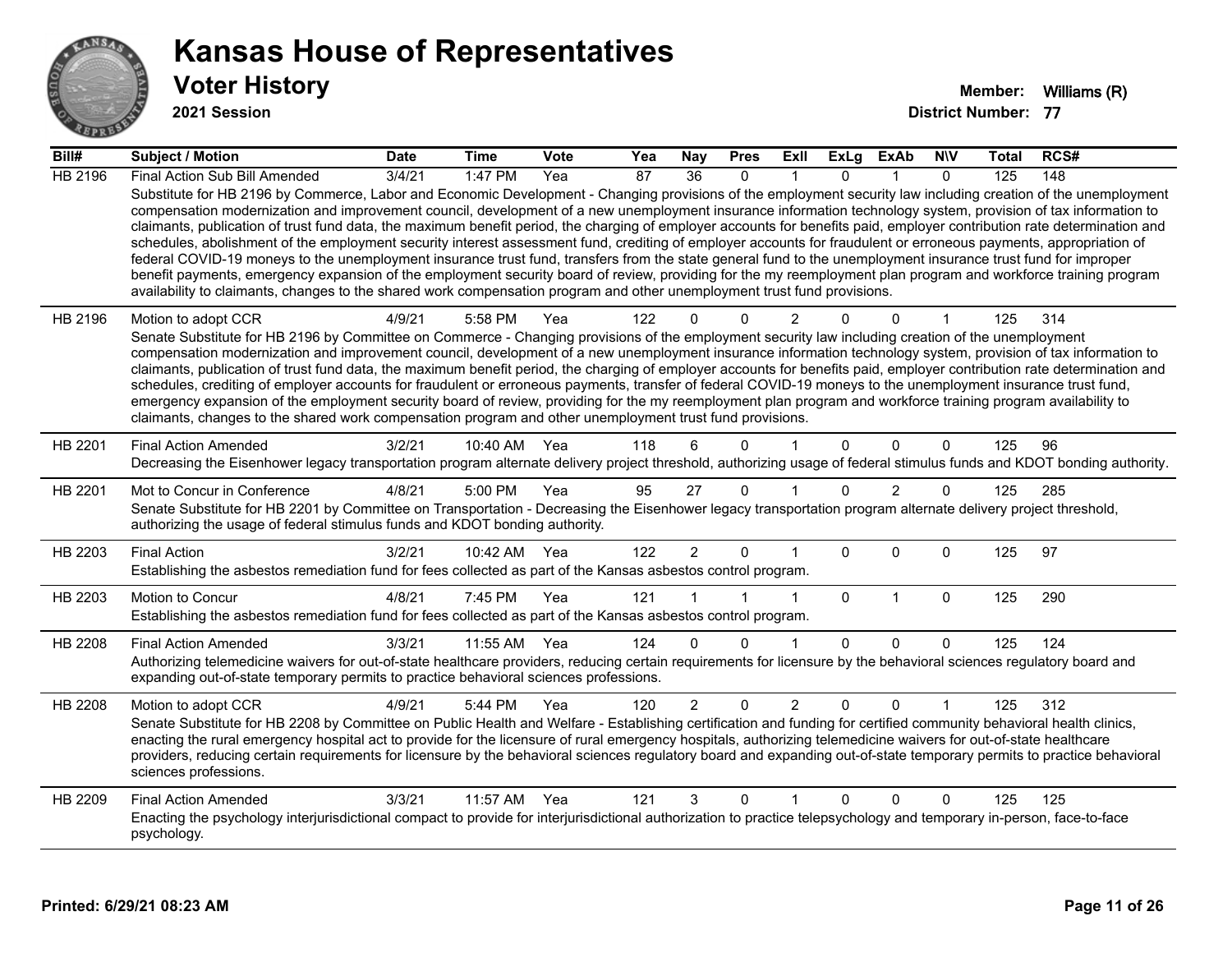

**2021 Session**

| Bill#          | <b>Subject / Motion</b>                                                                                                                                                                                                                                                    | <b>Date</b> | <b>Time</b> | <b>Vote</b> | Yea              | <b>Nay</b>     | <b>Pres</b> | Exll        | <b>ExLg</b> | <b>ExAb</b>    | <b>NIV</b>   | <b>Total</b>   | RCS#            |
|----------------|----------------------------------------------------------------------------------------------------------------------------------------------------------------------------------------------------------------------------------------------------------------------------|-------------|-------------|-------------|------------------|----------------|-------------|-------------|-------------|----------------|--------------|----------------|-----------------|
| <b>HB 2212</b> | <b>Final Action</b>                                                                                                                                                                                                                                                        | 3/2/21      | 10:43 AM    | Yea         | $\overline{122}$ | 2              | $\Omega$    | $\mathbf 1$ | $\Omega$    | $\Omega$       | $\mathbf{0}$ | $\frac{1}{25}$ | $\overline{98}$ |
|                | Eliminating Kansas residency requirements for various liquor licenses.                                                                                                                                                                                                     |             |             |             |                  |                |             |             |             |                |              |                |                 |
| HB 2214        | <b>Final Action</b>                                                                                                                                                                                                                                                        | 3/2/21      | 10:45 AM    | Yea         | 124              | $\mathbf{0}$   | $\Omega$    | 1           | $\Omega$    | $\mathbf{0}$   | $\Omega$     | 125            | 99              |
|                | Authorizing the secretary of administration on behalf of the department of corrections to convey land in Mitchell county to the city of Beloit.                                                                                                                            |             |             |             |                  |                |             |             |             |                |              |                |                 |
| HB 2218        | <b>Final Action</b>                                                                                                                                                                                                                                                        | 3/4/21      | 1:49 PM     | Yea         | 123              | $\Omega$       | 0           |             | $\Omega$    |                | 0            | 125            | 149             |
|                | Updating membership and requirements of the Kansas state employees health care commission to include a current and retired state employee enrolled in the state<br>healthcare benefits program group health insurance medical plan.                                        |             |             |             |                  |                |             |             |             |                |              |                |                 |
| HB 2218        | Motion to adopt CCR                                                                                                                                                                                                                                                        | 4/9/21      | 2:33 PM     | Yea         | 123              | $\Omega$       | $\Omega$    | 2           | $\Omega$    | $\Omega$       | $\Omega$     | 125            | 306             |
|                | Updating the membership and responsibilities of the Kansas state employees health care commission and requiring the commission to make certain reports and<br>recommendations to the legislature.                                                                          |             |             |             |                  |                |             |             |             |                |              |                |                 |
| HB 2219        | <b>Final Action</b>                                                                                                                                                                                                                                                        | 3/16/21     | 11:13 AM    | Yea         | 123              |                | 0           |             | $\Omega$    | $\Omega$       | $\Omega$     | 125            | 168             |
|                | Enacting the Kansas targeted employment act to provide tax credits for the employment of persons with developmental disabilities.                                                                                                                                          |             |             |             |                  |                |             |             |             |                |              |                |                 |
| HB 2224        | <b>Final Action Amended</b>                                                                                                                                                                                                                                                | 3/4/21      | 1:50 PM     | Yea         | 117              | 6              | $\Omega$    |             | $\Omega$    |                | $\Omega$     | 125            | 150             |
|                | Expanding the definition of "infectious disease" in certain statutes related to crimes in which bodily fluids may have been transmitted from one person to another.                                                                                                        |             |             |             |                  |                |             |             |             |                |              |                |                 |
| HB 2224        | Mot to Concur in Conference                                                                                                                                                                                                                                                | 5/7/21      | 4:21 PM     | Yea         | 112              | $\overline{7}$ | $\Omega$    |             | $\Omega$    | 5              | $\Omega$     | 125            | 350             |
|                | Expanding the definition of "infectious disease" in certain statutes related to crimes in which bodily fluids may have been transmitted from one person to another.                                                                                                        |             |             |             |                  |                |             |             |             |                |              |                |                 |
| <b>HB 2227</b> | <b>Final Action Amended</b>                                                                                                                                                                                                                                                | 3/4/21      | 1:53 PM     | Yea         | 113              | 10             | $\Omega$    |             | $\Omega$    |                | $\Omega$     | 125            | 151             |
|                | Providing immunity from civil liability for COVID-19 claims for certain covered facilities, including adult care homes, community mental health centers, crisis intervention<br>centers, community service providers and community developmental disability organizations. |             |             |             |                  |                |             |             |             |                |              |                |                 |
| HB 2228        | <b>Final Action Amended</b>                                                                                                                                                                                                                                                | 3/3/21      | 11:58 AM    | Yea         | 124              | 0              | 0           | 1           | $\Omega$    | $\mathbf 0$    | $\Omega$     | 125            | 126             |
|                | Requiring law enforcement agencies to adopt a policy regarding submission of sexual assault evidence kits and allowing evidence collection at child advocacy centers or<br>other facilities.                                                                               |             |             |             |                  |                |             |             |             |                |              |                |                 |
| HB 2231        | <b>Emergency Final Action</b>                                                                                                                                                                                                                                              | 3/4/21      | 4:35 PM     | Yea         | 78               | 45             | $\mathbf 0$ | 1           | $\Omega$    | 1              | $\Omega$     | 125            | 159             |
|                | Amending the definition of the crime of conducting a pyramid promotional scheme, providing for an exemption and defining key terms.                                                                                                                                        |             |             |             |                  |                |             |             |             |                |              |                |                 |
| HB 2234        | <b>Final Action</b>                                                                                                                                                                                                                                                        | 3/3/21      | 12:00 PM    | Yea         | 123              |                | 0           |             | 0           | $\Omega$       | $\Omega$     | 125            | 127             |
|                | Requiring medical directors of emergency medical services to provide medical oversight of such services and emergency medical service providers.                                                                                                                           |             |             |             |                  |                |             |             |             |                |              |                |                 |
| HB 2236        | <b>Final Action Amended</b>                                                                                                                                                                                                                                                | 3/18/21     | 11:27 AM    | Yea         | 122              | $\mathbf 0$    | $\mathbf 0$ | 1           | $\Omega$    | $\overline{2}$ | $\mathbf 0$  | 125            | 181             |
|                | Authorizing exclusion of the sales comparison approach in mortgage financing appraisals of certain unique residential real property in rural counties.                                                                                                                     |             |             |             |                  |                |             |             |             |                |              |                |                 |
| HB 2237        | <b>Final Action</b>                                                                                                                                                                                                                                                        | 2/24/21     | 11:22 AM    | Yea         | 107              | 16             | $\Omega$    |             | $\Omega$    | $\overline{1}$ | $\Omega$     | 125            | 68              |
|                | Extending the eligible time period for the rural opportunity zone loan repayment program and income tax credit.                                                                                                                                                            |             |             |             |                  |                |             |             |             |                |              |                |                 |
| HB 2238        | <b>Final Action</b>                                                                                                                                                                                                                                                        | 3/2/21      | $10:47$ AM  | Yea         | 124              | $\Omega$       | $\Omega$    |             | $\Omega$    | $\mathbf{0}$   | $\Omega$     | 125            | 100             |
|                | Eliminating the dollar limitation for acceptance of gifts by donors to school districts or cities, or both, for library purposes.                                                                                                                                          |             |             |             |                  |                |             |             |             |                |              |                |                 |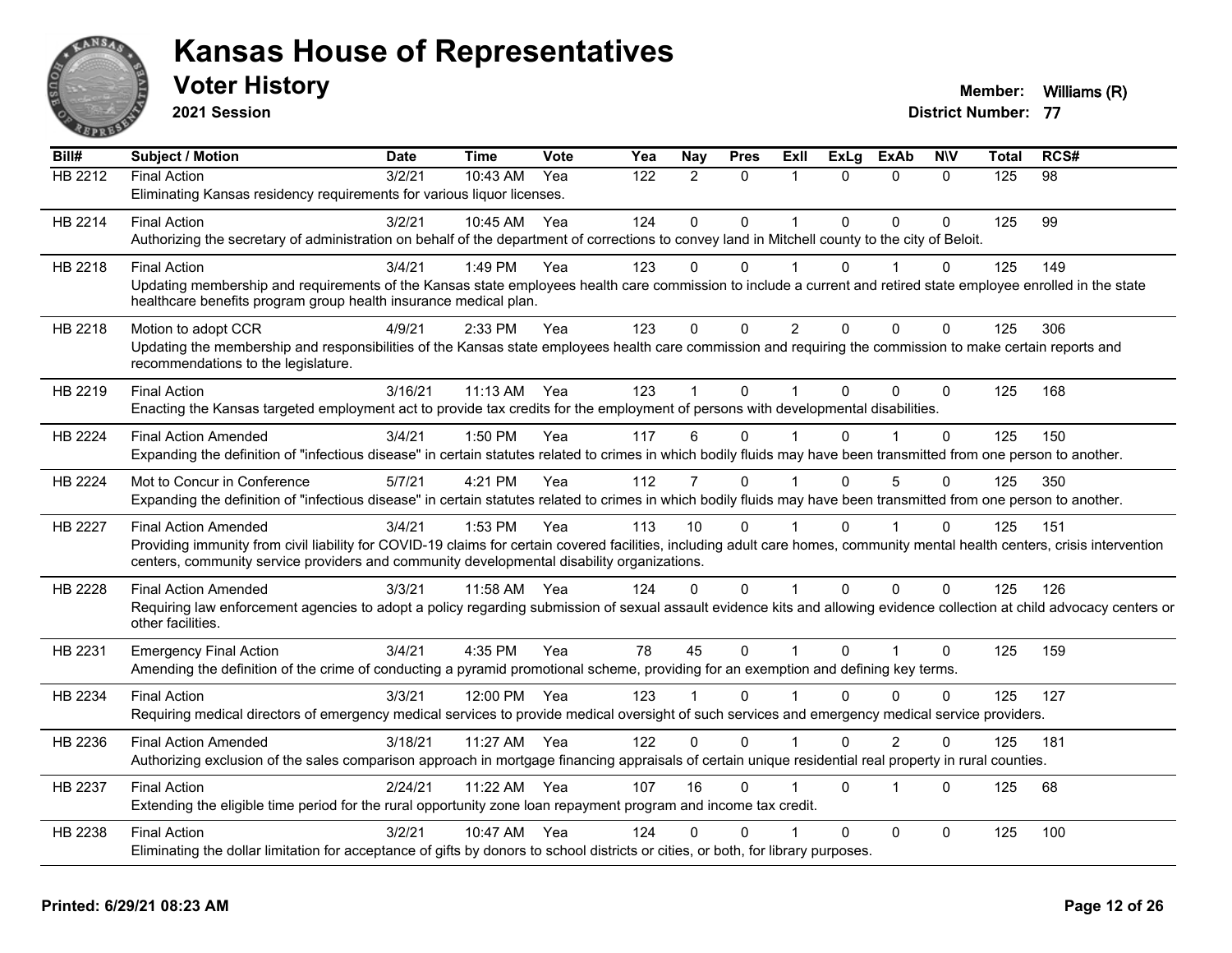

**2021 Session**

#### **Voter History Member:** Williams (R)

| Bill#          | <b>Subject / Motion</b>                                                                                                                                                                                                                                                                                                                                                                                  | <b>Date</b> | <b>Time</b>  | Vote | Yea | Nay            | <b>Pres</b>  | <b>Exll</b>  | <b>ExLg</b> | <b>ExAb</b>    | <b>NIV</b>   | <b>Total</b> | RCS# |
|----------------|----------------------------------------------------------------------------------------------------------------------------------------------------------------------------------------------------------------------------------------------------------------------------------------------------------------------------------------------------------------------------------------------------------|-------------|--------------|------|-----|----------------|--------------|--------------|-------------|----------------|--------------|--------------|------|
| HB 2239        | <b>Emergency Final Action Amended</b><br>Extending the Kansas corporate income tax net operating loss carryforward.                                                                                                                                                                                                                                                                                      | 3/4/21      | 4:33 PM      | Yea  | 123 | $\Omega$       | $\Omega$     | 1            | $\Omega$    | $\mathbf 1$    | $\Omega$     | 125          | 158  |
| HB 2243        | <b>Final Action</b><br>Adjusting the frequency of the KPERS actuarial experience study.                                                                                                                                                                                                                                                                                                                  | 2/25/21     | 11:43 AM     | Yea  | 123 | $\mathbf{1}$   | $\mathbf{0}$ | $\mathbf 1$  | $\Omega$    | $\mathbf{0}$   | $\mathbf{0}$ | 125          | 78   |
| HB 2243        | Motion to adopt CCR<br>Adjusting the frequency of the KPERS actuarial experience study, providing a moratorium on KPERS death and long-term disability employer contributions, allowing the<br>extension of certain DROP periods and conforming certain KPERS provisions with the federal CARES act.                                                                                                     | 4/8/21      | 5:11 PM      | Yea  | 122 | $\Omega$       | $\pmb{0}$    | 1            | $\Omega$    | $\overline{2}$ | $\Omega$     | 125          | 288  |
| HB 2244        | <b>Emergency Final Action Amended</b><br>Establishing requirements for the effective disposal of industrial hemp and requiring industrial hemp processors to register with the state fire marshal.                                                                                                                                                                                                       | 2/25/21     | 12:49 PM     | Yea  | 97  | 27             | $\mathbf{0}$ | 1            | $\Omega$    | $\mathbf{0}$   | $\mathbf{0}$ | 125          | 79   |
| HB 2244        | Motion to adopt CCR<br>Establishing requirements for the effective disposal of industrial hemp and requiring industrial hemp processors to register with the state fire marshal.                                                                                                                                                                                                                         | 4/8/21      | 9:32 PM      | Yea  | 101 | 22             | $\Omega$     |              | $\Omega$    |                | $\Omega$     | 125          | 295  |
| HB 2245        | <b>Final Action</b><br>Permitting the division of vehicles to collect emergency contact information for registration purposes and permitting law enforcement agencies to use such information in<br>the case of an emergency.                                                                                                                                                                            | 3/4/21      | 1:54 PM      | Yea  | 123 | $\Omega$       | $\Omega$     |              |             |                | $\Omega$     | 125          | 152  |
| HB 2245        | Motion to Concur<br>Permitting the division of vehicles to collect emergency contact information for registration purposes and permitting law enforcement agencies to use such information in<br>the case of an emergency.                                                                                                                                                                               | 4/7/21      | 10:30 AM     | Yea  | 122 | $\Omega$       | $\mathbf{0}$ | $\mathbf{1}$ | $\Omega$    | 2              | $\Omega$     | 125          | 267  |
| HB 2247        | <b>Final Action Amended</b><br>Designating a portion of K-67 highway as the COII Trenton J Brinkman memorial highway, designating bridges on U.S. highway 54 as the Max Zimmerman memorial<br>bridge and the Jack Taylor memorial bridge, designating a bridge on U.S. highway 77 as the PFC Loren H Larson bridge and designating a bridge on U.S. highway 166<br>as the Tyler A Juden memorial bridge. | 3/2/21      | 10:48 AM Yea |      | 124 | $\Omega$       | $\mathbf{0}$ |              | $\Omega$    | $\mathbf{0}$   | $\Omega$     | 125          | 101  |
| <b>HB 2247</b> | Motion to Concur<br>Designating a portion of K-67 highway as the COII Trenton J Brinkman memorial highway, designating bridges on U.S. highway 54 as the Max Zimmerman memorial<br>bridge and the Jack Taylor memorial bridge, designating a bridge on U.S. highway 77 as the PFC Loren H Larson bridge and designating a bridge on U.S. highway 166<br>as the Tyler A Juden memorial bridge.            | 4/7/21      | 10:23 AM Yea |      | 122 | $\Omega$       | $\Omega$     |              | $\Omega$    | 2              | 0            | 125          | 264  |
| HB 2248        | <b>Final Action</b><br>Increasing state financial assistance to local health departments under specified circumstances.                                                                                                                                                                                                                                                                                  | 3/17/21     | 11:19 AM Yea |      | 111 | 12             | $\mathbf{0}$ | 1            | $\Omega$    | $\overline{1}$ | $\Omega$     | 125          | 175  |
| HB 2252        | <b>Final Action Amended</b><br>Creating fulfillment house licenses to authorize storage and shipping services provided to winery special order shipping licensees.                                                                                                                                                                                                                                       | 3/2/21      | 10:50 AM     | Yea  | 122 | $\overline{2}$ | $\mathbf 0$  | 1            | $\Omega$    | $\pmb{0}$      | $\pmb{0}$    | 125          | 102  |
| HB 2254        | <b>Final Action Amended</b><br>Increasing the monetary cap on irrevocable prearranged funeral agreements to \$10,000.                                                                                                                                                                                                                                                                                    | 2/24/21     | 11:23 AM     | Yea  | 123 | $\Omega$       | $\Omega$     | 1            | $\Omega$    | $\mathbf 1$    | $\mathbf{0}$ | 125          | 69   |
| HB 2254        | Mot to Concur in Conference<br>Increasing the monetary cap on irrevocable prearranged funeral agreements to \$10,000.                                                                                                                                                                                                                                                                                    | 4/8/21      | 7:48 PM      | Yea  | 122 |                | $\mathbf{0}$ | 1            | $\Omega$    | $\overline{1}$ | 0            | 125          | 291  |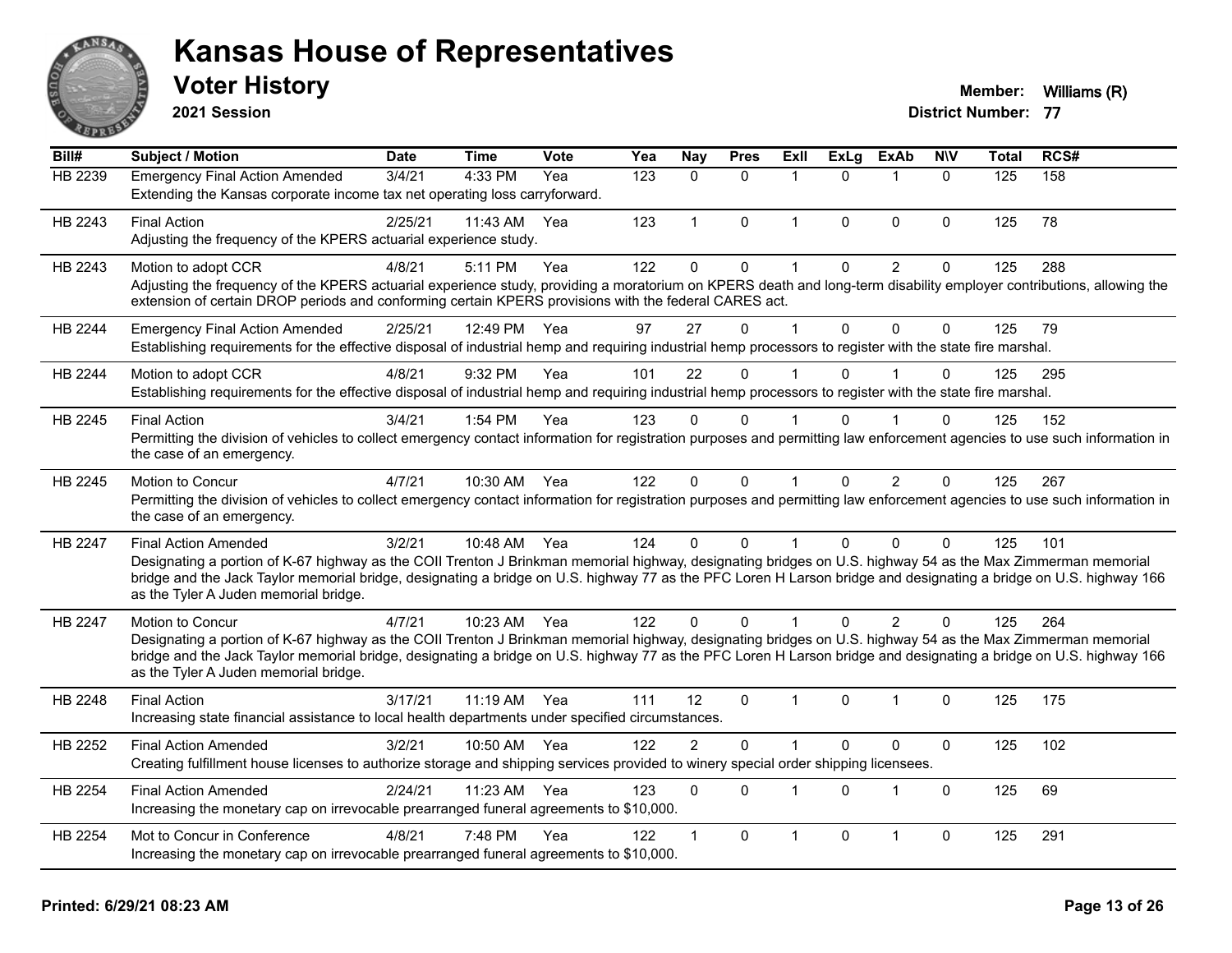

**2021 Session**

| Bill#          | <b>Subject / Motion</b>                                                                                                                                                                                                                                                          | <b>Date</b> | <b>Time</b> | <b>Vote</b> | Yea | <b>Nay</b> | <b>Pres</b>  | <b>Exll</b>    | <b>ExLg</b>  | <b>ExAb</b>    | <b>NIV</b>   | <b>Total</b> | RCS# |
|----------------|----------------------------------------------------------------------------------------------------------------------------------------------------------------------------------------------------------------------------------------------------------------------------------|-------------|-------------|-------------|-----|------------|--------------|----------------|--------------|----------------|--------------|--------------|------|
| <b>HB 2259</b> | <b>Final Action Amended</b>                                                                                                                                                                                                                                                      | 3/2/21      | 10:53 AM    | Yea         | 75  | 49         | $\Omega$     | 1              | $\Omega$     | $\mathbf{0}$   | $\mathbf{0}$ | 125          | 103  |
|                | Permitting the use of expedited partner therapy to treat a sexually transmitted disease.                                                                                                                                                                                         |             |             |             |     |            |              |                |              |                |              |              |      |
| HB 2262        | <b>Final Action Amended</b>                                                                                                                                                                                                                                                      | 2/24/21     | 11:25 AM    | Yea         | 122 |            | $\Omega$     | $\overline{1}$ | $\Omega$     | $\overline{1}$ | $\mathbf{0}$ | 125          | 70   |
|                | Eliminating the requirement to provide a permit to cremate in certain circumstances and authorizing electronic permits to cremate.                                                                                                                                               |             |             |             |     |            |              |                |              |                |              |              |      |
| HB 2264        | <b>Final Action</b>                                                                                                                                                                                                                                                              | 3/2/21      | 10:56 AM    | Yea         | 95  | 29         | $\Omega$     | $\overline{1}$ | $\Omega$     | $\mathbf{0}$   | $\Omega$     | 125          | 104  |
|                | Permitting student athletes at postsecondary educational institutions to receive compensation for the use of their name, image, likeness rights or athletic reputation.                                                                                                          |             |             |             |     |            |              |                |              |                |              |              |      |
| HB 2270        | <b>Final Action</b>                                                                                                                                                                                                                                                              | 3/2/21      | 10:58 AM    | Yea         | 123 |            | 0            |                | 0            | 0              | 0            | 125          | 105  |
|                | Modifying the distribution of the levy on fire insurance business premiums to the state fire marshal fee fund, the emergency medical services operating fund and the fire<br>service training program fund.                                                                      |             |             |             |     |            |              |                |              |                |              |              |      |
| HB 2275        | <b>Final Action</b>                                                                                                                                                                                                                                                              | 3/2/21      | 10:27 AM    | Yea         | 124 | $\Omega$   | $\Omega$     | 1              | 0            | $\Omega$       | $\Omega$     | 125          | 89   |
|                | Requiring the department of corrections to develop guidance to be used by parole officers when responding to violations of parole and postrelease supervision and that                                                                                                           |             |             |             |     |            |              |                |              |                |              |              |      |
|                | incentivize compliant behavior.                                                                                                                                                                                                                                                  |             |             |             |     |            |              |                |              |                |              |              |      |
| <b>HB 2277</b> | <b>Emergency Final Action Amended</b>                                                                                                                                                                                                                                            | 2/25/21     | 12:51 PM    | Yea         | 116 | 8          | 0            | 1              | $\mathbf 0$  | $\mathbf 0$    | 0            | 125          | 80   |
|                | Clarifying the definition of possession in the Kansas criminal code.                                                                                                                                                                                                             |             |             |             |     |            |              |                |              |                |              |              |      |
| HB 2279        | <b>Final Action Amended</b>                                                                                                                                                                                                                                                      | 3/3/21      | 12:02 PM    | Yea         | 122 | 2          | $\Omega$     | $\mathbf{1}$   | $\mathbf{0}$ | $\mathbf{0}$   | $\Omega$     | 125          | 128  |
|                | Enacting the physical therapy licensure compact and authorizing criminal history record checks.                                                                                                                                                                                  |             |             |             |     |            |              |                |              |                |              |              |      |
| HB 2280        | <b>Final Action Amended</b>                                                                                                                                                                                                                                                      | 3/3/21      | 12:03 PM    | Yea         | 116 | 8          | 0            | $\mathbf{1}$   | $\mathbf 0$  | $\mathbf 0$    | $\mathbf 0$  | 125          | 129  |
|                | Updating statutes relating to the powers, duties and functions of the state board of pharmacy.                                                                                                                                                                                   |             |             |             |     |            |              |                |              |                |              |              |      |
| HB 2287        | <b>Final Action</b>                                                                                                                                                                                                                                                              | 3/16/21     | 11:15 AM    | Yea         | 115 | 9          | $\mathbf 0$  | $\mathbf{1}$   | $\mathbf 0$  | $\mathbf 0$    | $\mathbf 0$  | 125          | 169  |
|                | Establishing the Kansas promise scholarship act to provide scholarships to students who attend postsecondary educational programs that correspond to high-need                                                                                                                   |             |             |             |     |            |              |                |              |                |              |              |      |
|                | career fields.                                                                                                                                                                                                                                                                   |             |             |             |     |            |              |                |              |                |              |              |      |
| HB 2292        | <b>Final Action</b>                                                                                                                                                                                                                                                              | 3/2/21      | 10:28 AM    | Yea         | 124 | $\Omega$   | $\mathbf{0}$ | $\mathbf 1$    | $\Omega$     | $\mathbf{0}$   | $\Omega$     | 125          | 90   |
|                | Creating exemptions in the open records act for cyber security assessments, plans and vulnerabilities.                                                                                                                                                                           |             |             |             |     |            |              |                |              |                |              |              |      |
| HB 2295        | <b>Final Action</b>                                                                                                                                                                                                                                                              | 3/4/21      | 1:56 PM     | Yea         | 122 |            | 0            | 1              | $\Omega$     | $\overline{1}$ | $\mathbf 0$  | 125          | 153  |
|                | Exempting municipal motor grader vehicle operators from Kansas uniform commercial drivers' license act requirements.                                                                                                                                                             |             |             |             |     |            |              |                |              |                |              |              |      |
| HB 2297        | <b>Final Action</b>                                                                                                                                                                                                                                                              | 3/2/21      | 10:59 AM    | Yea         | 124 | $\Omega$   | $\Omega$     | 1              | $\Omega$     | $\Omega$       | $\Omega$     | 125          | 106  |
|                | Concerning requirements of publication of certain documents by the secretary of state; relating to session laws, the Kansas register, proposed amendments to the<br>constitution of the state of Kansas, and Kansas administrative rules and regulations and guidance documents. |             |             |             |     |            |              |                |              |                |              |              |      |
| HB 2298        | <b>Final Action</b>                                                                                                                                                                                                                                                              | 3/2/21      | 11:01 AM    | Yea         | 120 |            | $\Omega$     |                | $\Omega$     | 0              | $\Omega$     | 125          | 107  |
|                | Changing requirements for service of process on nonresident drivers and clarifying service of process on certain business entities.                                                                                                                                              |             |             |             |     |            |              |                |              |                |              |              |      |
| HB 2313        | <b>Final Action</b>                                                                                                                                                                                                                                                              | 3/4/21      | 1:32 PM     | Yea         | 123 | 0          | 0            |                | O            |                | $\mathbf 0$  | 125          | 142  |
|                | Allowing Kansas national guard and reservist members who are in good standing to receive a property tax exemption for up to two motor vehicles.                                                                                                                                  |             |             |             |     |            |              |                |              |                |              |              |      |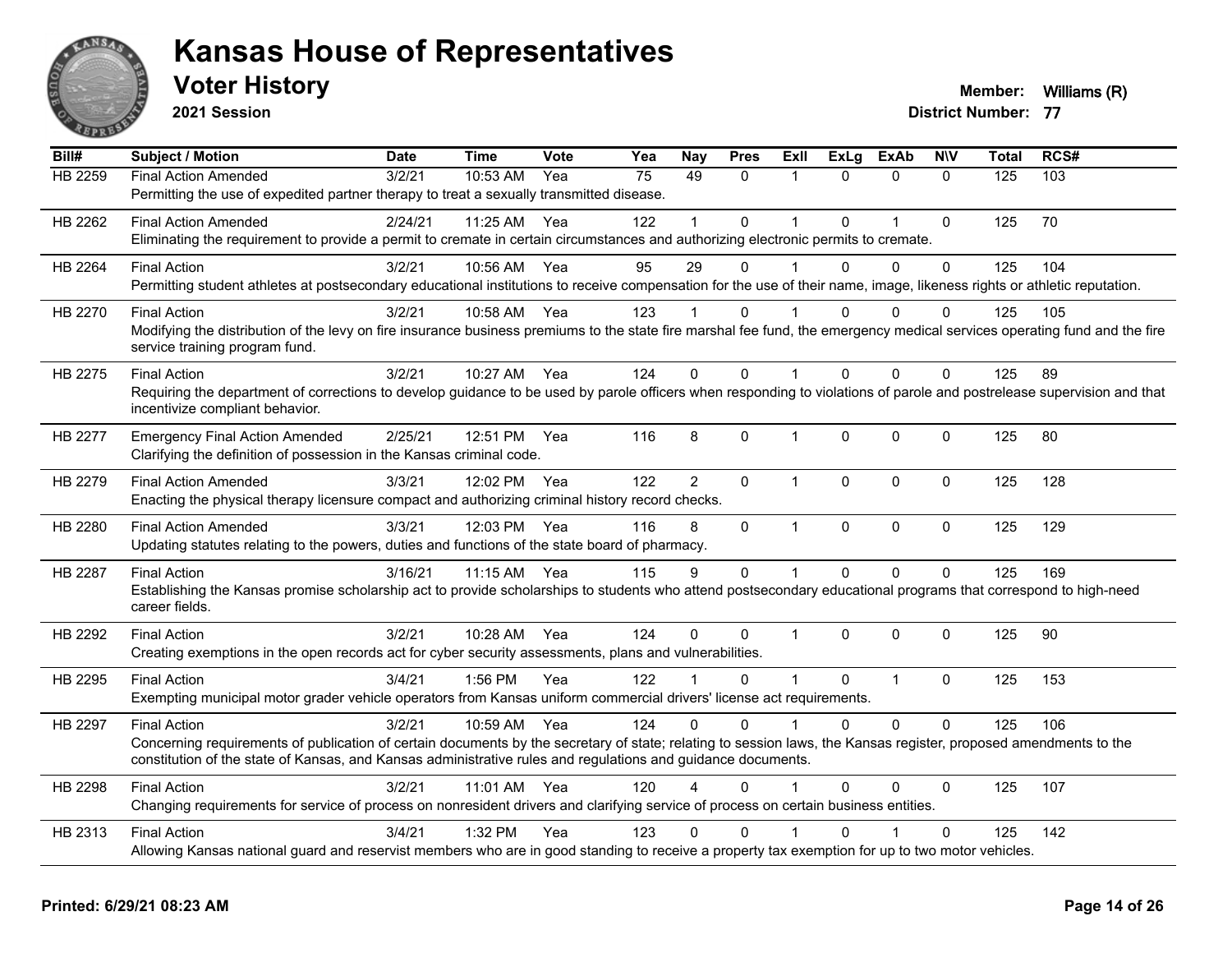

**2021 Session**

| Bill#   | Subject / Motion                                                                                                                                                                                                                                                                                                                                                                                                                                                                                                                                                                                                                                                                                                          | <b>Date</b> | Time     | Vote | Yea | Nay            | <b>Pres</b>    | Exll        | <b>ExLg</b>  | <b>ExAb</b>    | <b>NIV</b>   | Total | RCS# |
|---------|---------------------------------------------------------------------------------------------------------------------------------------------------------------------------------------------------------------------------------------------------------------------------------------------------------------------------------------------------------------------------------------------------------------------------------------------------------------------------------------------------------------------------------------------------------------------------------------------------------------------------------------------------------------------------------------------------------------------------|-------------|----------|------|-----|----------------|----------------|-------------|--------------|----------------|--------------|-------|------|
| HB 2313 | Motion to adopt CCR                                                                                                                                                                                                                                                                                                                                                                                                                                                                                                                                                                                                                                                                                                       | 5/7/21      | 11:59 PM | Yea  | 108 | 3              | $\Omega$       |             | $\Omega$     | 13             | $\Omega$     | 125   | 355  |
|         | Senate Substitute for HB 2313 by Committee on Assessment and Taxation - Providing for reimbursement of property taxes for certain business shutdowns or<br>restrictions, allowing Kansas national guard and reservist members who are in good standing to receive a property tax exemption for up to two motor vehicles,<br>authorizing continuation of the statewide levy for schools and the exemption of a portion of residential property from such levy, authorizing appointment by the governor<br>of a member pro tempore when a vacancy on the state board of tax appeals exists and directing post audit study of the impact of non-profit and governmental entities<br>competing against for-profit businesses. |             |          |      |     |                |                |             |              |                |              |       |      |
| HB 2315 | <b>Emergency Final Action</b><br>Providing a tax credit for contributions to technical colleges.                                                                                                                                                                                                                                                                                                                                                                                                                                                                                                                                                                                                                          | 3/4/21      | 4:41 PM  | Yea  | 119 | $\overline{4}$ | $\mathbf 0$    | $\mathbf 1$ | $\mathbf{0}$ | $\mathbf{1}$   | $\mathbf 0$  | 125   | 164  |
| HB 2316 | <b>Final Action</b><br>Eliminating the prohibition of a surcharge when purchases are made with a credit or debit card.                                                                                                                                                                                                                                                                                                                                                                                                                                                                                                                                                                                                    | 3/30/21     | 10:34 AM | Yea  | 90  | 34             | $\mathbf{0}$   | 1           | $\Omega$     | $\mathbf 0$    | $\mathbf 0$  | 125   | 234  |
| HB 2321 | <b>Final Action Amended</b><br>Requiring electric public utilities to notify cities prior to construction of urban electric transmission lines.                                                                                                                                                                                                                                                                                                                                                                                                                                                                                                                                                                           | 3/2/21      | 11:03 AM | Yea  | 122 | $\overline{a}$ | $\mathbf 0$    | $\mathbf 1$ | 0            | $\mathbf 0$    | $\mathbf 0$  | 125   | 108  |
| HB 2329 | <b>Final Action Amended</b><br>Updating the entities who are subject to the pipeline safety program of the state corporation commission.                                                                                                                                                                                                                                                                                                                                                                                                                                                                                                                                                                                  | 3/24/21     | 11:14 AM | Yea  | 121 |                | 0              | $\mathbf 1$ | $\mathbf{0}$ | $\overline{2}$ | $\mathbf 0$  | 125   | 200  |
| HB 2332 | <b>Final Action Amended</b><br>Requiring identification of the sender on third party solicitations to registered voters to file an application for an advance voting ballot.                                                                                                                                                                                                                                                                                                                                                                                                                                                                                                                                              | 3/3/21      | 12:05 PM | Yea  | 86  | 38             | $\mathbf{0}$   | 1           | $\Omega$     | $\mathbf{0}$   | $\Omega$     | 125   | 130  |
| HB 2332 | Motion to adopt CCR<br>Prohibiting the modification of election laws other than by legislative process, requiring county election officials to maintain residential and mailing addresses for<br>registered voters, requiring identification of the sender on third party solicitations to registered voters to file an application for an advance voting ballot and prohibiting<br>such solicitations by nonresidents of this state, expanding the crime of election tampering and providing for the appointment of elected officials when vacancy is due to<br>military service.                                                                                                                                        | 4/8/21      | 10:21 PM | Yea  | 83  | 38             | 0              |             | $\Omega$     | 3              | $\Omega$     | 125   | 297  |
| HB 2332 | Consideration of Veto<br>Prohibiting the modification of election laws other than by legislative process, requiring county election officials to maintain residential and mailing addresses for<br>registered voters, requiring identification of the sender on third party solicitations to registered voters to file an application for an advance voting ballot and prohibiting<br>such solicitations by nonresidents of this state, expanding the crime of election tampering and providing for the appointment of elected officials when vacancy is due to<br>military service.                                                                                                                                      | 5/3/21      | 11:45 AM | Yea  | 86  | 37             | $\mathbf 0$    | $\Omega$    | $\Omega$     | 1              | $\mathbf{1}$ | 125   | 318  |
| HB 2339 | <b>Final Action Amended</b><br>Expanding the crime of election tampering to include changing or altering votes cast, manipulating computer hardware or software or vote tabulation methods or<br>producing false vote totals.                                                                                                                                                                                                                                                                                                                                                                                                                                                                                             | 3/17/21     | 11:21 AM | Yea  | 122 |                | $\mathbf{0}$   |             | $\Omega$     |                | $\mathbf{0}$ | 125   | 176  |
| HB 2361 | <b>Final Action</b><br>Authorizing the supreme court to adopt rules establishing specialty courts, creating the specialty court funding advisory committee and the specialty court resources<br>fund.                                                                                                                                                                                                                                                                                                                                                                                                                                                                                                                     | 3/3/21      | 12:07 PM | Yea  | 122 |                | $\overline{1}$ |             | $\Omega$     | $\Omega$       | $\Omega$     | 125   | 131  |
| HB 2362 | <b>Final Action</b><br>Modifying the elements of and making changes to the criminal penalties of abuse of a child.                                                                                                                                                                                                                                                                                                                                                                                                                                                                                                                                                                                                        | 3/3/21      | 12:08 PM | Yea  | 124 | 0              | 0              | 1           | 0            | $\mathbf 0$    | 0            | 125   | 132  |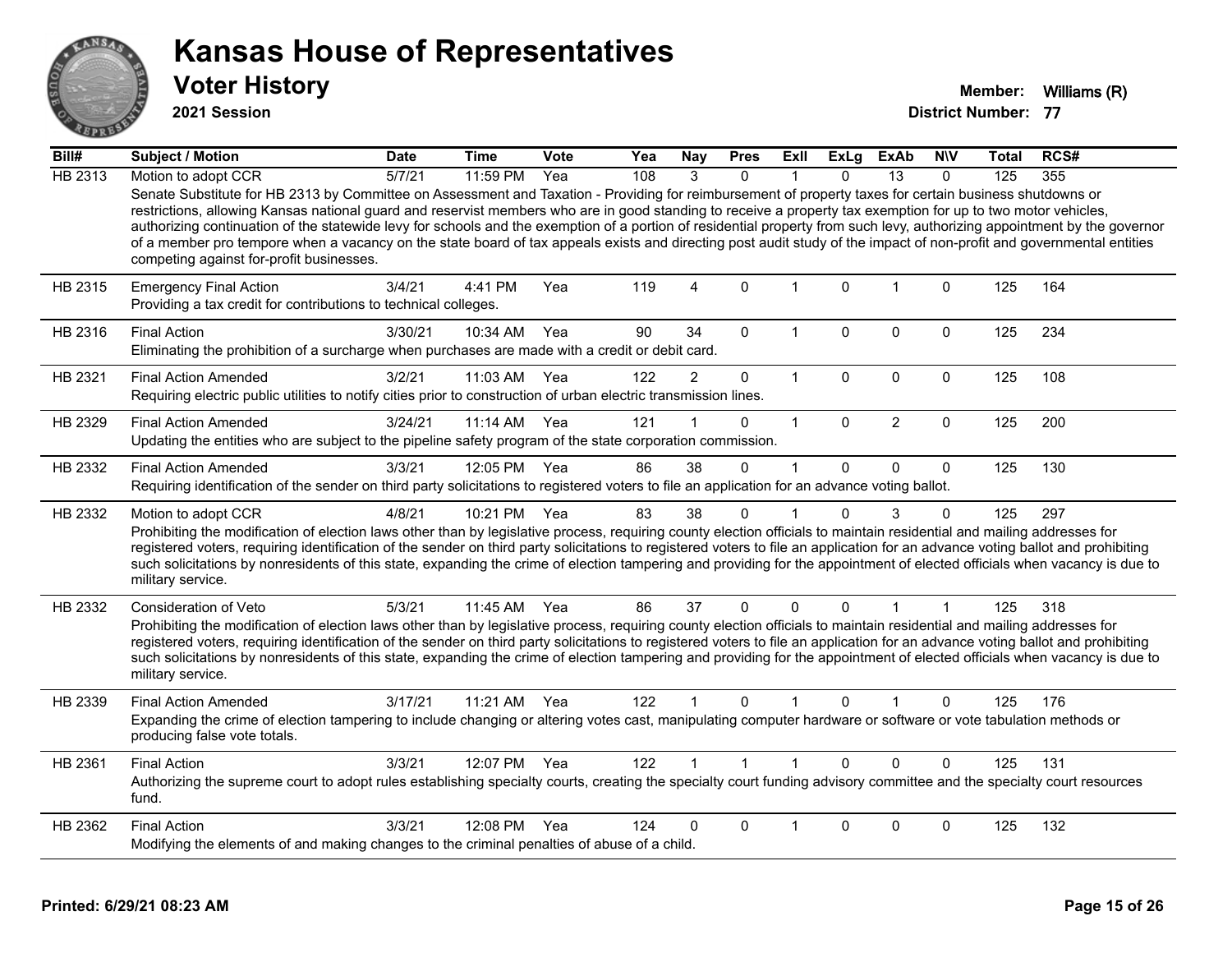

**2021 Session**

| Bill#          | <b>Subject / Motion</b>                                                                                                                                                                                                                                                                                                                                                                                                                                                                                                                                                                                             | <b>Date</b> | <b>Time</b> | Vote | Yea | Nay            | <b>Pres</b>  | <b>Exll</b>    | <b>ExLg</b>  | <b>ExAb</b>  | <b>NIV</b>   | <b>Total</b> | RCS# |
|----------------|---------------------------------------------------------------------------------------------------------------------------------------------------------------------------------------------------------------------------------------------------------------------------------------------------------------------------------------------------------------------------------------------------------------------------------------------------------------------------------------------------------------------------------------------------------------------------------------------------------------------|-------------|-------------|------|-----|----------------|--------------|----------------|--------------|--------------|--------------|--------------|------|
| <b>HB 2363</b> | <b>Final Action Amended</b><br>Increasing the maximum rate paid to appointed counsel.                                                                                                                                                                                                                                                                                                                                                                                                                                                                                                                               | 3/30/21     | 10:36 AM    | Yea  | 116 | 8              | $\mathbf{0}$ | $\mathbf{1}$   | $\Omega$     | $\mathbf{0}$ | $\Omega$     | 125          | 235  |
| HB 2366        | <b>Emergency Final Action</b><br>Requiring prosecutors to disclose their intent to introduce testimony from a jailhouse witness and to forward information to the Kansas bureau of investigation.                                                                                                                                                                                                                                                                                                                                                                                                                   | 4/8/21      | 11:33 AM    | Yea  | 123 | $\mathbf 0$    | $\mathbf 0$  | $\mathbf{1}$   | $\mathbf{0}$ | $\mathbf{1}$ | $\mathbf{0}$ | 125          | 279  |
| HB 2367        | <b>Final Action</b><br>Authorizing the state corporation commission to regulate certain transmission line wire stringing activities.                                                                                                                                                                                                                                                                                                                                                                                                                                                                                | 3/2/21      | 11:04 AM    | Yea  | 124 | $\Omega$       | $\Omega$     |                | $\Omega$     | $\Omega$     | $\Omega$     | 125          | 109  |
| HB 2374        | <b>Final Action</b><br>Authorizing the Kansas sentencing commission to change risk assessment cut-off levels for participation in the certified drug abuse treatment program.                                                                                                                                                                                                                                                                                                                                                                                                                                       | 3/2/21      | 11:06 AM    | Yea  | 124 | $\Omega$       | $\mathbf{0}$ | 1              | $\mathbf{0}$ | $\mathbf{0}$ | $\mathbf{0}$ | 125          | 110  |
| HB 2377        | <b>Final Action Amended</b><br>Revising the laws concerning driving under the influence, including authorizing reinstatement of a driver's license for certain persons with an ignition interlock device<br>restriction, requiring persons with an ignition interlock device restriction to complete the ignition interlock device program before driving privileges are fully reinstated,<br>providing for reduced ignition interlock device program costs for certain persons and modifying the criminal penalties for driving a commercial motor vehicle under the<br>influence and driving under the influence. | 3/3/21      | 12:10 PM    | Yea  | 101 | 23             | $\Omega$     |                | $\Omega$     | $\Omega$     | $\Omega$     | 125          | 133  |
| HB 2379        | <b>Final Action Amended</b><br>Enacting the peer-to-peer vehicle sharing act to provide insurance, liability, recordkeeping and consumer protection requirements for peer-to-peer vehicle sharing.                                                                                                                                                                                                                                                                                                                                                                                                                  | 3/4/21      | 1:58 PM     | Yea  | 123 | $\mathbf{0}$   | $\mathbf{0}$ | $\mathbf 1$    | $\mathbf{0}$ | $\mathbf 1$  | $\mathbf{0}$ | 125          | 154  |
| HB 2380        | <b>Final Action Amended</b><br>Amending healthcare stabilization fund minimum professional liability insurance coverage requirements and the membership of the board of governors of such fund.                                                                                                                                                                                                                                                                                                                                                                                                                     | 3/30/21     | 10:37 AM    | Yea  | 104 | 20             | $\Omega$     |                |              | $\Omega$     | $\Omega$     | 125          | 236  |
| HB 2387        | <b>Final Action Amended</b><br>Revising laws relating to operating an aircraft under the influence, including prescribing criminal and administrative penalties and providing for testing of blood, breath,<br>urine or other bodily substances, and preliminary screening tests of breath or oral fluid.                                                                                                                                                                                                                                                                                                           | 3/2/21      | 11:08 AM    | Yea  | 101 | 23             | $\mathbf{0}$ |                | $\Omega$     | $\Omega$     | $\Omega$     | 125          | 111  |
| HB 2390        | <b>Final Action</b><br>Making permanent certain exceptions to the disclosure of public records under the open records act.                                                                                                                                                                                                                                                                                                                                                                                                                                                                                          | 3/2/21      | 10:30 AM    | Yea  | 124 | $\Omega$       | $\Omega$     |                | $\Omega$     | $\mathbf 0$  | $\mathbf{0}$ | 125          | 91   |
| HB 2390        | Motion to adopt CCR<br>Making permanent certain exceptions to the disclosure of public records under the open records act, creating exemptions in the open records act for cyber security<br>assessments, plans and vulnerabilities, prohibiting the filing of certain liens or claims against real or personal property and providing for criminal penalties and<br>authorizing local correctional or detention officers and administrative hearing officers to have identifying information restricted from public access on public websites that<br>identify home addresses or home ownership.                   | 4/9/21      | 10:20 AM    | Yea  | 121 | $\overline{2}$ | $\Omega$     | $\overline{2}$ | $\Omega$     | $\Omega$     | $\Omega$     | 125          | 300  |
| HB 2391        | <b>Final Action Amended</b><br>Changing the secretary of state's business filings provisions including instituting biennial business report filings and making other changes to business filing provisions,<br>information requirements and fees, removing exemptions from the open records act for tax records no longer kept by the secretary of state, permitting the public<br>recording of UCC filings with improperly included social security numbers and repealing certain obsolete statutes including blanket music license filing provisions.                                                             | 3/2/21      | 11:10 AM    | Yea  | 121 | 3              | $\Omega$     |                | $\Omega$     | $\Omega$     | $\Omega$     | 125          | 112  |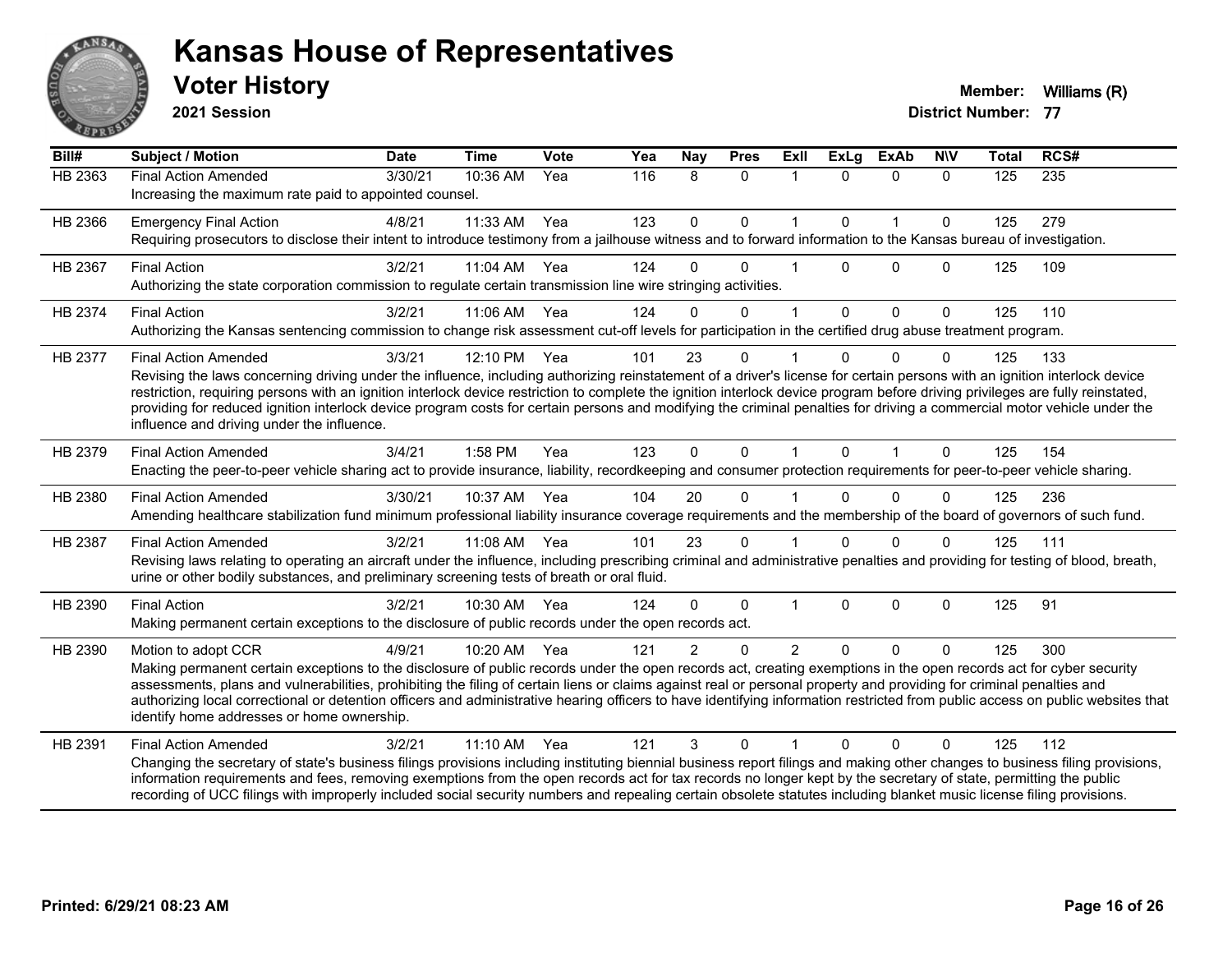**2021 Session**

**Voter History Member:** Williams (R)

| Bill#   | <b>Subject / Motion</b>                                                                                                                                                                                                                                                                                                                                                                                                                                                    | <b>Date</b> | <b>Time</b> | Vote | Yea | <b>Nay</b>   | <b>Pres</b>    | <b>ExII</b>    | <b>ExLg</b> | <b>ExAb</b>    | <b>NIV</b>   | Total | RCS# |
|---------|----------------------------------------------------------------------------------------------------------------------------------------------------------------------------------------------------------------------------------------------------------------------------------------------------------------------------------------------------------------------------------------------------------------------------------------------------------------------------|-------------|-------------|------|-----|--------------|----------------|----------------|-------------|----------------|--------------|-------|------|
| HB 2391 | Mot to Concur in Conference                                                                                                                                                                                                                                                                                                                                                                                                                                                | 4/8/21      | 7:51 PM     | Yea  | 123 | $\mathbf{0}$ | $\mathbf{0}$   | -1             | 0           | 1              | $\mathbf{0}$ | 125   | 292  |
|         | Changing the secretary of state's business filings provisions, including instituting biennial business report filings, authorizing the secretary of state to contract with private<br>entities for printing and binding services, changing publication and price requirements for publications of the secretary of state and repealing certain obsolete statutes<br>including blanket music license filing provisions.                                                     |             |             |      |     |              |                |                |             |                |              |       |      |
| HB 2397 | EFA Sub Bill Amended<br>Appropriations for FY 2021, FY 2022, FY 2023 and FY 2024 for various state agencies.                                                                                                                                                                                                                                                                                                                                                               | 3/30/21     | 8:00 PM     | Yea  | 71  | 52           | $\Omega$       | -1             | $\Omega$    | 1              | $\Omega$     | 125   | 257  |
| HB 2397 | Motion to Concur<br>Senate Substitute for Substitute for HB 2397 by Committee on Ways and Means - Reconciling conflicting amendments to certain statutes.                                                                                                                                                                                                                                                                                                                  | 5/7/21      | 11:57 AM    | Yea  | 116 | 3            | 1              |                | $\Omega$    | 3              |              | 125   | 348  |
| HB 2401 | <b>Final Action Amended</b>                                                                                                                                                                                                                                                                                                                                                                                                                                                | 3/23/21     | $11:13$ AM  | Yea  | 123 |              | 0              | 2              | 0           | $\Omega$       | $\Omega$     | 125   | 189  |
|         | Authorizing the secretary of corrections to enter agreements for public-private partnerships for projects for new or renovated buildings at correctional institutions for<br>education, skills-building and spiritual needs programs; establishing a nonprofit corporation to receive gifts, donations, grants and other moneys and engage in<br>fundraising projects for funding such projects for education, skills-building and spiritual needs programs.               |             |             |      |     |              |                |                |             |                |              |       |      |
| HB 2401 | <b>Motion to Concur</b>                                                                                                                                                                                                                                                                                                                                                                                                                                                    | 4/8/21      | 5:04 PM     | Yea  | 120 | 2            | 0              |                | 0           | 2              | $\Omega$     | 125   | 286  |
|         | Authorizing the secretary of corrections to enter agreements for public-private partnerships for projects for new or renovated buildings at correctional institutions for<br>education, skills-building and spiritual needs programs; establishing a nonprofit corporation to receive gifts, donations, grants and other moneys and engage in<br>fundraising projects for funding such projects for education, skills-building and spiritual needs programs.               |             |             |      |     |              |                |                |             |                |              |       |      |
| HB 2405 | <b>Emergency Final Action Amended</b><br>Authorizing the issuance of \$1,000,000,000 of pension obligation bonds to finance a portion of the unfunded actuarial liability of KPERS.                                                                                                                                                                                                                                                                                        | 3/4/21      | 4:38 PM     | Yea  | 117 | 6            | $\mathbf{0}$   |                | $\Omega$    | 1              | 0            | 125   | 161  |
| HB 2405 | Motion to adopt CCR<br>Authorizing the issuance of \$500,000,000 of pension obligation bonds to finance a portion of the unfunded actuarial liability of KPERS.                                                                                                                                                                                                                                                                                                            | 4/9/21      | 5:48 PM     | Yea  | 112 | 10           | $\Omega$       | $\overline{2}$ | $\Omega$    | 0              | $\mathbf{1}$ | 125   | 313  |
| HB 2406 | <b>Final Action Amended</b><br>Sunday start time for the sale of alcoholic liquor and cereal malt beverage in retail stores changed from 12 noon to 10 a.m.                                                                                                                                                                                                                                                                                                                | 3/24/21     | 11:17 AM    | Yea  | 80  | 42           | $\Omega$       |                | U           | $\overline{2}$ | $\Omega$     | 125   | 201  |
| HB 2408 | <b>Final Action Amended</b><br>Authorizing the state historical society to convey certain real property to the Iowa Tribe of Kansas and Nebraska.                                                                                                                                                                                                                                                                                                                          | 3/30/21     | 10:38 AM    | Yea  | 124 | $\Omega$     | $\Omega$       |                | $\Omega$    | $\mathbf 0$    | $\mathbf 0$  | 125   | 237  |
| HB 2412 | <b>Final Action Amended</b><br>Enacting the Kansas fights addiction act to establish a grant program for the purpose of preventing, reducing, treating and mitigating the effects of substance abuse and<br>addiction.                                                                                                                                                                                                                                                     | 3/30/21     | 10:40 AM    | Yea  | 81  | 43           | $\Omega$       |                | $\Omega$    | $\Omega$       | $\Omega$     | 125   | 238  |
| HB 2416 | <b>Final Action Amended</b><br>Modifying the procedure for declaring and extending a state of disaster emergency, limiting powers granted to the governor during a state of disaster emergency,<br>authorizing the legislative coordinating council and the legislature to take certain action related to a state of disaster emergency and prohibiting the governor or the state<br>board of education from closing private schools during a state of disaster emergency. | 3/4/21      | 2:05 PM     | Yea  | 81  | 40           | $\overline{2}$ |                | 0           |                | $\Omega$     | 125   | 155  |
| HB 2417 | <b>Final Action</b><br>Allowing clubs and drinking establishments to sell beer and cereal malt beverage for consumption off the licensed premises.                                                                                                                                                                                                                                                                                                                         | 3/30/21     | 10:41 AM    | Yea  | 106 | 18           | $\Omega$       |                | $\Omega$    | $\Omega$       | 0            | 125   | 239  |
|         |                                                                                                                                                                                                                                                                                                                                                                                                                                                                            |             |             |      |     |              |                |                |             |                |              |       |      |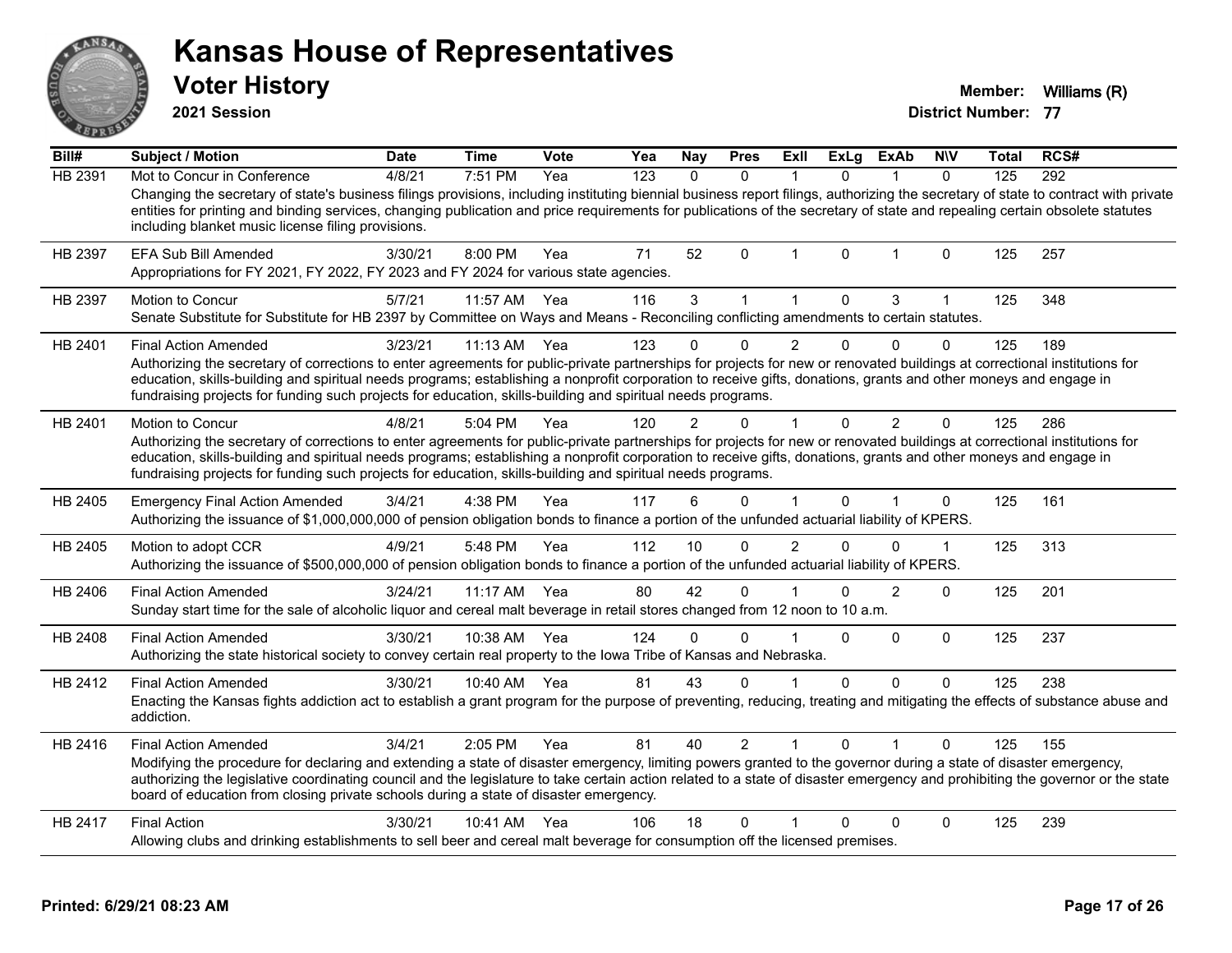

**2021 Session**

| Bill#           | <b>Subject / Motion</b>                                                                                                                                                                                                              | <b>Date</b> | <b>Time</b>  | <b>Vote</b> | Yea | <b>Nay</b> | <b>Pres</b>    | <b>Exll</b>    | <b>ExLg</b>  | <b>ExAb</b>    | <b>N\V</b>   | Total | RCS#           |
|-----------------|--------------------------------------------------------------------------------------------------------------------------------------------------------------------------------------------------------------------------------------|-------------|--------------|-------------|-----|------------|----------------|----------------|--------------|----------------|--------------|-------|----------------|
| <b>HB 2448</b>  | Emergency Final Action                                                                                                                                                                                                               | 3/30/21     | 7:57 PM      | Yea         | 119 | 4          | $\mathbf{0}$   | -1             | $\Omega$     | 1              | $\mathbf{0}$ | 125   | 256            |
|                 | Permitting the secretary for children and families to license certain family foster homes where a former foster care youth with juvenile adjudications resides.                                                                      |             |              |             |     |            |                |                |              |                |              |       |                |
| <b>HCR 5001</b> | <b>Emergency Final Action Amended</b>                                                                                                                                                                                                | 1/21/21     | 12:56 PM     | Yea         | 117 | 5          | $\mathbf{0}$   | $\Omega$       | $\Omega$     | 3              | $\Omega$     | 125   | 5              |
|                 | Adopting joint rules for the House of Representatives and Senate for the 2021-2022 biennium.                                                                                                                                         |             |              |             |     |            |                |                |              |                |              |       |                |
| <b>HCR 5003</b> | <b>EFA Amend and Debate</b>                                                                                                                                                                                                          | 1/22/21     | 11:30 AM     | Yea         | 86  | 38         | $\mathbf 0$    | 0              | $\Omega$     |                | $\mathbf 0$  | 125   | 10             |
|                 | Amending the bill of rights of the constitution of the state of Kansas to reserve to the people the right to regulate abortion through their elected state representatives and<br>senators.                                          |             |              |             |     |            |                |                |              |                |              |       |                |
| <b>HCR 5013</b> | <b>Final Action</b>                                                                                                                                                                                                                  | 3/18/21     | 11:29 AM     | Yea         | 84  | 38         | $\mathbf 0$    |                | $\Omega$     | $\overline{2}$ | $\mathbf{0}$ | 125   | 182            |
|                 | Urging congress to propose the "keep nine" amendment to the United States constitution to prohibit expanding the number of justices on the United States supreme<br>court.                                                           |             |              |             |     |            |                |                |              |                |              |       |                |
| <b>HCR 5015</b> | <b>Final Action Amended</b>                                                                                                                                                                                                          | 3/24/21     | 11:25 AM Yea |             | 84  | 38         | $\mathbf{0}$   | 1              | $\Omega$     | $\overline{2}$ | $\Omega$     | 125   | 202            |
|                 | Urging the United States Congress to reject the For the People Act of 2021.                                                                                                                                                          |             |              |             |     |            |                |                |              |                |              |       |                |
| HR 6004         | <b>Emergency Final Action Amended</b>                                                                                                                                                                                                | 1/21/21     | 12:54 PM Yea |             | 110 | 12         | $\pmb{0}$      | $\mathbf 0$    | 0            | $\mathbf{3}$   | $\pmb{0}$    | 125   | $\overline{4}$ |
|                 | Adopting permanent rules of the House of Representatives for the 2021-2022 biennium.                                                                                                                                                 |             |              |             |     |            |                |                |              |                |              |       |                |
| HR 6009         | <b>Final Action</b>                                                                                                                                                                                                                  | 3/25/21     | 11:16 AM     | Yea         | 84  | 38         | $\mathbf 0$    | $\mathbf{1}$   | $\Omega$     | $\overline{2}$ | $\mathbf{0}$ | 125   | 208            |
|                 | Disapproving executive reorganization order no. 47 that relates to the newly named Kansas department of human services.                                                                                                              |             |              |             |     |            |                |                |              |                |              |       |                |
| HR 6015         | <b>Emergency Final Action</b>                                                                                                                                                                                                        | 3/30/21     | 7:48 PM      | Yea         | 84  | 39         | 0              |                | 0            |                | $\Omega$     | 125   | 254            |
|                 | Urging the legislative coordinating council to revoke an executive order issued by the governor related to mandating face coverings if such an executive order is issued                                                             |             |              |             |     |            |                |                |              |                |              |       |                |
|                 | while the legislature is adjourned.                                                                                                                                                                                                  |             |              |             |     |            |                |                |              |                |              |       |                |
| HR 6018         | Motion to Adopt                                                                                                                                                                                                                      | 5/26/21     | 12:42 PM     | Yea         | 83  | 27         | $\overline{1}$ | $\mathbf{1}$   | $\mathbf{0}$ | $\overline{7}$ | 6            | 125   | 359            |
|                 | Condemning the recent attacks on the State of Israel.                                                                                                                                                                                |             |              |             |     |            |                |                |              |                |              |       |                |
| <b>SB 13</b>    | <b>Emergency Final Action Amended</b>                                                                                                                                                                                                | 3/4/21      | 4:32 PM      | Yea         | 120 | 3          | $\mathbf 0$    | $\mathbf{1}$   | $\mathbf{0}$ | $\mathbf{1}$   | $\mathbf 0$  | 125   | 157            |
|                 | Establishing notice and public hearing requirements prior to approval by a governing body to exceed its revenue neutral rate for property tax purposes and discontinuing                                                             |             |              |             |     |            |                |                |              |                |              |       |                |
|                 | the city and county tax lid, prohibiting valuation increase of real property solely as the result of normal repair, replacement or maintenance of existing structure,                                                                |             |              |             |     |            |                |                |              |                |              |       |                |
|                 | establishing a payment plan for the payment of delinquent or nondelinquent property taxes and establishing the taxpayer notification costs fund.                                                                                     |             |              |             |     |            |                |                |              |                |              |       |                |
| <b>SB 14</b>    | <b>Final Action</b>                                                                                                                                                                                                                  | 1/21/21     | $1:00$ PM    | Yea         | 119 | 3          | $\Omega$       | $\Omega$       | $\Omega$     | 3              | $\Omega$     | 125   | 6              |
|                 | Extending certain provisions of the governmental response to the COVID-19 pandemic in Kansas and providing certain relief related to health, welfare, property and                                                                   |             |              |             |     |            |                |                |              |                |              |       |                |
|                 | economic security during this public health emergency.                                                                                                                                                                               |             |              |             |     |            |                |                |              |                |              |       |                |
| <b>SB 15</b>    | <b>Emergency Final Action</b>                                                                                                                                                                                                        | 2/11/21     | 12:36 PM     | Yea         | 122 |            | $\Omega$       | $\overline{2}$ | $\Omega$     | $\Omega$       | $\Omega$     | 125   | 38             |
|                 | Enacting the Kansas economic recovery loan deposit program, updating field of membership requirements of credit unions and allowing privilege tax deductions on<br>agricultural real estate loans and single family residence loans. |             |              |             |     |            |                |                |              |                |              |       |                |
| <b>SB 16</b>    | <b>Final Action</b>                                                                                                                                                                                                                  | 4/6/21      | $9:19$ AM    | Yea         | 117 | $\Omega$   | $\Omega$       |                | $\Omega$     | $\overline{7}$ | 0            | 125   | 260            |
|                 | Removing the requirement that certain entities submit certain reports to the division of post audit.                                                                                                                                 |             |              |             |     |            |                |                |              |                |              |       |                |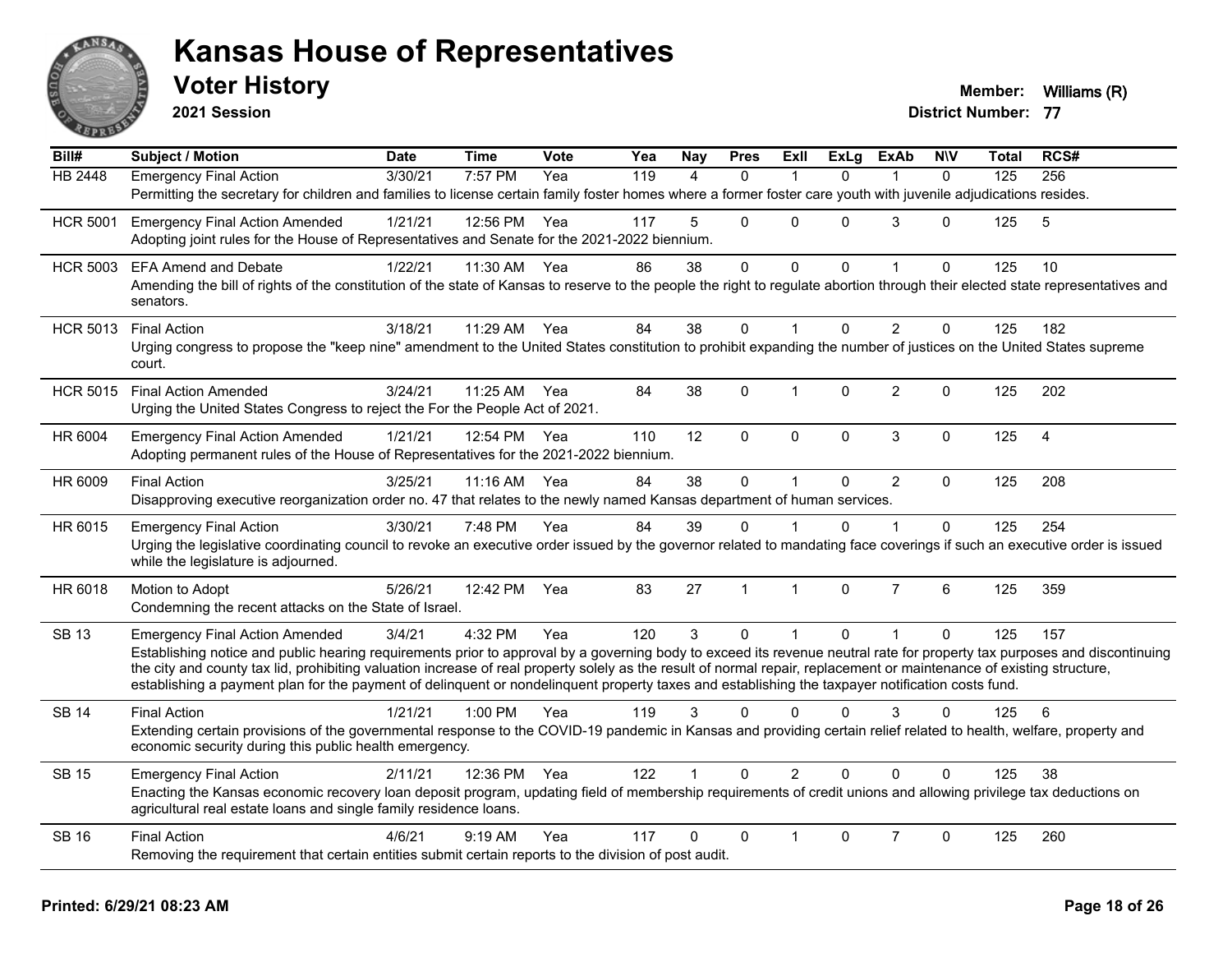

**2021 Session**

| Bill#        | <b>Subject / Motion</b>                                                                                                                                                                                                                                                                                                                                                                                                                                                                                                                                                                                                  | <b>Date</b> | <b>Time</b> | <b>Vote</b> | Yea | <b>Nay</b>   | <b>Pres</b> | ExIl                 | <b>ExLg</b>  | <b>ExAb</b>    | <b>NIV</b>     | <b>Total</b> | RCS# |
|--------------|--------------------------------------------------------------------------------------------------------------------------------------------------------------------------------------------------------------------------------------------------------------------------------------------------------------------------------------------------------------------------------------------------------------------------------------------------------------------------------------------------------------------------------------------------------------------------------------------------------------------------|-------------|-------------|-------------|-----|--------------|-------------|----------------------|--------------|----------------|----------------|--------------|------|
| <b>SB 21</b> | <b>Emergency Final Action Amended</b><br>Approving election for sales tax authority for Cherokee county.                                                                                                                                                                                                                                                                                                                                                                                                                                                                                                                 | 3/4/21      | 4:40 PM     | Yea         | 119 | 4            | $\Omega$    | $\mathbf{1}$         | $\mathbf{0}$ | $\mathbf 1$    | $\Omega$       | 125          | 163  |
| <b>SB 24</b> | <b>Final Action Amended</b><br>Prohibiting municipalities from imposing restrictions on customer's use of energy based upon source of energy.                                                                                                                                                                                                                                                                                                                                                                                                                                                                            | 3/24/21     | 11:27 AM    | Yea         | 93  | 29           | $\Omega$    | $\mathbf{1}$         | $\Omega$     | 2              | 0              | 125          | 203  |
| <b>SB 26</b> | <b>Final Action Sub Bill</b><br>House Substitute for SB 26 by Committee on Transportation - Designating a portion of K-7 as the Senator Bud Burke memorial highway and designating a portion of<br>United States highway 77 as the CPL Allen E Oatney and SP4 Gene A Myers memorial highway.                                                                                                                                                                                                                                                                                                                             | 3/23/21     | 11:14 AM    | Yea         | 123 | 0            | $\Omega$    | $\overline{c}$       | $\mathbf 0$  | $\mathbf 0$    | 0              | 125          | 190  |
| SB 26        | Motion to adopt CCR<br>House Substitute for SB 26 by Committee on Transportation - Updating motor carrier laws and the regulation of motor carriers by the state corporation commission.                                                                                                                                                                                                                                                                                                                                                                                                                                 | 4/8/21      | 2:17 PM     | Yea         | 123 | $\Omega$     | 0           | 1                    | 0            | -1             | 0              | 125          | 280  |
| <b>SB 27</b> | <b>Final Action</b><br>Amending the Kansas storage tank act to extend the sunsets of certain funds and to increase certain liability and reimbursement amounts.                                                                                                                                                                                                                                                                                                                                                                                                                                                          | 2/24/21     | 11:27 AM    | Yea         | 123 | $\Omega$     | 0           |                      | $\Omega$     |                | 0              | 125          | 71   |
| <b>SB 29</b> | <b>Emergency Final Action Amended</b><br>Updating the version of risk-based capital instructions in effect.                                                                                                                                                                                                                                                                                                                                                                                                                                                                                                              | 2/25/21     | 12:57 PM    | Yea         | 124 | 0            | 0           | 1                    | $\Omega$     | 0              | 0              | 125          | 84   |
| <b>SB 29</b> | Motion to Adopt CCR<br>Providing for short-term, limited-duration health plans.                                                                                                                                                                                                                                                                                                                                                                                                                                                                                                                                          | 5/7/21      | 11:53 AM    | Nay         | 68  | 51           | $\Omega$    | $\mathbf{1}$         | $\Omega$     | 3              | $\overline{2}$ | 125          | 347  |
| <b>SB 29</b> | Consideration of Veto<br>Providing for short-term, limited-duration health plans.                                                                                                                                                                                                                                                                                                                                                                                                                                                                                                                                        | 5/26/21     | 11:53 AM    | Yea         | 67  | 48           | 0           | $\mathbf{1}$         | 0            | $\overline{7}$ | $\overline{c}$ | 125          | 357  |
| <b>SB 33</b> | <b>Final Action</b><br>Providing for display show licenses under the vehicle dealers and manufacturers licensing act.                                                                                                                                                                                                                                                                                                                                                                                                                                                                                                    | 3/2/21      | 11:12 AM    | Yea         | 124 | $\mathbf 0$  | 0           | $\mathbf{1}$         | $\mathbf{0}$ | $\mathbf 0$    | 0              | 125          | 113  |
| <b>SB 36</b> | <b>Final Action Amended</b><br>Requiring the Kansas highway patrol to make multiple vehicle checks within a set time period for certain salvage vehicle pools and allowing salvage vehicle pools and<br>dealers to apply for ownership documents for vehicles that are disclaimed by insurance companies.                                                                                                                                                                                                                                                                                                                | 3/24/21     | 11:28 AM    | Yea         | 116 | 6            | $\Omega$    | $\blacktriangleleft$ | $\Omega$     | $\overline{2}$ | 0              | 125          | 204  |
| <b>SB 36</b> | Motion to adopt CCR<br>Requiring the Kansas highway patrol to make multiple vehicle checks within a set time period for certain salvage vehicle pools and allowing salvage vehicle pools and<br>dealers to apply for ownership documents for vehicles that are disclaimed by insurance companies, prohibiting the towing vehicles outside the state of Kansas without<br>prior consent, requiring an interstate search of registered owners and lienholders prior to sale of vehicles less than 15 years old and requiring publication in the<br>newspaper seven days prior to sale of vehicles and property at auction. | 4/8/21      | 10:35 AM    | Yea         | 118 | 4            | $\Omega$    | $\mathbf{1}$         | $\Omega$     | 1              | $\mathbf 1$    | 125          | 273  |
| <b>SB 37</b> | <b>Final Action</b><br>Updating producer licensing statutes pertaining to appointment, examinations, fees, licensing, renewal dates, continuing education, suspension, revocation and denial of<br>licensure and reinstatement.                                                                                                                                                                                                                                                                                                                                                                                          | 3/25/21     | 11:19 AM    | Yea         | 109 | 13           | 0           | 1                    | $\Omega$     | 2              | 0              | 125          | 210  |
| <b>SB 38</b> | <b>Emergency Final Action Amended</b><br>Establishing the Kansas pesticide waste disposal program and permitting up to \$50,000 to be transferred annually from the Kansas agricultural remediation fund to a<br>new Kansas pesticide waste disposal fund.                                                                                                                                                                                                                                                                                                                                                               | 3/25/21     | 12:13 PM    | Yea         | 121 | $\mathbf{1}$ | $\mathbf 0$ | $\mathbf{1}$         | $\Omega$     | $\overline{2}$ | 0              | 125          | 216  |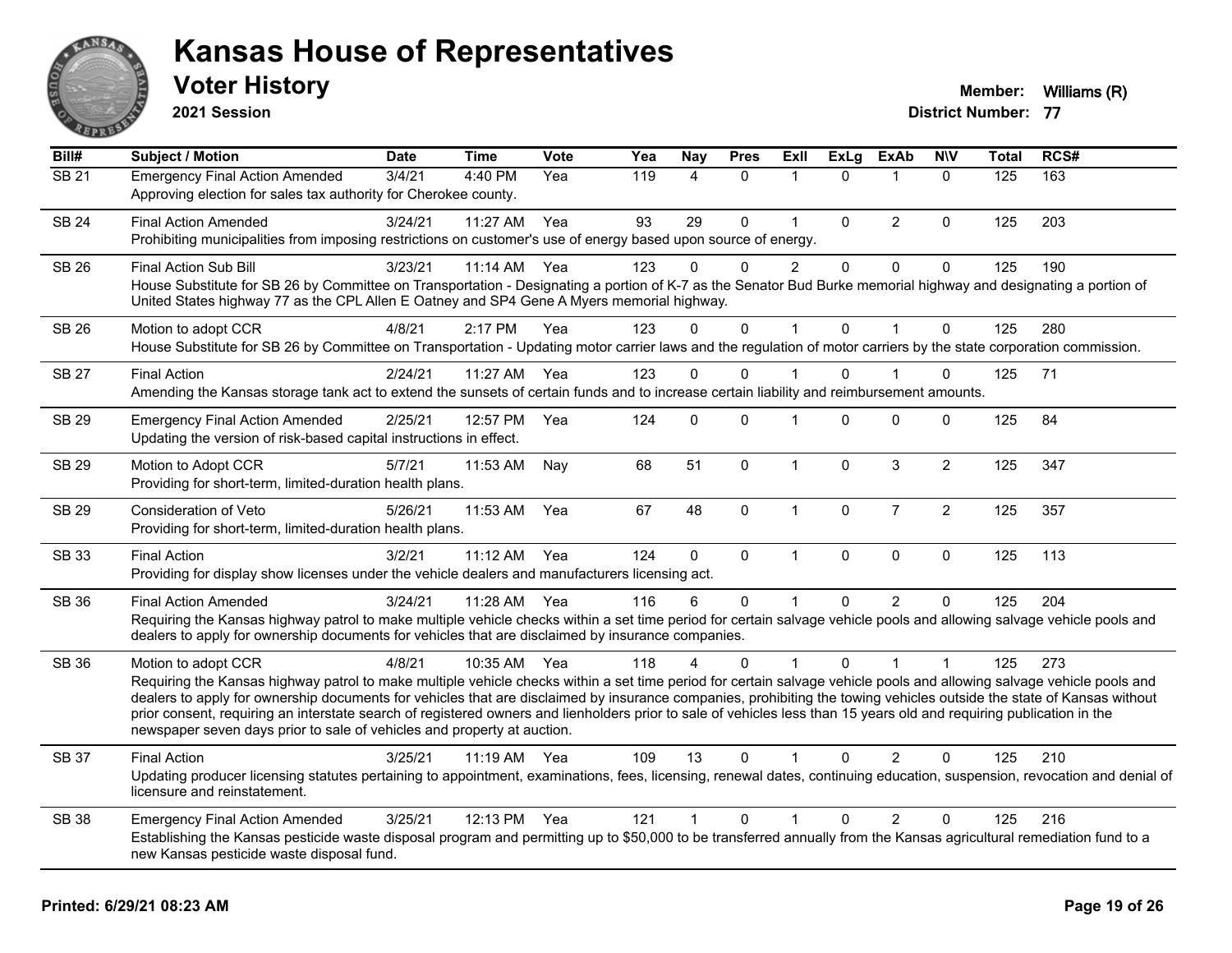# ANS **PARTIE**

#### **Kansas House of Representatives**

**2021 Session**

| Bill#        | <b>Subject / Motion</b>                                                                                                                                                                                                                                                                                                                                    | <b>Date</b> | <b>Time</b> | Vote | Yea | Nay | <b>Pres</b> | ExII        | <b>ExLg</b> | <b>ExAb</b> | <b>NIV</b>   | <b>Total</b> | RCS# |
|--------------|------------------------------------------------------------------------------------------------------------------------------------------------------------------------------------------------------------------------------------------------------------------------------------------------------------------------------------------------------------|-------------|-------------|------|-----|-----|-------------|-------------|-------------|-------------|--------------|--------------|------|
| <b>SB 38</b> | Motion to adopt CCR                                                                                                                                                                                                                                                                                                                                        | 4/8/21      | 2:19 PM     | Yea  | 120 | 3   | $\Omega$    | $\mathbf 1$ | $\Omega$    | $\mathbf 1$ | $\mathbf{0}$ | 125          | 281  |
|              | Establishing the Kansas pesticide waste disposal program and implementing the provisions of 2011 executive reorganization order No. 40 relating to the Kansas<br>department of agriculture's division of conservation.                                                                                                                                     |             |             |      |     |     |             |             |             |             |              |              |      |
| SB 39        | <b>Emergency Final Action Amended</b>                                                                                                                                                                                                                                                                                                                      | 2/25/21     | 12:54 PM    | Yea  | 117 | 7   | 0           |             | $\Omega$    | $\Omega$    | 0            | 125          | 82   |
|              | Changing Kansas department of agriculture division of animal health license, permit and registration renewal deadlines and allowing the animal health commissioner to<br>recover the actual cost of official calfhood vaccination tags.                                                                                                                    |             |             |      |     |     |             |             |             |             |              |              |      |
| <b>SB 40</b> | <b>Emergency Final Action Amended</b>                                                                                                                                                                                                                                                                                                                      | 2/25/21     | 12:59 PM    | Yea  | 123 |     | $\Omega$    |             | $\Omega$    | $\Omega$    | 0            | 125          | 85   |
|              | Updating provisions related to the Kansas department of agriculture division of conservation.                                                                                                                                                                                                                                                              |             |             |      |     |     |             |             |             |             |              |              |      |
| <b>SB 40</b> | Motion to adopt CCR                                                                                                                                                                                                                                                                                                                                        | 3/16/21     | 12:40 PM    | Yea  | 118 | 5   | $\Omega$    |             | $\Omega$    | $\Omega$    |              | 125          | 171  |
|              | Prescribing powers, duties and functions of the board of education of each school district, the governing body of each community college and the governing body of                                                                                                                                                                                         |             |             |      |     |     |             |             |             |             |              |              |      |
|              | each technical college related to the COVID-19 health emergency, adding the vice president of the senate to the legislative coordinating council, modifying the<br>procedure for the declaration and extension of a state of disaster emergency under the Kansas emergency management act, prohibiting certain actions by the governor                     |             |             |      |     |     |             |             |             |             |              |              |      |
|              | related to the COVID-19 health emergency and revoking all executive orders related to such emergency on March 31, 2021, establishing judicial review for certain                                                                                                                                                                                           |             |             |      |     |     |             |             |             |             |              |              |      |
|              | executive orders issued during a state of disaster emergency and certain actions taken by a local unit of government during a state of local disaster emergency,<br>authorizing the legislature or the legislative coordinating council to revoke certain orders issued by the secretary of health and environment and limiting powers granted             |             |             |      |     |     |             |             |             |             |              |              |      |
|              | to local health officers related to certain orders.                                                                                                                                                                                                                                                                                                        |             |             |      |     |     |             |             |             |             |              |              |      |
| <b>SB 47</b> | <b>Emergency Final Action Amended</b>                                                                                                                                                                                                                                                                                                                      | 3/4/21      | 4:29 PM     | Yea  | 115 | 8   | $\Omega$    |             | $\Omega$    |             | 0            | 125          | 156  |
|              | Enacting the Kansas taxpayer protection act, requiring the signature and tax identification number of paid tax return preparers on income tax returns and authorizing<br>actions to enjoin paid tax return preparers from engaging in certain conduct.                                                                                                     |             |             |      |     |     |             |             |             |             |              |              |      |
| SB 47        | Motion to adopt CCR                                                                                                                                                                                                                                                                                                                                        | 5/4/21      | 11:26 AM    | Yea  | 107 | 14  | 0           |             | $\Omega$    | 3           | 0            | 125          | 328  |
|              | Enacting the Kansas taxpayer protection act requiring the signature and tax identification number of paid tax return preparers on income tax returns and authorizing                                                                                                                                                                                       |             |             |      |     |     |             |             |             |             |              |              |      |
|              | actions to enjoin paid tax return preparers from engaging in certain conduct, exempting compensation attributable as a result of identity fraud, extending the dates when<br>corporate returns are required to be filed, providing conformity with the federal return due date for returns other than corporate returns, providing a temporary withholding |             |             |      |     |     |             |             |             |             |              |              |      |
|              | option for certain teleworking employees, establishing the Eisenhower foundation contribution credit and the friends of cedar crest association contribution credit,                                                                                                                                                                                       |             |             |      |     |     |             |             |             |             |              |              |      |
|              | extending the time period and expanding eligibility for the single city port authority credit, extending the time period for eligibility in the loan repayment program and<br>income tax credit related to rural opportunity zones and defining rural opportunity zone on the basis of population.                                                         |             |             |      |     |     |             |             |             |             |              |              |      |
|              |                                                                                                                                                                                                                                                                                                                                                            |             |             |      |     |     |             |             |             |             |              |              |      |
| <b>SB 50</b> | <b>Final Action Amended</b><br>Requiring marketplace facilitators to collect and remit sales, compensating use and transient guest taxes and prepaid wireless 911 fees, removing clickthrough nexus                                                                                                                                                        | 3/30/21     | 10:46 AM    | Yea  | 81  | 43  | 0           |             |             | $\Omega$    | 0            | 125          | 240  |
|              | provisions, providing for addition and subtraction modifications for the treatment of global intangible low-taxed income, business interest, capital contributions, FDIC                                                                                                                                                                                   |             |             |      |     |     |             |             |             |             |              |              |      |
|              | premiums and business meals, expanding the expense deduction for income taxpayers and calculating the deduction amount, providing the ability to elect to itemize for                                                                                                                                                                                      |             |             |      |     |     |             |             |             |             |              |              |      |
|              | individuals, providing an exemption of unemployment compensation income attributable as a result of identity fraud, removing the line for reporting compensating use<br>tax from individual tax returns, extending the dates when corporate tax returns are required to be filed, increasing the Kansas standard deduction and providing for an            |             |             |      |     |     |             |             |             |             |              |              |      |
|              | extension of the corporate net operating loss carryforward period.                                                                                                                                                                                                                                                                                         |             |             |      |     |     |             |             |             |             |              |              |      |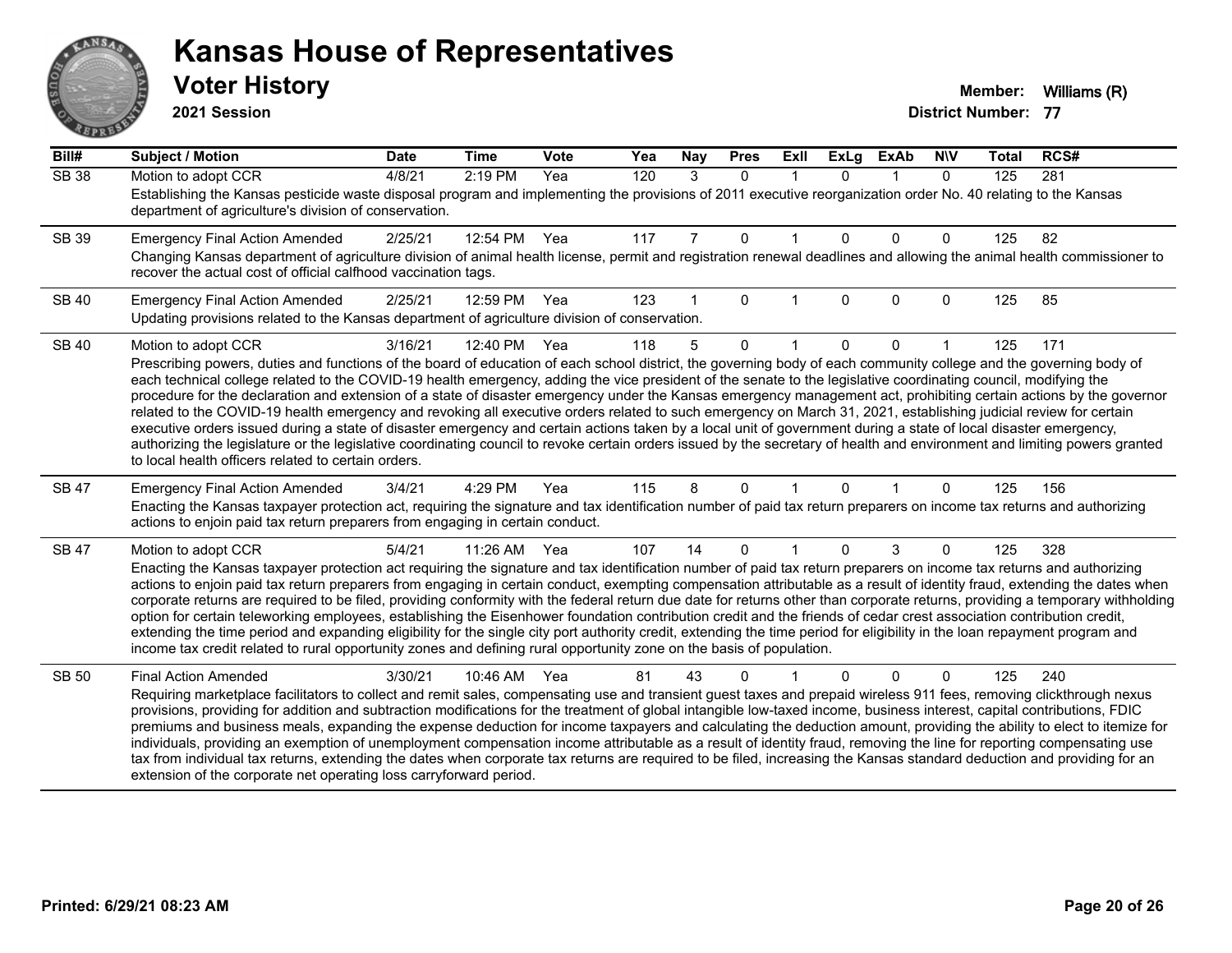

**2021 Session**

| Bill#        | <b>Subject / Motion</b>                                                                                                                                                                                                                                                                                                                                                                                                                                                                                                                                                                                                                                                                                                                                                                                                                                                                                                                            | <b>Date</b> | <b>Time</b>  | Vote | Yea | <b>Nay</b>     | <b>Pres</b>  | Exll           | <b>ExLg</b>  | <b>ExAb</b>    | <b>NIV</b>     | <b>Total</b> | RCS# |
|--------------|----------------------------------------------------------------------------------------------------------------------------------------------------------------------------------------------------------------------------------------------------------------------------------------------------------------------------------------------------------------------------------------------------------------------------------------------------------------------------------------------------------------------------------------------------------------------------------------------------------------------------------------------------------------------------------------------------------------------------------------------------------------------------------------------------------------------------------------------------------------------------------------------------------------------------------------------------|-------------|--------------|------|-----|----------------|--------------|----------------|--------------|----------------|----------------|--------------|------|
| <b>SB 50</b> | Consideration of Veto                                                                                                                                                                                                                                                                                                                                                                                                                                                                                                                                                                                                                                                                                                                                                                                                                                                                                                                              | 5/3/21      | 12:47 PM     | Yea  | 84  | 39             | $\mathbf{0}$ | $\Omega$       | <sup>n</sup> |                |                | 125          | 321  |
|              | Requiring marketplace facilitators to collect and remit sales, compensating use and transient guest taxes and prepaid wireless 911 fees, removing clickthrough nexus<br>provisions, providing for addition and subtraction modifications for the treatment of global intangible low-taxed income, business interest, capital contributions, FDIC<br>premiums and business meals, expanding the expense deduction for income taxpayers and calculating the deduction amount, providing the ability to elect to itemize for<br>individuals, providing an exemption of unemployment compensation income attributable as a result of identity fraud, removing the line for reporting compensating use<br>tax from individual tax returns, extending the dates when corporate tax returns are required to be filed, increasing the Kansas standard deduction and providing for an<br>extension of the corporate net operating loss carryforward period. |             |              |      |     |                |              |                |              |                |                |              |      |
| SB 52        | <b>Emergency Final Action</b><br>Creating the Sedgwick county urban area nuisance abatement act.                                                                                                                                                                                                                                                                                                                                                                                                                                                                                                                                                                                                                                                                                                                                                                                                                                                   | 3/25/21     | 12:18 PM     | Nay  | 80  | 42             | $\Omega$     |                | 0            | $\overline{2}$ | $\Omega$       | 125          | 220  |
| <b>SB 55</b> | <b>Final Action Amended</b><br>Clarifying the authority of healing arts school clinics to provide healing arts services.                                                                                                                                                                                                                                                                                                                                                                                                                                                                                                                                                                                                                                                                                                                                                                                                                           | 3/24/21     | $11:29$ AM   | Yea  | 122 | $\mathbf{0}$   | $\mathbf{0}$ | $\mathbf 1$    | $\Omega$     | $\overline{2}$ | $\Omega$       | 125          | 205  |
| <b>SB 55</b> | Motion to Adopt CCR                                                                                                                                                                                                                                                                                                                                                                                                                                                                                                                                                                                                                                                                                                                                                                                                                                                                                                                                | 4/8/21      | 11:43 PM     | Yea  | 76  | 43             | $\Omega$     |                | 0            | 3              | $\overline{2}$ | 125          | 298  |
|              | Creating the fairness in women's sports act to require that female student athletic teams only include members who are biologically female.                                                                                                                                                                                                                                                                                                                                                                                                                                                                                                                                                                                                                                                                                                                                                                                                        |             |              |      |     |                |              |                |              |                |                |              |      |
| <b>SB 58</b> | <b>Final Action Amended</b><br>Prohibiting the filing of certain liens or claims against real or personal property and providing for criminal penalties.                                                                                                                                                                                                                                                                                                                                                                                                                                                                                                                                                                                                                                                                                                                                                                                           | 3/25/21     | 11:20 AM Yea |      | 122 | $\Omega$       | $\Omega$     |                | $\Omega$     | $\overline{2}$ | $\mathbf{0}$   | 125          | 211  |
| SB 60        | <b>Final Action Amended</b>                                                                                                                                                                                                                                                                                                                                                                                                                                                                                                                                                                                                                                                                                                                                                                                                                                                                                                                        | 3/30/21     | 10:48 AM Yea |      | 113 | 11             | $\Omega$     |                | $\Omega$     | $\Omega$       | $\Omega$       | 125          | 241  |
|              | Defining proximate result for purposes of determining when a crime is committed partly within this state and amending the crimes of criminal sodomy and sexual battery<br>to make certain conduct unlawful when the victim's consent was obtained through a knowing misrepresentation.                                                                                                                                                                                                                                                                                                                                                                                                                                                                                                                                                                                                                                                             |             |              |      |     |                |              |                |              |                |                |              |      |
| SB 60        | Motion to adopt CCR                                                                                                                                                                                                                                                                                                                                                                                                                                                                                                                                                                                                                                                                                                                                                                                                                                                                                                                                | 5/4/21      | 11:05 AM Yea |      | 118 | 3              | $\Omega$     | 1              | $\Omega$     | 3              | $\Omega$       | 125          | 327  |
|              | Creating the crime of sexual extortion and requiring an offender to register under the Kansas offender registration act, prohibiting a court from requiring psychiatric or<br>psychological examinations of an alleged victim of any crime, increasing criminal penalties for fleeing or attempting to elude a police officer when operating a stolen<br>vehicle, committing certain driving violations or causing a collision involving another driver, defining proximate result for purposes of determining when a crime is<br>committed partly within this state, removing the spousal exception from the crime of sexual battery and making fleeing or attempting to elude a police officer evidence of<br>intent to commit theft of a vehicle.                                                                                                                                                                                               |             |              |      |     |                |              |                |              |                |                |              |      |
| SB 63        | <b>Final Action Sub Bill</b>                                                                                                                                                                                                                                                                                                                                                                                                                                                                                                                                                                                                                                                                                                                                                                                                                                                                                                                       | 3/23/21     | 11:19 AM Yea |      | 77  | 46             | $\Omega$     | $\overline{2}$ | <sup>0</sup> | $\Omega$       | $\Omega$       | 125          | 191  |
|              | House Substitute for SB 63 by Committee on K-12 Education Budget - Enacting the back to school act to require school districts to provide a full-time, in person<br>attendance option for all students beginning March 31, 2021, for school year 2020-2021.                                                                                                                                                                                                                                                                                                                                                                                                                                                                                                                                                                                                                                                                                        |             |              |      |     |                |              |                |              |                |                |              |      |
| SB 64        | <b>Final Action</b>                                                                                                                                                                                                                                                                                                                                                                                                                                                                                                                                                                                                                                                                                                                                                                                                                                                                                                                                | 3/24/21     | 11:12 AM     | Yea  | 120 | $\overline{2}$ | $\Omega$     |                | $\Omega$     | 2              | $\Omega$       | 125          | 199  |
|              | Amending the private and out-of-state postsecondary educational institution act to clarify the state board of regents' authority and provide additional student<br>protections and institutional accountability.                                                                                                                                                                                                                                                                                                                                                                                                                                                                                                                                                                                                                                                                                                                                   |             |              |      |     |                |              |                |              |                |                |              |      |
| <b>SB 65</b> | <b>Emergency Final Action Amended</b>                                                                                                                                                                                                                                                                                                                                                                                                                                                                                                                                                                                                                                                                                                                                                                                                                                                                                                              | 3/25/21     | 12:16 PM     | Yea  | 121 |                | $\Omega$     |                | <sup>n</sup> | $\mathcal{P}$  | $\Omega$       | 125          | 219  |
|              | Enhancing the high performance incentive program by decoupling the KIT and KIR workforce training programs and by providing for the transferability of the tax credit.                                                                                                                                                                                                                                                                                                                                                                                                                                                                                                                                                                                                                                                                                                                                                                             |             |              |      |     |                |              |                |              |                |                |              |      |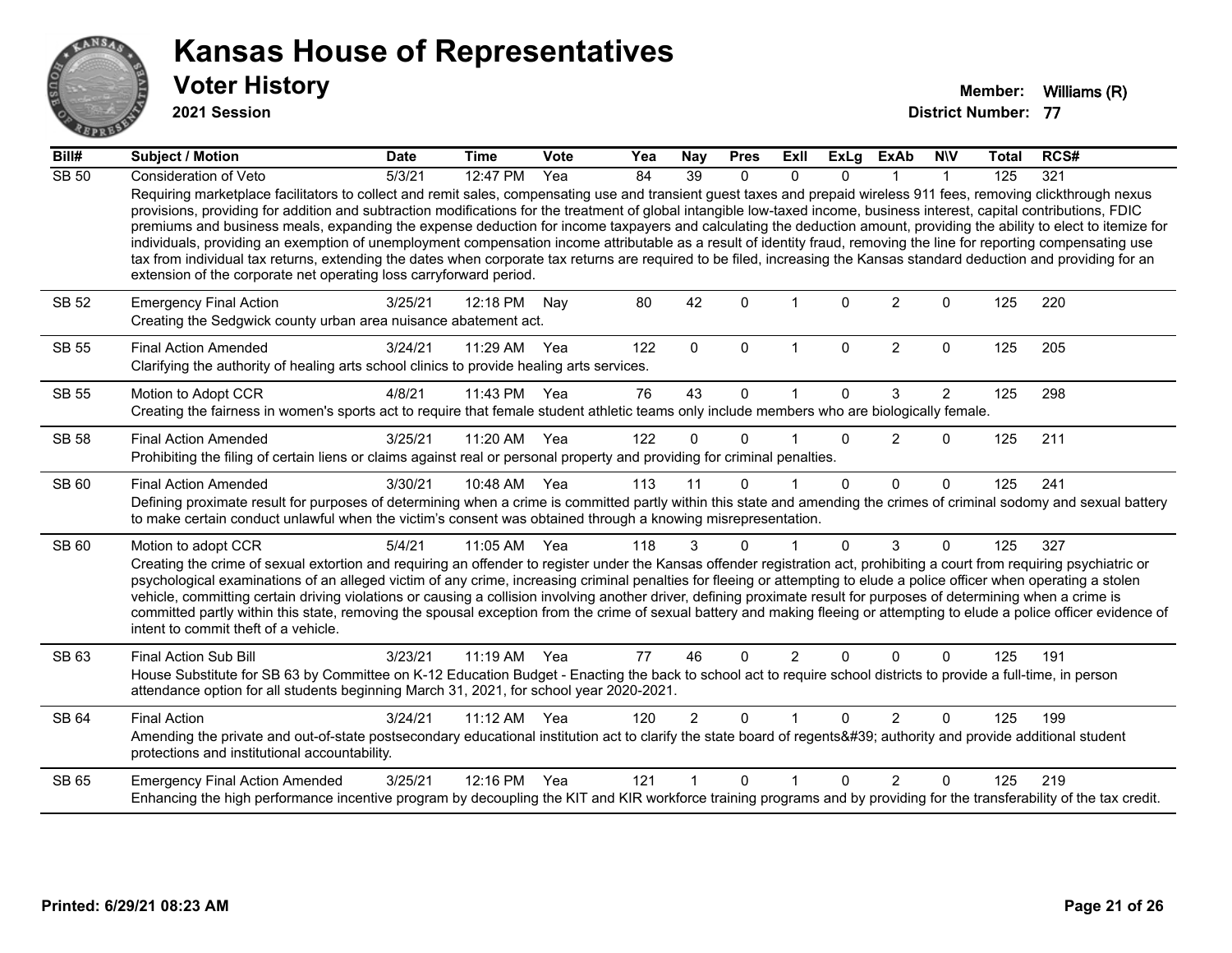# ANS **PARTIE**

#### **Kansas House of Representatives**

**2021 Session**

**Voter History Member:** Williams (R)

| Bill#        | Subject / Motion                                                                                                                                                                                                                                                                                                                                                                                                                                                                                                                                                                                                                                                                                                                                      | <b>Date</b> | <b>Time</b>  | Vote | Yea | <b>Nay</b>     | <b>Pres</b>  | <b>Exll</b>    | <b>ExLg</b>  | <b>ExAb</b>    | <b>NIV</b>   | <b>Total</b> | RCS# |
|--------------|-------------------------------------------------------------------------------------------------------------------------------------------------------------------------------------------------------------------------------------------------------------------------------------------------------------------------------------------------------------------------------------------------------------------------------------------------------------------------------------------------------------------------------------------------------------------------------------------------------------------------------------------------------------------------------------------------------------------------------------------------------|-------------|--------------|------|-----|----------------|--------------|----------------|--------------|----------------|--------------|--------------|------|
| <b>SB 66</b> | <b>Emergency Final Action Amended</b><br>Amending the angel investor tax credit with respect to the definition of qualified securities, tax credit limitations and amounts, investor requirements and extending the<br>date that credits may be allowed, and also amending the tax credit for expenses incurred to make a residence accessible to persons with a disability by increasing the<br>credit.                                                                                                                                                                                                                                                                                                                                              | 3/25/21     | 12:14 PM     | Yea  | 109 | 12             | $\mathbf{1}$ | -1             | 0            | $\overline{2}$ | $\mathbf{0}$ | 125          | 217  |
| SB 67        | <b>Final Action Amended</b><br>Expanding the definitions of all-terrain vehicles and recreational off-highway vehicles.                                                                                                                                                                                                                                                                                                                                                                                                                                                                                                                                                                                                                               | 3/23/21     | 11:21 AM     | Yea  | 99  | 24             | 0            | $\overline{2}$ | $\Omega$     | $\Omega$       | $\mathbf 0$  | 125          | 192  |
| SB 67        | Motion to adopt CCR<br>Permitting funeral escorts to direct traffic for funeral processions and requiring drivers to yield the right-of-way and move over for authorized utility or telecommunication<br>vehicles.                                                                                                                                                                                                                                                                                                                                                                                                                                                                                                                                    | 4/8/21      | 10:37 AM     | Yea  | 119 | 3              | 0            | $\mathbf 1$    | 0            | 1              | $\mathbf{1}$ | 125          | 274  |
| <b>SB 77</b> | <b>Final Action Amended</b><br>Enacting the audiology and speech-language pathology interstate compact.                                                                                                                                                                                                                                                                                                                                                                                                                                                                                                                                                                                                                                               | 3/18/21     | 11:30 AM     | Yea  | 119 | 3              | $\Omega$     | $\mathbf{1}$   | $\Omega$     | 2              | $\Omega$     | 125          | 183  |
| <b>SB78</b>  | <b>Final Action Sub Bill</b><br>House Substitute for SB 78 by Committee on Insurance and Pensions - Updating the national insurance commissioners credit for insurance reinsurance model law,<br>codifying the national insurance commissioners credit for reinsurance model regulation and updating certain terms and definitions relating to the insurance holding<br>company act, service contracts and surplus lines insurance. Eliminating certain requirements relating to the annual submittal of certain documents by out-of-state risk<br>retention groups, extending the time frame to submit certain documents by professional employer organizations, abolishing the utilization review advisory committee and<br>replacing it with URAC. | 3/30/21     | 10:49 AM     | Yea  | 124 | $\Omega$       | $\Omega$     | $\overline{1}$ | $\mathbf{0}$ | $\Omega$       | $\Omega$     | 125          | 242  |
| <b>SB78</b>  | Motion to adopt CCR<br>House Substitute for SB 78 by Committee on Insurance and Pensions - Updating the national insurance commissioners credit for insurance reinsurance model law,<br>codifying the national insurance commissioners credit for reinsurance model regulation and updating certain terms and definitions relating to the insurance holding<br>company act, service contracts and surplus lines insurance. Eliminating certain requirements relating to the annual submittal of certain documents by out-of-state risk<br>retention groups, extending the time frame to submit certain documents by professional employer organizations, abolishing the utilization review advisory committee and<br>replacing it with URAC.          | 5/7/21      | 11:24 AM     | Yea  | 113 | $\overline{7}$ | 0            | 1              | $\Omega$     | 4              | 0            | 125          | 346  |
| SB 86        | <b>Final Action Amended</b><br>Conforming certain KPERS provisions with the federal CARES act.                                                                                                                                                                                                                                                                                                                                                                                                                                                                                                                                                                                                                                                        | 3/24/21     | 11:30 AM     | Yea  | 122 | 0              | 0            | $\mathbf{1}$   | $\mathbf 0$  | $\overline{2}$ | 0            | 125          | 206  |
| <b>SB 86</b> | Motion to adopt CCR<br>Establishing the Kansas extraordinary utility costs loan deposit program and the Kansas economic recovery loan deposit program and amending the city utility low-<br>interest loan program by providing for electronic repayment of loans, cash basis exception, payment frequency, loan security and an ending date for making loans.                                                                                                                                                                                                                                                                                                                                                                                         | 4/9/21      | 11:43 AM Yea |      | 117 | 6              | 0            | $\overline{2}$ | $\mathbf{0}$ | $\Omega$       | 0            | 125          | 302  |
| <b>SB 88</b> | <b>EFA Amend and Debate</b><br>House Substitute for SB 88 by Committee on Financial Institutions and Rural Development - Establishing the city utility low-interest loan program, allowing cities to apply<br>to the state treasurer for loans from state unencumbered funds for extraordinary electric or natural gas costs incurred during the extreme winter weather event of<br>February 2021.                                                                                                                                                                                                                                                                                                                                                    | 3/3/21      | 11:34 AM     | Yea  | 124 | 0              | $\Omega$     |                | 0            | $\Omega$       | $\Omega$     | 125          | 116  |
| <b>SB 89</b> | <b>Emergency Final Action Amended</b><br>Exempting the transport of agricultural forage commodities from secured load requirements.                                                                                                                                                                                                                                                                                                                                                                                                                                                                                                                                                                                                                   | 3/25/21     | 12:15 PM     | Yea  | 122 | 0              | 0            | $\mathbf 1$    | $\Omega$     | 2              | 0            | 125          | 218  |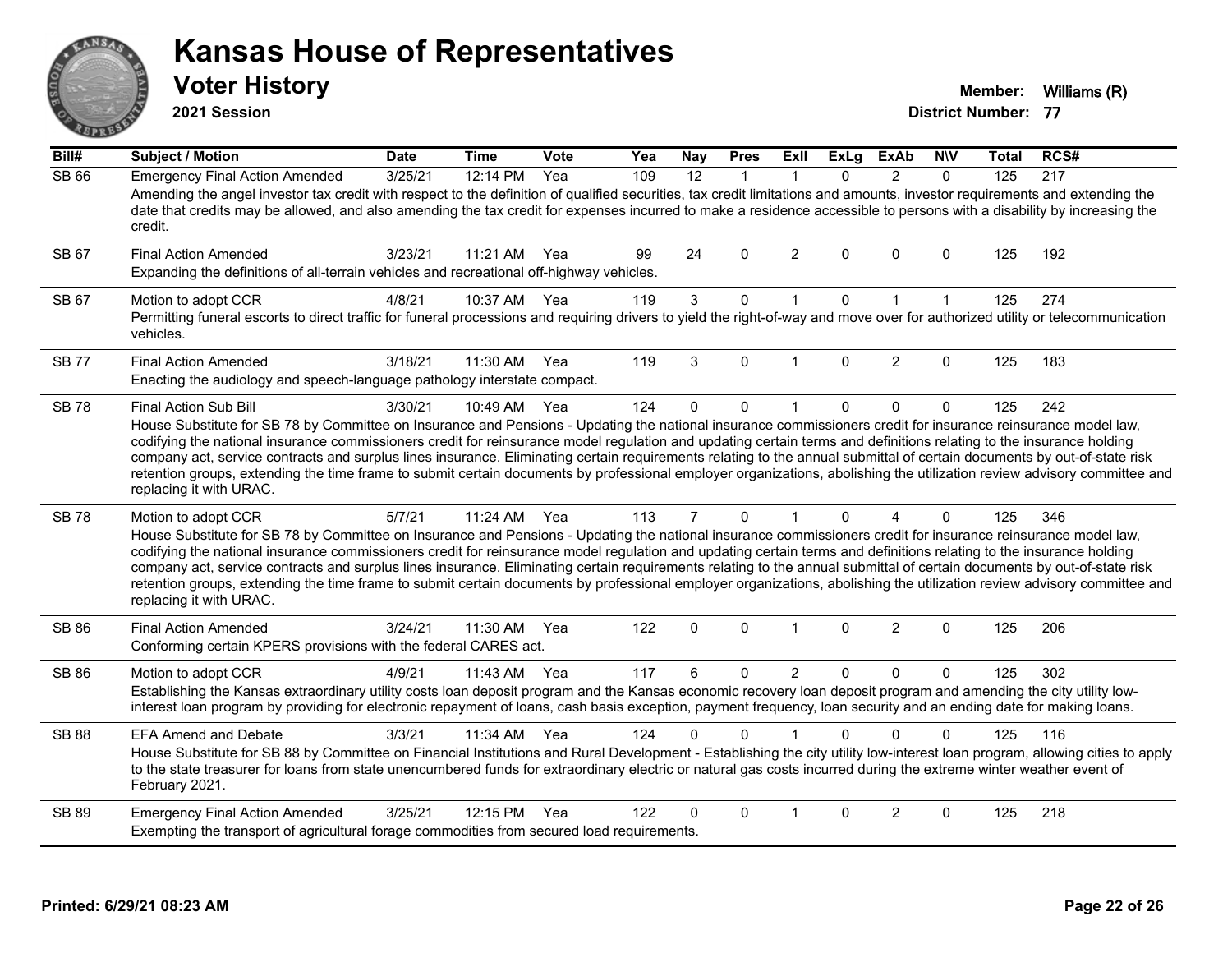

**2021 Session**

| Bill#         | <b>Subject / Motion</b>                                                                                                                                                                                                                                                                                                                                                 | <b>Date</b> | <b>Time</b> | <b>Vote</b> | Yea | <b>Nay</b>     | <b>Pres</b> | Exll           | <b>ExLg</b>  | <b>ExAb</b>    | <b>NIV</b>  | <b>Total</b> | RCS# |
|---------------|-------------------------------------------------------------------------------------------------------------------------------------------------------------------------------------------------------------------------------------------------------------------------------------------------------------------------------------------------------------------------|-------------|-------------|-------------|-----|----------------|-------------|----------------|--------------|----------------|-------------|--------------|------|
| <b>SB 90</b>  | <b>Emergency Final Action Amended</b><br>Amending the Kansas rural housing incentive district act to permit bond funding for vertical residential renovation of older buildings in central business districts and by<br>changing the definitions of an eligible city or county.                                                                                         | 3/25/21     | 12:20 PM    | Yea         | 105 | 17             | $\Omega$    | -1             | $\Omega$     | $\mathcal{P}$  | $\Omega$    | 125          | 222  |
| SB 91         | EFA Sub Bill<br>House Substitute for SB 91 by Committee on Commerce, Labor and Economic Development - Providing liability protection for businesses, municipalities and<br>educational institutions that participate in high school work-based learning programs and providing that schools are responsible for injuries to students participating in<br>such programs. | 4/8/21      | 11:31 AM    | Yea         | 123 | $\Omega$       | $\Omega$    |                | $\Omega$     |                | $\Omega$    | 125          | 278  |
| <b>SB 95</b>  | <b>Final Action Amended</b><br>Exempting motor vehicle odometer reading recording requirements when such recording requirements are exempted by federal law.                                                                                                                                                                                                            | 3/23/21     | 11:22 AM    | Yea         | 123 | $\Omega$       | $\Omega$    | $\overline{2}$ | $\Omega$     | $\Omega$       | $\Omega$    | 125          | 193  |
| <b>SB 95</b>  | Motion to adopt CCR<br>Exempting motor vehicle odometer reading recording requirements when such recording requirements are exempted by federal law and expanding the definitions of all-<br>terrain vehicles and recreational off-highway vehicles.                                                                                                                    | 4/8/21      | 10:40 AM    | Yea         | 116 | 6              | $\Omega$    |                | U            |                | $\mathbf 1$ | 125          | 275  |
| SB 99         | Final Action Sub Bill<br>House Substitute for SB 99 by Committee on Transportation - Increasing the bond amount required for a vehicle dealer license and providing for display show licenses<br>under the vehicle dealers and manufacturers licensing act.                                                                                                             | 3/23/21     | 11:23 AM    | Yea         | 121 | $\overline{2}$ | $\mathbf 0$ | $\overline{2}$ | $\Omega$     | $\mathbf{0}$   | $\Omega$    | 125          | 194  |
| <b>SB 103</b> | <b>Final Action Amended</b><br>Amending the Kansas power of attorney act regarding the form of a power of attorney and the duties of third parties relying and acting on a power of attorney.                                                                                                                                                                           | 3/25/21     | 11:21 AM    | Yea         | 122 | $\Omega$       | $\mathbf 0$ | $\mathbf{1}$   | $\Omega$     | $\overline{2}$ | $\Omega$    | 125          | 212  |
| SB 103        | Motion to adopt CCR<br>Amending the Kansas power of attorney act regarding the form of a power of attorney and the duties of third parties relying and acting on a power of attorney.                                                                                                                                                                                   | 4/7/21      | 3:44 PM     | Yea         | 123 | 0              | $\Omega$    |                | $\Omega$     |                | $\Omega$    | 125          | 268  |
| <b>SB 106</b> | <b>Final Action Amended</b><br>Enacting the revised uniform law on notarial acts and repealing the uniform law on notarial acts.                                                                                                                                                                                                                                        | 3/30/21     | 10:51 AM    | Yea         | 122 | $\overline{2}$ | $\mathbf 0$ | 1              | $\Omega$     | $\mathbf 0$    | $\Omega$    | 125          | 243  |
| <b>SB 106</b> | Motion to adopt CCR<br>Enacting the revised uniform law on notarial acts and repealing the uniform law on notarial acts.                                                                                                                                                                                                                                                | 4/7/21      | 3:46 PM     | Yea         | 123 | $\Omega$       | $\mathbf 0$ | $\mathbf{1}$   | $\mathbf{0}$ | $\mathbf{1}$   | $\Omega$    | 125          | 269  |
| SB 107        | <b>Final Action Amended</b><br>Enacting the uniform fiduciary income and principal act (UFIPA).                                                                                                                                                                                                                                                                         | 3/25/21     | 11:23 AM    | Yea         | 122 | $\Omega$       | $\mathbf 0$ | $\mathbf 1$    | $\Omega$     | $\overline{2}$ | $\Omega$    | 125          | 213  |
| SB 107        | Motion to adopt CCR<br>Enacting the uniform fiduciary income and principal act (UFIPA).                                                                                                                                                                                                                                                                                 | 4/7/21      | 3:48 PM     | Yea         | 123 | $\mathbf 0$    | $\mathbf 0$ | $\overline{1}$ | $\mathbf 0$  | $\mathbf{1}$   | $\mathbf 0$ | 125          | 270  |
| <b>SB 118</b> | <b>Final Action</b><br>Providing for the dissolution of special districts and the assumption of responsibilities by a city or county.                                                                                                                                                                                                                                   | 3/23/21     | 11:26 AM    | Yea         | 121 | 2              | $\mathbf 0$ | $\overline{2}$ | $\Omega$     | $\mathbf 0$    | $\mathbf 0$ | 125          | 195  |
| <b>SB 122</b> | <b>Final Action Amended</b><br>Modifying certain rules of evidence in the code of civil procedure related to authentication of records and documents.                                                                                                                                                                                                                   | 3/30/21     | 10:52 AM    | Yea         | 117 |                | $\Omega$    |                | $\Omega$     | $\mathbf{0}$   | $\mathbf 0$ | 125          | 244  |
| SB 122        | Motion to adopt CCR<br>Modifying certain rules of evidence in the code of civil procedure related to authentication of records and documents.                                                                                                                                                                                                                           | 4/7/21      | 3:49 PM     | Yea         | 115 | 8              | $\Omega$    |                | $\Omega$     | $\mathbf{1}$   | $\Omega$    | 125          | 271  |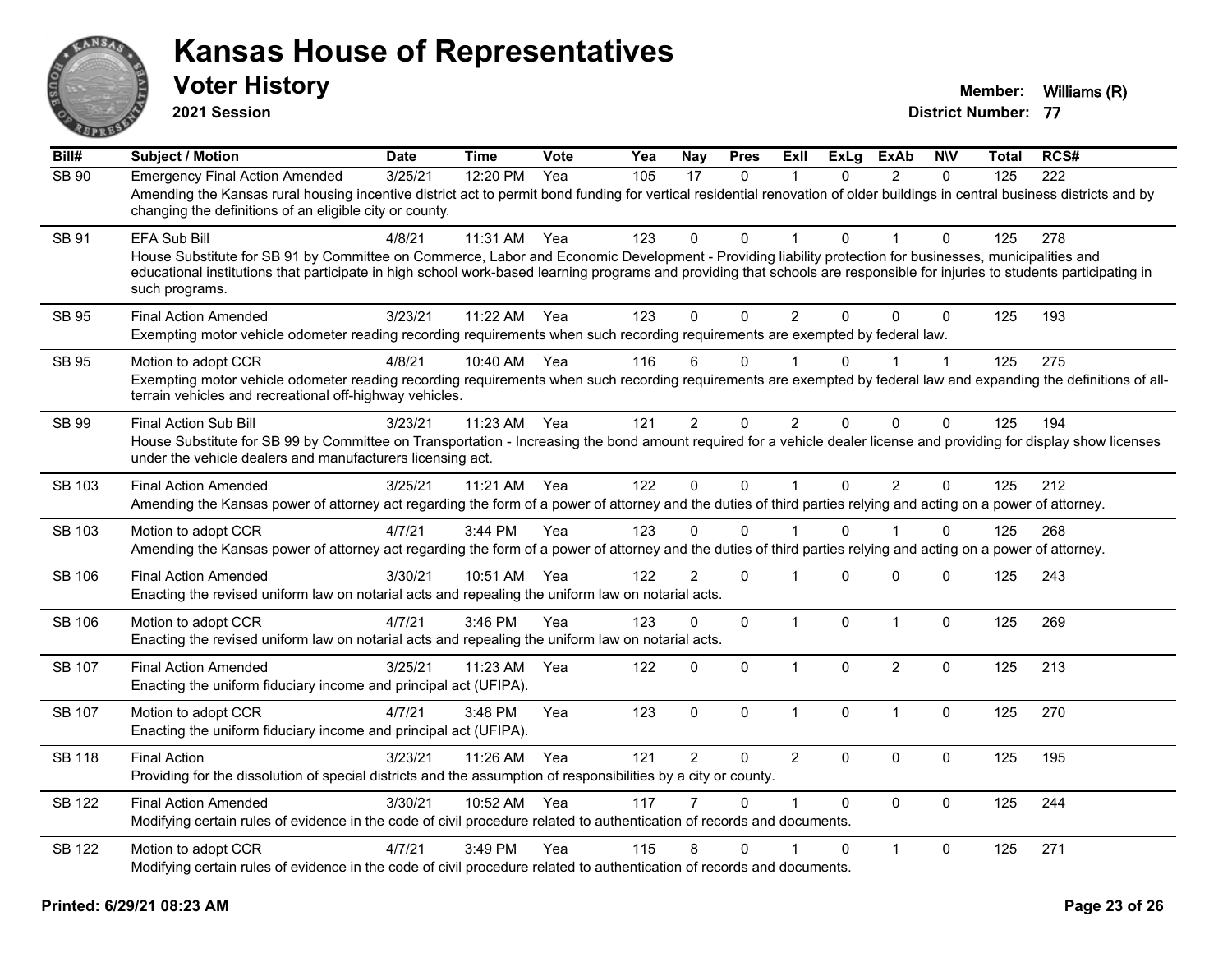

**2021 Session**

| Bill#         | <b>Subject / Motion</b>                                                                                                                                                                                                                                                                                                                                                                                                                                                                                                                                                                                                                                                                                                                                                                                                                                              | <b>Date</b> | <b>Time</b> | Vote | Yea | <b>Nay</b>     | <b>Pres</b>  | Exll     | <b>ExLg</b> | <b>ExAb</b>            | <b>NIV</b>   | Total | RCS# |
|---------------|----------------------------------------------------------------------------------------------------------------------------------------------------------------------------------------------------------------------------------------------------------------------------------------------------------------------------------------------------------------------------------------------------------------------------------------------------------------------------------------------------------------------------------------------------------------------------------------------------------------------------------------------------------------------------------------------------------------------------------------------------------------------------------------------------------------------------------------------------------------------|-------------|-------------|------|-----|----------------|--------------|----------|-------------|------------------------|--------------|-------|------|
| <b>SB 124</b> | Final Action Sub Bill Amended<br>House Substitute for SB 124 by Committee on Commerce, Labor and Economic Development - Expanding STAR bonds by adding rural redevelopment projects and<br>major business facilities, prohibiting public officials from employment with a developer, providing for public notice of hearings on city or county websites, posting of<br>certain documents and links on websites, disclosure of names of developer, disclosure of state, federal and local tax incentives within a STAR bond district, changing<br>certain project financing, investment and sales provisions, adding visitor tracking plan requirements and additional feasibility study requirements with oversight by the<br>secretary, requiring approval by the secretary for real estate transfers, requiring district contiguity and extending the sunset date. | 3/30/21     | 10:53 AM    | Yea  | 101 | 23             | $\mathbf{0}$ |          | $\Omega$    | $\Omega$               | $\mathbf{0}$ | 125   | 245  |
| SB 127        | <b>Final Action Amended</b><br>Modifying the eligibility requirements for restricted driving privileges, increasing the age for eligibility to renew drivers' licenses online to 65 and allowing drivers' license<br>renewal notices to be sent electronically.                                                                                                                                                                                                                                                                                                                                                                                                                                                                                                                                                                                                      | 3/30/21     | 10:55 AM    | Yea  | 123 |                | n            |          |             | O                      | 0            | 125   | 246  |
| <b>SB 127</b> | Motion to adopt CCR<br>Modifying the eligibility requirements for restricted driving privileges, increasing the age for eligibility to renew drivers' licenses online to 65, allowing drivers' license<br>renewal notices to be sent electronically, authorizing a waiver of traffic fines for manifest hardship situations and excluding the additional 90-day wait period for driver's<br>license suspension for certain offenses.                                                                                                                                                                                                                                                                                                                                                                                                                                 | 4/8/21      | 10:42 AM    | Yea  | 122 | $\Omega$       | $\Omega$     |          |             |                        |              | 125   | 276  |
| <b>SB 142</b> | <b>Emergency Final Action Amended</b><br>Requiring coast guard-approved personal flotation devices as prescribed by the secretary of wildlife, parks and tourism in rules and regulations.                                                                                                                                                                                                                                                                                                                                                                                                                                                                                                                                                                                                                                                                           | 3/25/21     | 12:24 PM    | Yea  | 102 | 20             | $\mathbf{0}$ |          | $\Omega$    | $\overline{2}$         | $\mathbf{0}$ | 125   | 225  |
| <b>SB 142</b> | Motion to adopt CCR<br>Amending certain department of wildlife, parks and tourism statutes by requiring coast guard-approved personal flotation devices as prescribed by the secretary of<br>wildlife, parks and tourism in rules and regulations and updating the reference to the guidelines of the American fisheries society in the commercialization of wildlife<br>statute.                                                                                                                                                                                                                                                                                                                                                                                                                                                                                    | 4/8/21      | 2:23 PM     | Yea  | 109 | 14             | $\Omega$     |          | $\Omega$    |                        | 0            | 125   | 282  |
| SB 143        | <b>Emergency Final Action Amended</b><br>Updating definitions and increasing maximum functional unit license and storage fees relating to grain and public warehouse laws.                                                                                                                                                                                                                                                                                                                                                                                                                                                                                                                                                                                                                                                                                           | 3/25/21     | 12:21 PM    | Yea  | 117 | 5              | $\Omega$     |          | $\Omega$    | $\overline{2}$         | 0            | 125   | 223  |
| SB 143        | Motion to adopt CCR<br>Updating definitions and increasing maximum functional unit license and storage fees relating to grain and public warehouse laws.                                                                                                                                                                                                                                                                                                                                                                                                                                                                                                                                                                                                                                                                                                             | 4/8/21      | $2:25$ PM   | Yea  | 115 | 8              | $\Omega$     |          | 0           |                        | $\Omega$     | 125   | 283  |
| SB 158        | EFA Sub Bill Amended<br>House Substitute for SB 158 by Committee on Federal and State Affairs - Creating the Kansas medical marijuana regulation act.                                                                                                                                                                                                                                                                                                                                                                                                                                                                                                                                                                                                                                                                                                                | 5/6/21      | 3:36 PM     | Yea  | 79  | 42             | $\Omega$     | $\Omega$ |             | 2                      | $\mathbf{1}$ | 125   | 342  |
| SB 159        | <b>Emergency Final Action Amended</b><br>Paying certain claims against the state submitted by the joint committee on special claims against the state.                                                                                                                                                                                                                                                                                                                                                                                                                                                                                                                                                                                                                                                                                                               | 3/30/21     | 8:01 PM     | Yea  | 106 | 17             | 0            |          | $\Omega$    |                        | $\Omega$     | 125   | 258  |
| SB 159        | Motion to adopt CCR<br>Appropriations for FY 2021, FY 2022, and FY 2023, for various state agencies; authorizing the payment of certain claims against the state; authorizing certain transfers<br>and capital improvement projects.                                                                                                                                                                                                                                                                                                                                                                                                                                                                                                                                                                                                                                 | 5/7/21      | 3:50 PM     | Yea  | 98  | 21             | $\Omega$     |          | $\Omega$    | $\boldsymbol{\Lambda}$ | 1            | 125   | 349  |
| SB 160        | <b>Emergency Final Action Amended</b><br>Updating the reference to the guidelines of the American fisheries society in the commercialization of wildlife statute.                                                                                                                                                                                                                                                                                                                                                                                                                                                                                                                                                                                                                                                                                                    | 3/25/21     | 12:19 PM    | Yea  | 120 | $\overline{2}$ | $\Omega$     |          |             | 2                      | $\Omega$     | 125   | 221  |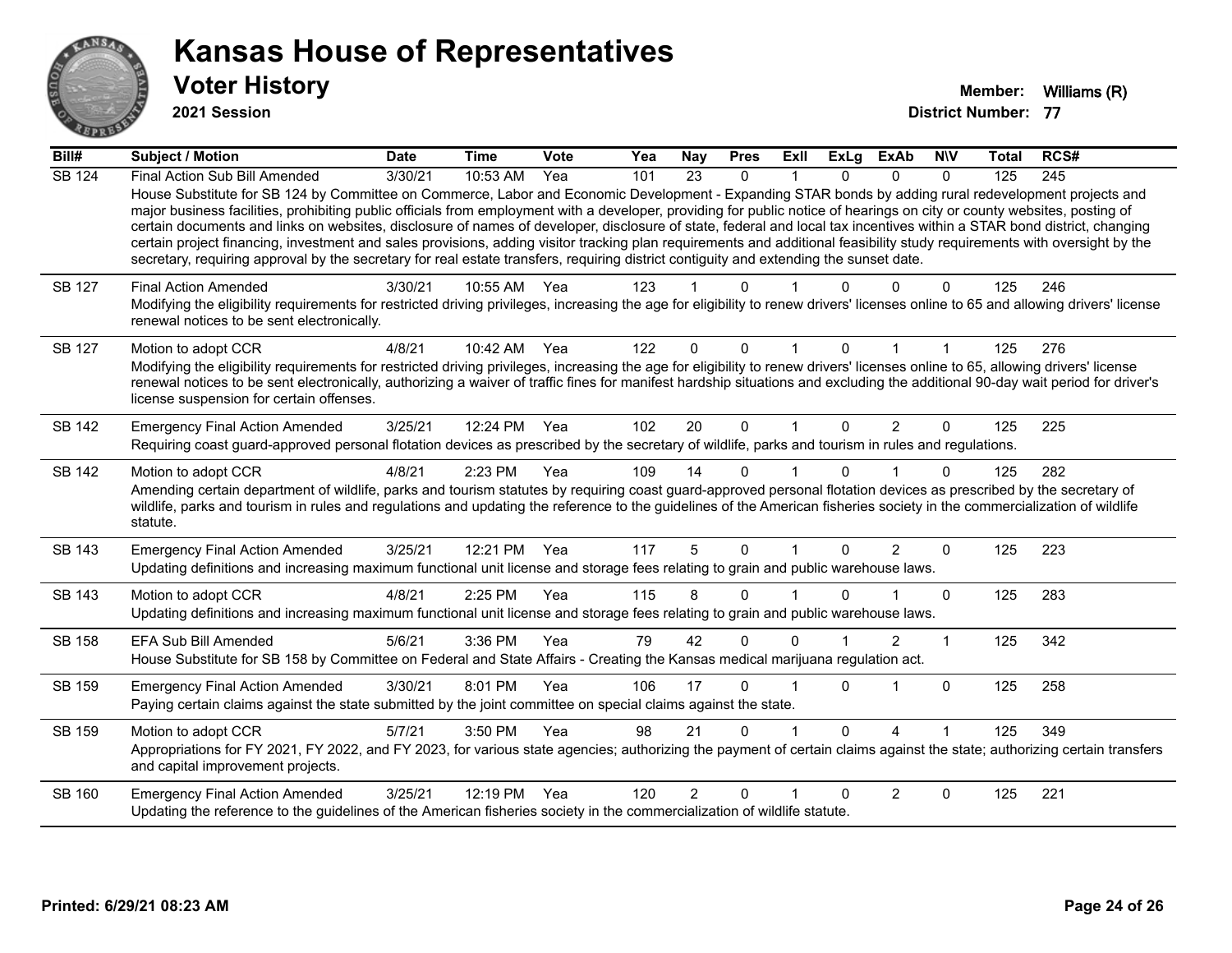

**2021 Session**

| Bill#         | <b>Subject / Motion</b>                                                                                                                                                                                                                                                                                                                                                                                                                                                                                                                                                                                                                                                       | <b>Date</b> | <b>Time</b> | Vote | Yea | <b>Nay</b>     | <b>Pres</b>  | ExIl                    | <b>ExLg</b>  | <b>ExAb</b>    | <b>N\V</b>   | Total | RCS# |
|---------------|-------------------------------------------------------------------------------------------------------------------------------------------------------------------------------------------------------------------------------------------------------------------------------------------------------------------------------------------------------------------------------------------------------------------------------------------------------------------------------------------------------------------------------------------------------------------------------------------------------------------------------------------------------------------------------|-------------|-------------|------|-----|----------------|--------------|-------------------------|--------------|----------------|--------------|-------|------|
| <b>SB 170</b> | <b>Emergency Final Action Amended</b><br>Clarifying the authority of the Kansas commission for the deaf and hard of hearing with regard to registration of interpreters, establishing guidelines for communication<br>access services and authorizing the adoption of rules and regulations.                                                                                                                                                                                                                                                                                                                                                                                  | 3/18/21     | 11:54 AM    | Yea  | 98  | 23             | $\mathbf{0}$ | $\mathbf 1$             | $\Omega$     | $\overline{2}$ | $\mathbf{1}$ | 125   | 185  |
| <b>SB 170</b> | Motion to adopt CCR<br>Enacting the psychology interjurisdictional compact to provide for interjurisdictional authorization to practice telepsychology and temporary in-person, face-to-face<br>psychology and enacting the physical therapy licensure compact and authorizing criminal history record checks in the physical therapy practice act.                                                                                                                                                                                                                                                                                                                           | 4/9/21      | 2:25 PM     | Yea  | 119 | 4              | $\Omega$     | $\overline{2}$          | $\Omega$     | $\Omega$       | $\Omega$     | 125   | 304  |
| SB 172        | <b>Final Action Amended</b><br>Creating the crimes of trespassing on a critical infrastructure facility and criminal damage to a critical infrastructure facility and eliminating the crime of tampering with a<br>pipeline.                                                                                                                                                                                                                                                                                                                                                                                                                                                  | 3/30/21     | 10:56 AM    | Yea  | 82  | 42             | $\Omega$     |                         | 0            | $\Omega$       | $\Omega$     | 125   | 247  |
| <b>SB 175</b> | <b>Final Action Amended</b><br>Enacting the rural emergency hospital act to provide for the licensure of rural emergency hospitals and establishing the rural hospital innovation grant program to assist<br>rural hospitals in serving rural communities.                                                                                                                                                                                                                                                                                                                                                                                                                    | 3/25/21     | 11:24 AM    | Yea  | 119 | 3              | $\Omega$     | 1                       | $\mathbf{0}$ | $\overline{2}$ | $\Omega$     | 125   | 214  |
| SB 175        | Motion to adopt CCR<br>Enacting the rural emergency hospital act to provide for the licensure of rural emergency hospitals and establishing the rural hospital innovation grant program to assist<br>rural hospitals in serving rural communities.                                                                                                                                                                                                                                                                                                                                                                                                                            | 4/8/21      | 3:30 PM     | Yea  | 64  | 59             | $\mathbf 0$  | $\mathbf{1}$            | $\Omega$     | $\mathbf{1}$   | $\mathbf{0}$ | 125   | 284  |
| <b>SB 178</b> | <b>Final Action Amended</b><br>Providing for trust company charter conversions.                                                                                                                                                                                                                                                                                                                                                                                                                                                                                                                                                                                               | 3/18/21     | 11:31 AM    | Yea  | 121 |                | $\Omega$     | $\overline{\mathbf{1}}$ | $\mathbf{0}$ | $\overline{2}$ | $\Omega$     | 125   | 184  |
| SB 235        | <b>Final Action</b><br>Enacting the back to school act to require school districts to provide a full-time, in person attendance option for all students beginning on March 26, 2021.                                                                                                                                                                                                                                                                                                                                                                                                                                                                                          | 3/16/21     | 11:19 AM    | Yea  | 55  | 69             | 0            | $\mathbf{1}$            | $\mathbf{0}$ | $\Omega$       | $\mathbf{0}$ | 125   | 170  |
| <b>SB 238</b> | <b>Final Action Sub Amended</b><br>Establishing certification and funding for certified community behavioral health clinics, authorizing telemedicine waivers for out-of-state healthcare providers, reducing<br>certain requirements for licensure by the behavioral sciences regulatory board and expanding out-of-state temporary permits to practice behavioral sciences<br>professions.                                                                                                                                                                                                                                                                                  | 3/25/21     | 11:27 AM    | Yea  | 121 | 1              | $\Omega$     |                         | $\Omega$     | $\overline{2}$ | $\Omega$     | 125   | 215  |
| SB 238        | Motion to adopt CCR<br>Requiring emergency medical services operators be overseen by medical directors or physicians; clarifying duties and functions of the state board of pharmacy;<br>providing for confidentiality of investigations, inspections and audits; establishing fees on out-of-state facilities; defining telepharmacy and requiring the adoption of rules<br>and regulations related thereto.                                                                                                                                                                                                                                                                 | 4/9/21      | 2:28 PM     | Yea  | 116 | $\overline{7}$ | $\mathbf 0$  | $\overline{2}$          | $\mathbf 0$  | 0              | $\mathbf 0$  | 125   | 305  |
| SB 273        | Final Action Sub Bill<br>House Substitute for Substitute for SB 273 by Committee on Judiciary - Directing that tobacco product manufacturer remittances be credited to the Kansas endowment<br>for youth fund rather than deposited into escrow upon certification by the attorney general.                                                                                                                                                                                                                                                                                                                                                                                   | 3/30/21     | 10:57 AM    | Yea  | 123 | $\mathbf{1}$   | $\mathbf{0}$ | $\mathbf{1}$            | $\mathbf{0}$ | $\Omega$       | $\mathbf{0}$ | 125   | 248  |
| SB 273        | Motion to Adopt CCR<br>Enacting the COVID-19 small business relief act to provide funds for impacted small businesses, create the COVID-19 small business relief fund of the legislative<br>coordinating council and the COVID-19 small business relief claims board, require certain counties to establish and administer a county COVID-19 small business relief<br>fund and certain cities to establish and administer a city COVID-19 small business relief fund, require a study by the legislative division of post audit and prohibit<br>compensation for intangible losses related to the COVID-19 public health emergency under the Kansas emergency management act. | 5/7/21      | 11:59 PM    | Yea  | 68  | 42             | $\mathbf{1}$ | $\mathbf{1}$            | $\Omega$     | 13             | $\Omega$     | 125   | 354  |